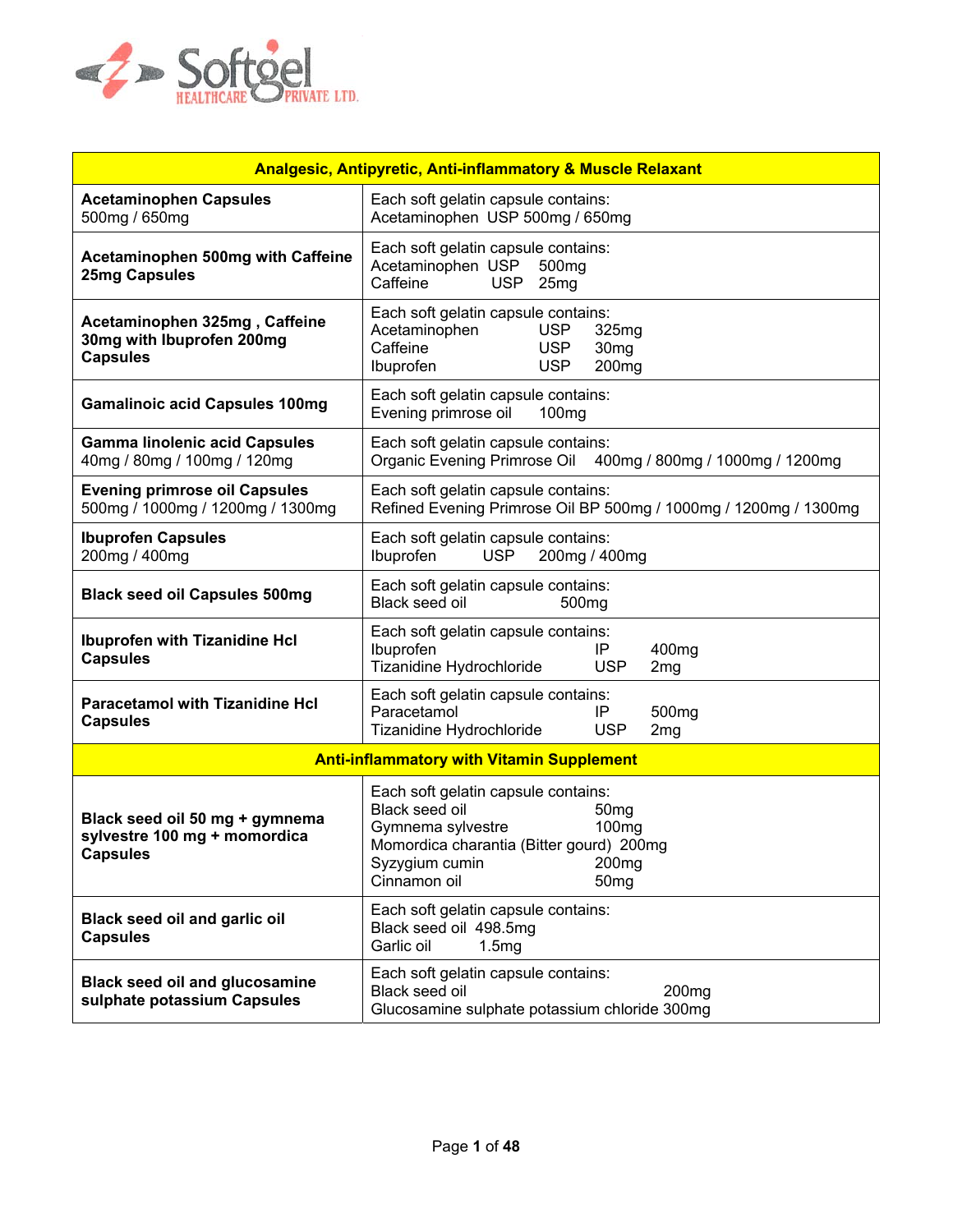

| <b>Black seed oil, EPO and Vitamin E</b><br><b>Capsules</b>      | Each soft gelatin capsule contains:<br>Black seed oil<br>75 mg<br>Evening primrose oil<br>400 <sub>mg</sub><br>Vitamin E<br>$25 \text{ mg}$                                                                                                                                                                                                                                                                                                                                                                                                                                                                                                                                                                                                                                                       |                                                                                                                                                                                                                                                                                                                                                                                                                                                                                                                                                                                                                          |
|------------------------------------------------------------------|---------------------------------------------------------------------------------------------------------------------------------------------------------------------------------------------------------------------------------------------------------------------------------------------------------------------------------------------------------------------------------------------------------------------------------------------------------------------------------------------------------------------------------------------------------------------------------------------------------------------------------------------------------------------------------------------------------------------------------------------------------------------------------------------------|--------------------------------------------------------------------------------------------------------------------------------------------------------------------------------------------------------------------------------------------------------------------------------------------------------------------------------------------------------------------------------------------------------------------------------------------------------------------------------------------------------------------------------------------------------------------------------------------------------------------------|
|                                                                  | <b>Amino acids with Nutritional Supplement</b>                                                                                                                                                                                                                                                                                                                                                                                                                                                                                                                                                                                                                                                                                                                                                    |                                                                                                                                                                                                                                                                                                                                                                                                                                                                                                                                                                                                                          |
| Amino acids with multivitamin and<br>minerals Capsules           | Each soft gelatin capsule contains:<br>Vitamin A(as palmitate)<br><b>BP</b><br><b>Thiamine Nitrate</b><br><b>BP</b><br><b>BP</b><br>Riboflavin<br>Pyridoxine hydrochloride<br><b>BP</b><br>Cyanocobalamin<br><b>BP</b><br>Cholecalciferol<br><b>BP</b><br><b>Calcium Pantothenate</b><br><b>BP</b><br><b>BP</b><br>Nicotinamide<br>Calcium (From Anhydrous Calcium Hydrogen Phosphate BP) 50mg<br>Phosphorus(From Anhydrous Calcium Hydrogen Phosphate BP) 38.75mg<br>Copper(from Anhydrous Copper Sulphate BP) 0.01mg<br>Magnesium (from Dried Magnesium Sulphate BP) 0.5 mg<br>Manganese (from Manganese Sulphate BP) 0.01mg<br>Potassium (from Potassium Sulphate BP)1mg<br>Zinc (from Zinc Sulphate Monohydrate BP) 0.15mg<br>Lysine Hydrochloride<br>BP<br><b>Glutamic Acid</b><br><b>BP</b> | 2500IU<br>1.0 <sub>mg</sub><br>1.0 <sub>mg</sub><br>$1.34$ mg<br>$1.0$ mcg<br>200IU<br>1.0 <sub>mg</sub><br>15mg<br>25 <sub>mg</sub><br>100 <sub>mg</sub>                                                                                                                                                                                                                                                                                                                                                                                                                                                                |
| Amino acids with multivitamin,<br>minerals and selenium Capsules | Each soft gelatin Capsules contains:<br>Arginine Hydrochloride<br>Histidine Hydrochloride Monohydrate<br>Leucine<br>Isoleucine<br>Lysine Hydrochloride<br>Phenylalanine<br>Threonine<br>Valine<br>Tryptophan<br>DL-Methionine<br>5 Hydroxy anthranilic acid<br>Vitamin A (As palmitate)<br>Cholecalciferol<br>Thiamine nitrate<br>Riboflavin<br>Nicotinamide<br>Pyridoxine Hydrochloride<br>Folic acid<br><b>Calcium Pantothenate</b><br>Cyanocobalamin<br>Ascorbic acid<br>all-rac-Alpha-Tocopheryl Acetate<br>Zinc sulfate<br>Selenium (as Selenomethionine)                                                                                                                                                                                                                                    | <b>BP</b><br>13.28 mg<br><b>BP</b><br>$3.71 \text{ mg}$<br><b>BP</b><br>$18.3 \text{ mg}$<br><b>BP</b><br>5.9 mg<br><b>BP</b><br>25.0mg<br><b>BP</b><br>5.0mg<br><b>BP</b><br>4.2mg<br><b>BP</b><br>6.7mg<br><b>BP</b><br>5.0 <sub>mg</sub><br><b>BP</b><br>18.4mg<br>0.2 <sub>mg</sub><br>BP<br>2500IU<br>ВP<br>200IU<br><b>BP</b><br>5.0 <sub>mg</sub><br><b>BP</b><br>3.0 <sub>mg</sub><br><b>BP</b><br>25.0mg<br><b>BP</b><br>1.5mg<br><b>BP</b><br>0.75mg<br>BP<br>5.0 <sub>mg</sub><br><b>BP</b><br>$2.5 \text{mcg}$<br><b>BP</b><br>40.0mg<br><b>BP</b><br>7.5IU<br><b>USP</b><br>50.0mg<br><b>USP</b><br>35.0mcg |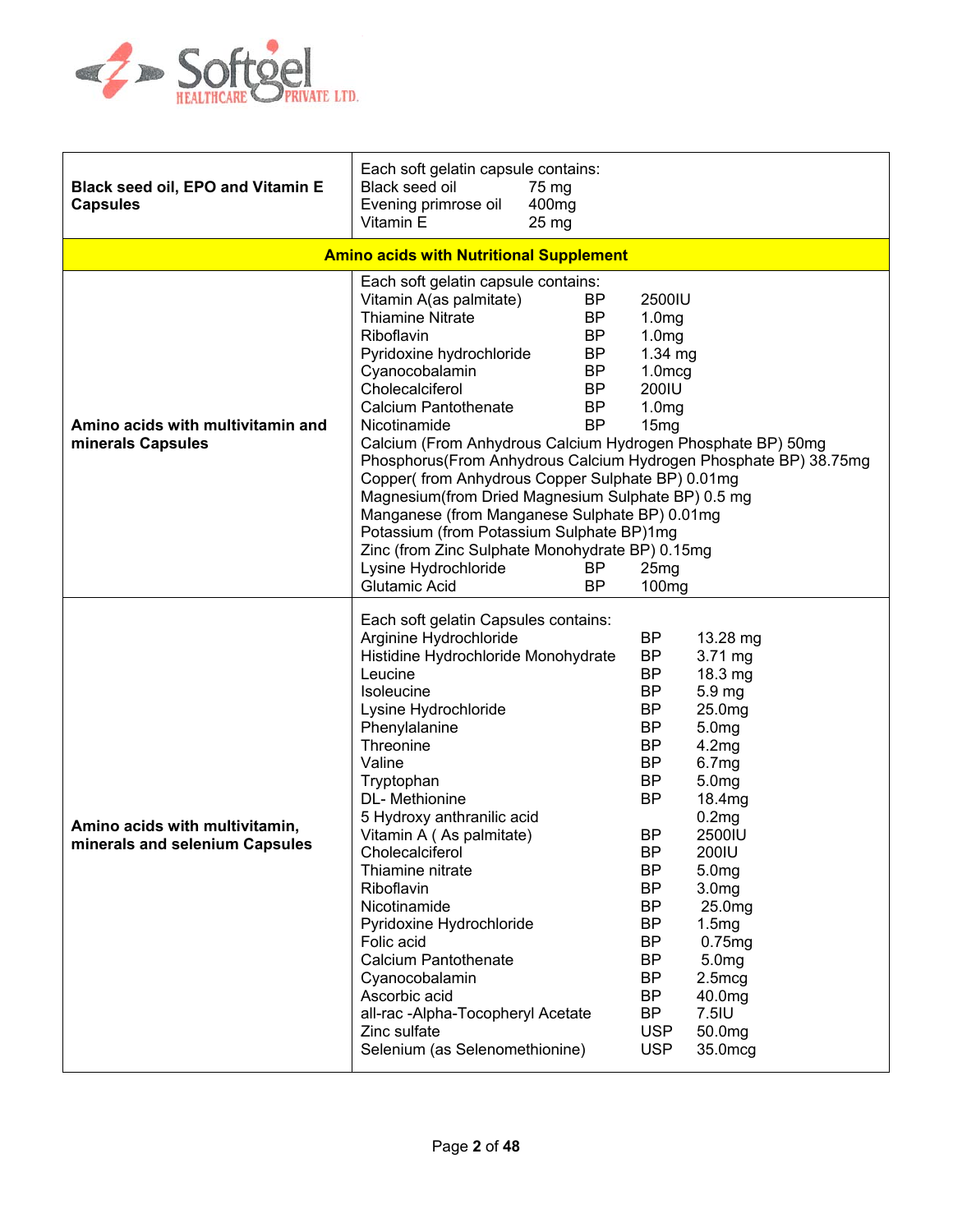

|                                                     | Each soft gelatin capsule contains:                                                                                                                                                                                                                                                                                                                                                                                                                                                                                                                                                                                                                                                                                                                   |                                                                                                                                                            |                                                                                                                                                                                                                               |
|-----------------------------------------------------|-------------------------------------------------------------------------------------------------------------------------------------------------------------------------------------------------------------------------------------------------------------------------------------------------------------------------------------------------------------------------------------------------------------------------------------------------------------------------------------------------------------------------------------------------------------------------------------------------------------------------------------------------------------------------------------------------------------------------------------------------------|------------------------------------------------------------------------------------------------------------------------------------------------------------|-------------------------------------------------------------------------------------------------------------------------------------------------------------------------------------------------------------------------------|
|                                                     | L-Leucine                                                                                                                                                                                                                                                                                                                                                                                                                                                                                                                                                                                                                                                                                                                                             |                                                                                                                                                            | 18.3 mg                                                                                                                                                                                                                       |
|                                                     | L-Isoleucine                                                                                                                                                                                                                                                                                                                                                                                                                                                                                                                                                                                                                                                                                                                                          |                                                                                                                                                            | 5.9 mg                                                                                                                                                                                                                        |
|                                                     | L-Lysine Hcl                                                                                                                                                                                                                                                                                                                                                                                                                                                                                                                                                                                                                                                                                                                                          |                                                                                                                                                            | $25 \text{ mg}$                                                                                                                                                                                                               |
|                                                     | L- Phenylalanine                                                                                                                                                                                                                                                                                                                                                                                                                                                                                                                                                                                                                                                                                                                                      |                                                                                                                                                            | 5 <sub>mg</sub>                                                                                                                                                                                                               |
|                                                     | L-threonine                                                                                                                                                                                                                                                                                                                                                                                                                                                                                                                                                                                                                                                                                                                                           |                                                                                                                                                            | 4.2 mg                                                                                                                                                                                                                        |
|                                                     | L- valine                                                                                                                                                                                                                                                                                                                                                                                                                                                                                                                                                                                                                                                                                                                                             |                                                                                                                                                            | 6.7 <sub>mg</sub>                                                                                                                                                                                                             |
|                                                     |                                                                                                                                                                                                                                                                                                                                                                                                                                                                                                                                                                                                                                                                                                                                                       |                                                                                                                                                            |                                                                                                                                                                                                                               |
|                                                     | L-Tryptophan                                                                                                                                                                                                                                                                                                                                                                                                                                                                                                                                                                                                                                                                                                                                          |                                                                                                                                                            | 5 <sub>mg</sub>                                                                                                                                                                                                               |
|                                                     | DI methionine                                                                                                                                                                                                                                                                                                                                                                                                                                                                                                                                                                                                                                                                                                                                         |                                                                                                                                                            | 18.4 mg                                                                                                                                                                                                                       |
|                                                     | 5 Hydroxy anthranilic acid                                                                                                                                                                                                                                                                                                                                                                                                                                                                                                                                                                                                                                                                                                                            |                                                                                                                                                            | 0.2 <sub>mg</sub>                                                                                                                                                                                                             |
| Amino acids with vitamins                           | Vitamin A                                                                                                                                                                                                                                                                                                                                                                                                                                                                                                                                                                                                                                                                                                                                             |                                                                                                                                                            | 2500 IU                                                                                                                                                                                                                       |
|                                                     | Cholecalciferol                                                                                                                                                                                                                                                                                                                                                                                                                                                                                                                                                                                                                                                                                                                                       |                                                                                                                                                            | 200 IU                                                                                                                                                                                                                        |
|                                                     | Thiamine mononitrate                                                                                                                                                                                                                                                                                                                                                                                                                                                                                                                                                                                                                                                                                                                                  |                                                                                                                                                            | 5 <sub>mg</sub>                                                                                                                                                                                                               |
|                                                     | Riboflavin                                                                                                                                                                                                                                                                                                                                                                                                                                                                                                                                                                                                                                                                                                                                            |                                                                                                                                                            | 3 <sub>mg</sub>                                                                                                                                                                                                               |
|                                                     | Nicotinamide                                                                                                                                                                                                                                                                                                                                                                                                                                                                                                                                                                                                                                                                                                                                          |                                                                                                                                                            | $25 \,\mathrm{mg}$                                                                                                                                                                                                            |
|                                                     | Pyridoxine HCL                                                                                                                                                                                                                                                                                                                                                                                                                                                                                                                                                                                                                                                                                                                                        |                                                                                                                                                            | $1.5 \text{ mg}$                                                                                                                                                                                                              |
|                                                     | Folic acid                                                                                                                                                                                                                                                                                                                                                                                                                                                                                                                                                                                                                                                                                                                                            |                                                                                                                                                            | $0.75$ mg                                                                                                                                                                                                                     |
|                                                     | <b>Calcium Pantothenate</b>                                                                                                                                                                                                                                                                                                                                                                                                                                                                                                                                                                                                                                                                                                                           |                                                                                                                                                            | 5 <sub>mg</sub>                                                                                                                                                                                                               |
|                                                     | Cyanocobalamin 2.5 mcg (as 1%)                                                                                                                                                                                                                                                                                                                                                                                                                                                                                                                                                                                                                                                                                                                        |                                                                                                                                                            | $250$ mcg                                                                                                                                                                                                                     |
|                                                     | Ascorbic acid                                                                                                                                                                                                                                                                                                                                                                                                                                                                                                                                                                                                                                                                                                                                         |                                                                                                                                                            | 40 mg                                                                                                                                                                                                                         |
|                                                     | Tocopheryl acetate                                                                                                                                                                                                                                                                                                                                                                                                                                                                                                                                                                                                                                                                                                                                    |                                                                                                                                                            | 7.5 IU                                                                                                                                                                                                                        |
| Amino acids, Multivitamin with<br>minerals Capsules | Each soft gelatin capsule contains:<br>Vitamin A as palmitate<br>Vitamin D3 (cholecalciferol)<br>Vitamin E (d alpha tocopheryl acetate)<br>Beta carotene (natural carotenoids 30%)<br>Vitamin B3 (Nicotinamide)<br>Pantothenic acid (as Calcium Pantothenate BP)<br>Vitamin C (Calcium Ascorbate)<br>Vitamin B1 (Thiamin mononitrate)<br>Vitamin B2 (Riboflavin)<br>Vitamin B9 (Folic acid)<br>Vitamin B12 (Cyanocobalamin)<br>Vitamin B6 (Pyridoxine hydrochloride)<br>Vitamin K3 (Menadione)<br>Zinc (as Zinc sulphate monohydrate BP)<br>Iron (as Ferrous Fumarate BP)<br>Iodine (as Potassium iodide BP)<br>Magnesium (as Magnesium oxide BP)<br>Copper (as Copper sulphate penta hydrate BP)<br>Manganese (as Manganese sulphate monohydrate BP) | <b>BP</b><br><b>BP</b><br><b>USP</b><br><b>BP</b><br><b>BP</b><br><b>BP</b><br><b>USP</b><br><b>BP</b><br><b>BP</b><br><b>BP</b><br><b>BP</b><br><b>BP</b> | 800 mcg<br>10 mcg<br>40 mg<br>3 <sub>mg</sub><br>27 mg<br>$20$ mg<br>150 mg<br>18 mg<br>6 mg<br>500 mcg<br>14 mcg<br>10 <sub>mg</sub><br>70 mcg<br>15 <sub>mg</sub><br>8 mg<br>200 mcg<br>50 mg<br>500 mcg<br>4 <sub>mg</sub> |
|                                                     | Chromium (Chromium trichloride)                                                                                                                                                                                                                                                                                                                                                                                                                                                                                                                                                                                                                                                                                                                       |                                                                                                                                                            | $100 \text{ mcg}$                                                                                                                                                                                                             |
|                                                     | L-Cysteine                                                                                                                                                                                                                                                                                                                                                                                                                                                                                                                                                                                                                                                                                                                                            | <b>BP</b>                                                                                                                                                  | 40 mg                                                                                                                                                                                                                         |
|                                                     | L-carnitine                                                                                                                                                                                                                                                                                                                                                                                                                                                                                                                                                                                                                                                                                                                                           |                                                                                                                                                            | 30 mg                                                                                                                                                                                                                         |
|                                                     | Citrus and grape skin Bioflavonoids                                                                                                                                                                                                                                                                                                                                                                                                                                                                                                                                                                                                                                                                                                                   |                                                                                                                                                            | 30 mg                                                                                                                                                                                                                         |
|                                                     | Selenium (as Sodium selenate)                                                                                                                                                                                                                                                                                                                                                                                                                                                                                                                                                                                                                                                                                                                         |                                                                                                                                                            | 180 mcg                                                                                                                                                                                                                       |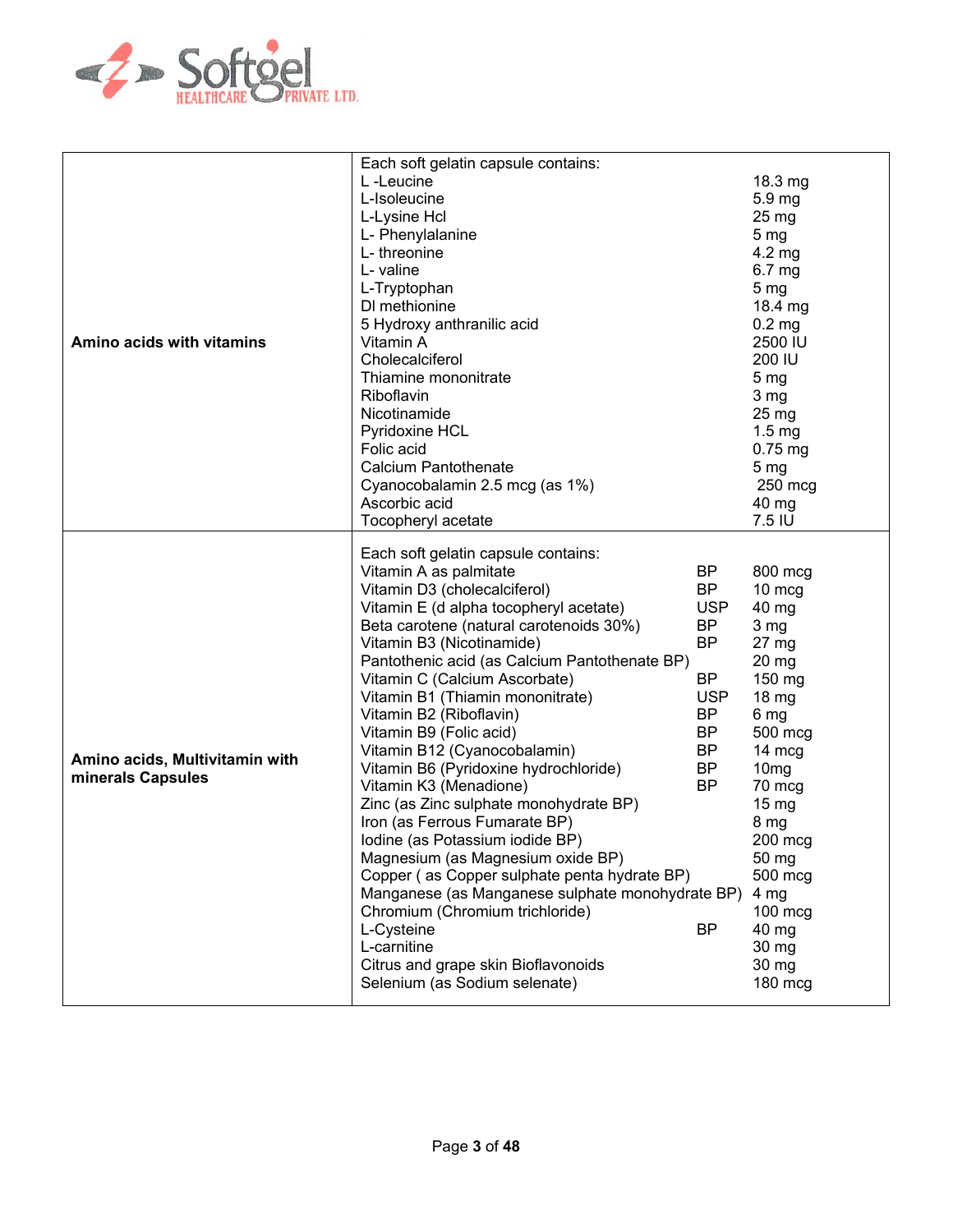

| <b>Essential amino acids and minerals</b><br><b>Capsules</b>                           | Each soft gelatin capsule contains:<br>L-Leucine<br>L-Isoleucine<br>L-Lysine Hydrochloride<br>L-Phenylalanine<br>L-Threonine<br>L-Valine<br>L-Tryptophan<br>L-Methionine<br>Copper Sulphate Pentahydrate<br>Manganese Sulphate Monohydrate<br>Light Magnesium Oxide<br>Selenium (as Selenium Dioxide Monohydrate)                                                                                                                                                             | <b>USP</b><br><b>USP</b><br><b>USP</b><br><b>USP</b><br><b>USP</b><br><b>USP</b><br><b>USP</b><br><b>USP</b><br><b>BP</b><br><b>BP</b><br>IP<br><b>USP</b> | 18.3mg<br>5.9mg<br>25.0mg<br>5.0 <sub>mg</sub><br>8.3 <sub>mg</sub><br>6.7 <sub>mg</sub><br>10.1mg<br>18.4mg<br>1.0 <sub>mg</sub><br>4.0 <sub>mg</sub><br>30.0mg<br>75.0mcg                                                                   |
|----------------------------------------------------------------------------------------|-------------------------------------------------------------------------------------------------------------------------------------------------------------------------------------------------------------------------------------------------------------------------------------------------------------------------------------------------------------------------------------------------------------------------------------------------------------------------------|------------------------------------------------------------------------------------------------------------------------------------------------------------|-----------------------------------------------------------------------------------------------------------------------------------------------------------------------------------------------------------------------------------------------|
| <b>Essential amino acids with vitamins</b><br>and minerals Capsules                    | Each soft gelatin capsule contains:<br>$L - Methionine$<br>$L$ – Threonine<br>$L - Tryptophan$<br>$L - Value$<br>$L -$ Isoleucine<br>$L -$ Leucine<br>$L$ – Phenylalanine<br>L - Lysine Mono Hydrochloride<br>L - Histidine Mono Hydrochloride<br>$L -$ Arginine<br>Methylcobalamin<br><b>Biotin</b><br><b>Choline Chloride</b><br>Beta carotene (30% Dispersion)<br>Zinc Sulphate<br>Potassium Iodide<br>Magnesium Sulphate<br>Sodium Selenite<br><b>Chromium Picolinate</b> | <b>USP</b><br><b>USP</b><br>IP<br><b>BP</b><br>IP<br>IP<br>IP<br><b>USP</b>                                                                                | 18.40 mg<br>4.20 mg<br>5.00 mg<br>6.70 mg<br>5.90 mg<br>18.30 mg<br>$5.00$ mg<br>25.00 mg<br>$3.71 \text{ mg}$<br>13.28 mg<br>750.00 mcg<br>0.30 mcg<br>150.00 mcg<br>10.00 mg<br>15.00 mg<br>$0.10$ mg<br>7.43 mg<br>10.00 mcg<br>200.00 mcg |
|                                                                                        | <b>Antiacne</b>                                                                                                                                                                                                                                                                                                                                                                                                                                                               |                                                                                                                                                            |                                                                                                                                                                                                                                               |
| <b>Isotretinoin Capsules</b><br>10mg / 20mg / 40mg                                     | Each Soft gelatin capsule contains:<br><b>USP</b><br>Isotretinoin                                                                                                                                                                                                                                                                                                                                                                                                             |                                                                                                                                                            | 10mg / 20mg / 40mg                                                                                                                                                                                                                            |
|                                                                                        | <b>Antihistamine</b>                                                                                                                                                                                                                                                                                                                                                                                                                                                          |                                                                                                                                                            |                                                                                                                                                                                                                                               |
| <b>Cetirizine Hcl Capsules 10mg</b>                                                    | Each soft gelatin capsule contains:<br>Cetirizine Dihydrochloride BP 10mg                                                                                                                                                                                                                                                                                                                                                                                                     |                                                                                                                                                            |                                                                                                                                                                                                                                               |
| <b>Diphenhydramine Capsules</b><br>25mg / 50mg                                         | Each soft gelatin capsule contains:<br>Diphenhydramine Hydrochloride                                                                                                                                                                                                                                                                                                                                                                                                          | <b>USP</b>                                                                                                                                                 | 25mg / 50mg                                                                                                                                                                                                                                   |
|                                                                                        | <b>Antianemics</b>                                                                                                                                                                                                                                                                                                                                                                                                                                                            |                                                                                                                                                            |                                                                                                                                                                                                                                               |
| Dried ferrous sulfate, folic acid,<br>cyanocobalamin with dl-serine<br><b>Capsules</b> | Each soft gelatin capsule contains:<br><b>Dried Ferrous Sulphate</b><br>(equivalent to 34.5mg of Iron)<br>Cyanocobalamin<br>Folic acid                                                                                                                                                                                                                                                                                                                                        | <b>USP</b><br><b>USP</b><br><b>USP</b>                                                                                                                     | 107.2mg<br>300mcg<br>500mcg                                                                                                                                                                                                                   |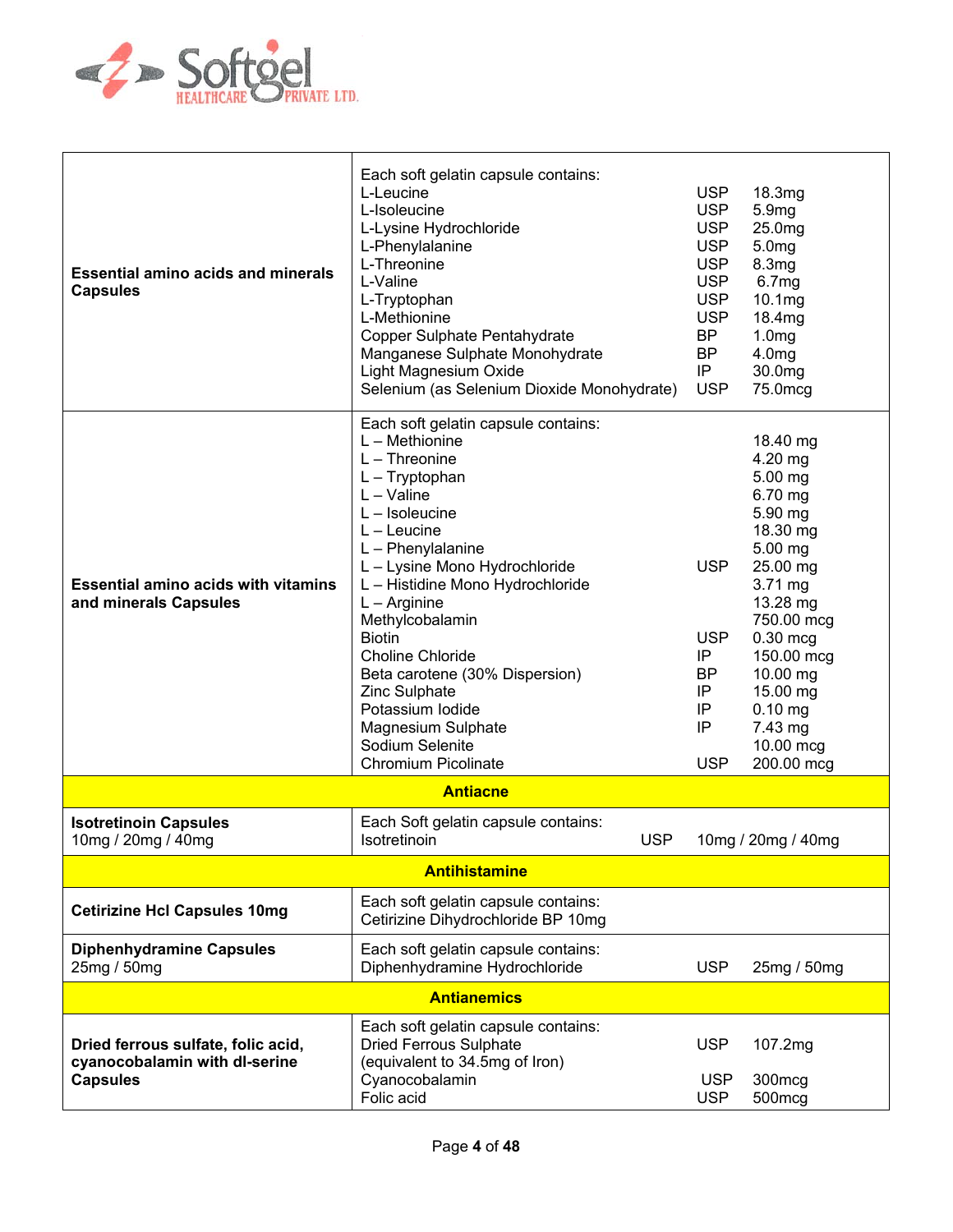

| <b>Folic acid Capsules</b>                                                         | Each soft gelatin capsule contains:                                                                                                                                                                                                                                                                                                                                                                                                        |                                                                                                                                                                                    |                                                                                                                                                                                                                                        |
|------------------------------------------------------------------------------------|--------------------------------------------------------------------------------------------------------------------------------------------------------------------------------------------------------------------------------------------------------------------------------------------------------------------------------------------------------------------------------------------------------------------------------------------|------------------------------------------------------------------------------------------------------------------------------------------------------------------------------------|----------------------------------------------------------------------------------------------------------------------------------------------------------------------------------------------------------------------------------------|
| 0.4mg / 5mg                                                                        | <b>Folic Acid</b><br><b>BP</b><br>0.4mg / 5mg                                                                                                                                                                                                                                                                                                                                                                                              |                                                                                                                                                                                    |                                                                                                                                                                                                                                        |
| Iron, Multivitamin with minerals<br><b>Capsules</b>                                | Each soft gelatin capsule contains:<br><b>Ferrous Fumarate</b><br><b>Folic Acid</b><br>Cyanocobalamin<br>Ascorbic Acid<br>Zinc<br>(As Zinc sulphate monohydrate BP)                                                                                                                                                                                                                                                                        | <b>BP</b><br><b>BP</b><br><b>BP</b><br><b>BP</b>                                                                                                                                   | 305mg<br>0.75mg<br>5 <sub>mcg</sub><br>75mg<br>5 <sub>mg</sub>                                                                                                                                                                         |
| Iron with multivitamin and minerals<br><b>Capsules</b>                             | Each soft gelatin capsule contains:<br>Sodium Feredetate (equ. to elemental iron 33mg)<br>Folic acid<br>Vitamin B12 15mcg (as 1% triturate)<br>Vitamin B1<br>Vitamin B2<br>Vitamin B6<br>Nicotinamide<br>Zinc sulphate monohydrate<br>Copper sulphate pentahydrate<br>manganese sulphate monohydrate<br>Selenium (20mcg) as selenium dioxide<br>Fish oil 18/12 contains:<br><b>EPA</b><br><b>DHA</b>                                       |                                                                                                                                                                                    | 231mg<br>1.5mg<br>1.5mg<br>5 <sub>mg</sub><br>5 <sub>mg</sub><br>2 <sub>mg</sub><br>50 <sub>mg</sub><br>61.8mg<br>2.5mg<br>2.5mg<br>0.0281mg<br>90 <sub>mg</sub><br>60 <sub>mg</sub>                                                   |
| Iron with multivitamin, amino acids<br>and minerals Capsules                       | Each soft gelatin capsule contains:<br>Ferrous glycine Sulphate<br>Zinc (from Zinc Sulphate Monohydrate)<br>Histidine Hydrochloride Monohydrate<br>Lysine Hydrochloride<br>Thiamine Hydrochloride<br>Riboflavin(From Riboflavin Sodium Phosphate)<br>Pyridoxine Hydrochloride<br><b>Folic Acid</b><br>Nicotinamide<br>Cyanocobalamin (as 1% triturate)<br>Dexpanthenol<br>Ascorbic Acid<br>Anhydrous Copper Sulphate<br>Manganese Sulphate | <b>BP</b><br><b>BP</b><br><b>BP</b><br><b>BP</b><br><b>BP</b><br><b>BP</b><br><b>BP</b><br><b>BP</b><br><b>BP</b><br><b>BP</b><br><b>BP</b><br><b>BP</b><br><b>BP</b><br><b>BP</b> | 216.5mg<br>50 <sub>mg</sub><br>4 <sub>mg</sub><br>25 <sub>mg</sub><br>5 <sub>mg</sub><br>3 <sub>mg</sub><br>1.5mg<br>0.5mg<br>25 <sub>mg</sub><br>2.5 <sub>mg</sub><br>2.5mg<br>40 <sub>mg</sub><br>2 <sub>mg</sub><br>2 <sub>mg</sub> |
| Folic acid, methylcobalamin with<br><b>DHA Capsules</b>                            | Each soft gelatin capsule contains:<br>Folic acid<br>Methylcobalamin<br>Fish oil, rich in fatty acids containing<br><b>DHA</b>                                                                                                                                                                                                                                                                                                             | IP                                                                                                                                                                                 | 5mg<br>1500mcg<br>200 <sub>mg</sub>                                                                                                                                                                                                    |
|                                                                                    | <b>Antiflatulent</b>                                                                                                                                                                                                                                                                                                                                                                                                                       |                                                                                                                                                                                    |                                                                                                                                                                                                                                        |
| <b>Simethicone Capsules USP</b><br>40mg / 125mg / 140mg / 180mg /<br>250mg / 400mg | Each soft gelatin capsule contains:<br>Simethicone USP 40mg / 125mg / 140mg / 180mg / 250mg / 400mg                                                                                                                                                                                                                                                                                                                                        |                                                                                                                                                                                    |                                                                                                                                                                                                                                        |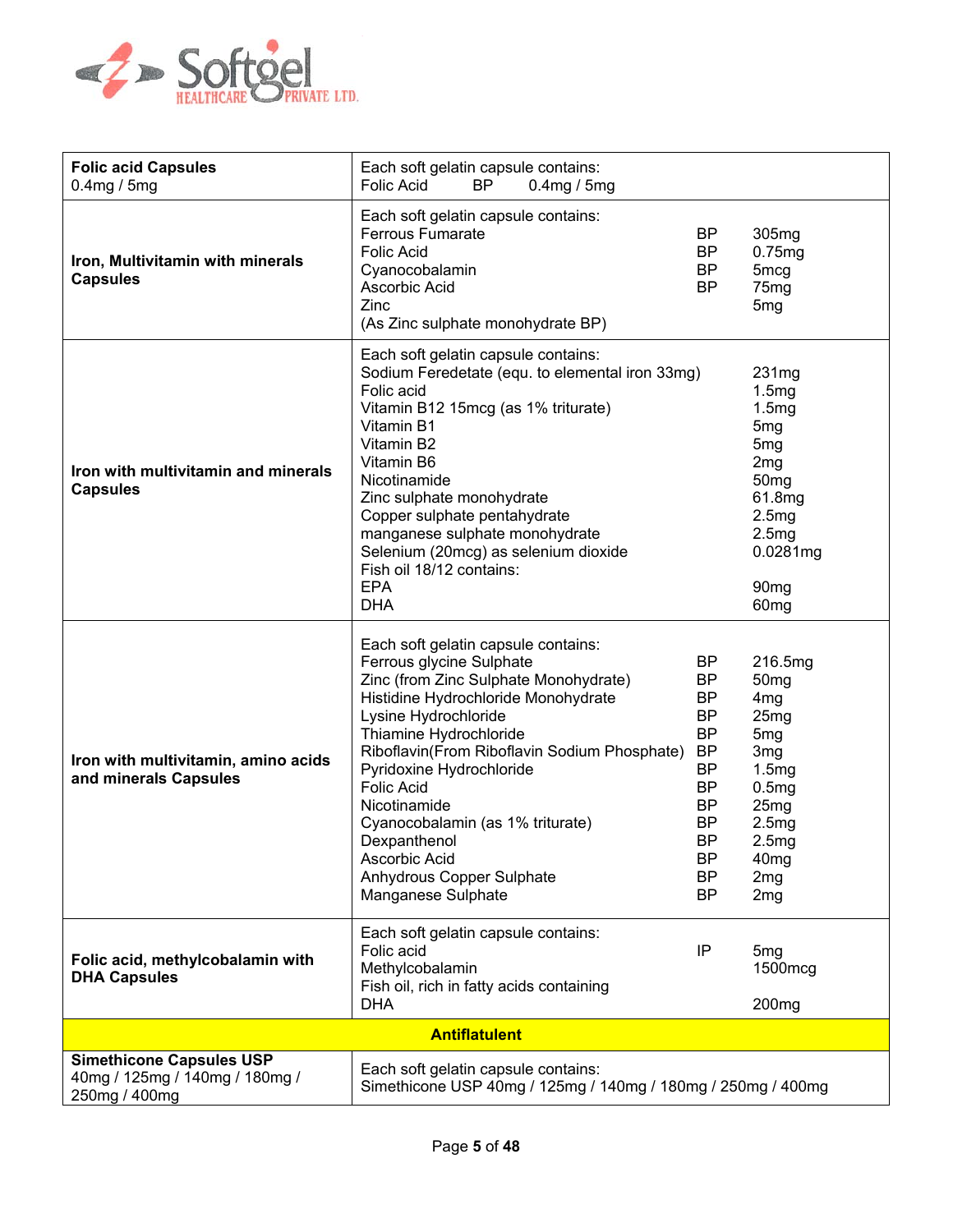

| <b>Antianginal &amp; Antihypertensive</b>                                                |                                                                                                                                                                                                                                                              |                                    |                                                                                                                                                                                                                                      |
|------------------------------------------------------------------------------------------|--------------------------------------------------------------------------------------------------------------------------------------------------------------------------------------------------------------------------------------------------------------|------------------------------------|--------------------------------------------------------------------------------------------------------------------------------------------------------------------------------------------------------------------------------------|
| <b>Nifedipine Capsules BP</b><br>5mg / 10mg                                              | Each soft gelatin capsule contains:<br>Nifedipine                                                                                                                                                                                                            | <b>BP</b>                          | 5mg / 10mg                                                                                                                                                                                                                           |
|                                                                                          | <b>Antidepressant</b>                                                                                                                                                                                                                                        |                                    |                                                                                                                                                                                                                                      |
| <b>Hypericum dry extract Capsules</b><br>190mcg                                          | Each soft gelatin capsule contains:<br>St John's wort<br>Eq. to Hypericin                                                                                                                                                                                    |                                    | 165 <sub>mg</sub><br>190mcg                                                                                                                                                                                                          |
| Hypericum dry extract with<br><b>Multivitamin Capsules</b>                               | Each soft gelatin capsule contains:<br>Hypericum<br>Vitamin B1<br>Vitamin B2<br>Vitamin B5<br>Vitamin B6<br>Vitamin B12<br>Vitamin B3<br><b>Folic Acid</b><br>Vitamin E (D-Alpha Tocopheryl)<br>Vitamin C<br>Choline bitartrate<br>Inositol<br><b>Biotin</b> |                                    | 165 <sub>mg</sub><br>8 <sub>mg</sub><br>8 <sub>mg</sub><br>9 <sub>mg</sub><br>7 <sub>mg</sub><br>9 <sub>mcg</sub><br>9 <sub>mg</sub><br>100mcg<br>6 <sub>mg</sub><br>15mg<br>5 <sub>mg</sub><br>7 <sub>mg</sub><br>30 <sub>mcg</sub> |
|                                                                                          | Antihepatotoxicity                                                                                                                                                                                                                                           |                                    |                                                                                                                                                                                                                                      |
| <b>Essential Phospholipids with</b><br>vitamin Capsules                                  | Each soft gelatin capsule contains:<br><b>Essential Phospholipids</b><br>Vitamin B1<br>Vitamin B2<br>Vitamin B6<br>Vitamin B12<br>Vitamin E(dl-alpha Tocopheryl Acetate USP)                                                                                 | <b>BP</b><br>BP<br>BP<br><b>BP</b> | 300 <sub>mg</sub><br>6 <sub>mg</sub><br>6 <sub>mg</sub><br>6 <sub>mg</sub><br>6 <sub>mcg</sub><br>6 <sub>mg</sub>                                                                                                                    |
| <b>Essential phospholipids Capsules</b><br>300mg / 500mg                                 | Each soft gelatin capsule contains:<br><b>Essential Phospholipids</b>                                                                                                                                                                                        |                                    | 300mg / 500mg                                                                                                                                                                                                                        |
|                                                                                          | Antifungal, Antibacterial & Anti - Hemorrhoids Vaginal Suppositories/Rectal suppositories                                                                                                                                                                    |                                    |                                                                                                                                                                                                                                      |
| <b>Clotrimazole Capsules BP 500mg</b>                                                    | Each soft gelatin capsule contains:<br>Clotrimazole                                                                                                                                                                                                          | <b>BP</b>                          | 500 <sub>mg</sub>                                                                                                                                                                                                                    |
| <b>Fluconazole Capsules 150mg</b>                                                        | Each soft gelatin vaginal suppository contains:<br>Fluconazole                                                                                                                                                                                               | <b>USP</b>                         | 150 <sub>mg</sub>                                                                                                                                                                                                                    |
| <b>Clindamycin vaginal suppositories</b>                                                 | Each soft gelatin vaginal suppository contains:<br>Clindamycin phosphate<br>equivalent to Clindamycin                                                                                                                                                        | <b>BP</b>                          | 100 <sub>mg</sub>                                                                                                                                                                                                                    |
| <b>Clindamycin and clotrimazole</b><br>vaginal suppositories 100mg&100mg<br>/100mg&200mg | Each soft gelatin vaginal suppository contains:<br>Clindamycin Phosphate<br>Equivalent to Clindamycin                                                                                                                                                        | <b>BP</b><br><b>BP</b>             | 100mg / 100mg                                                                                                                                                                                                                        |
|                                                                                          | Clotrimazole                                                                                                                                                                                                                                                 |                                    | 100mg / 200mg                                                                                                                                                                                                                        |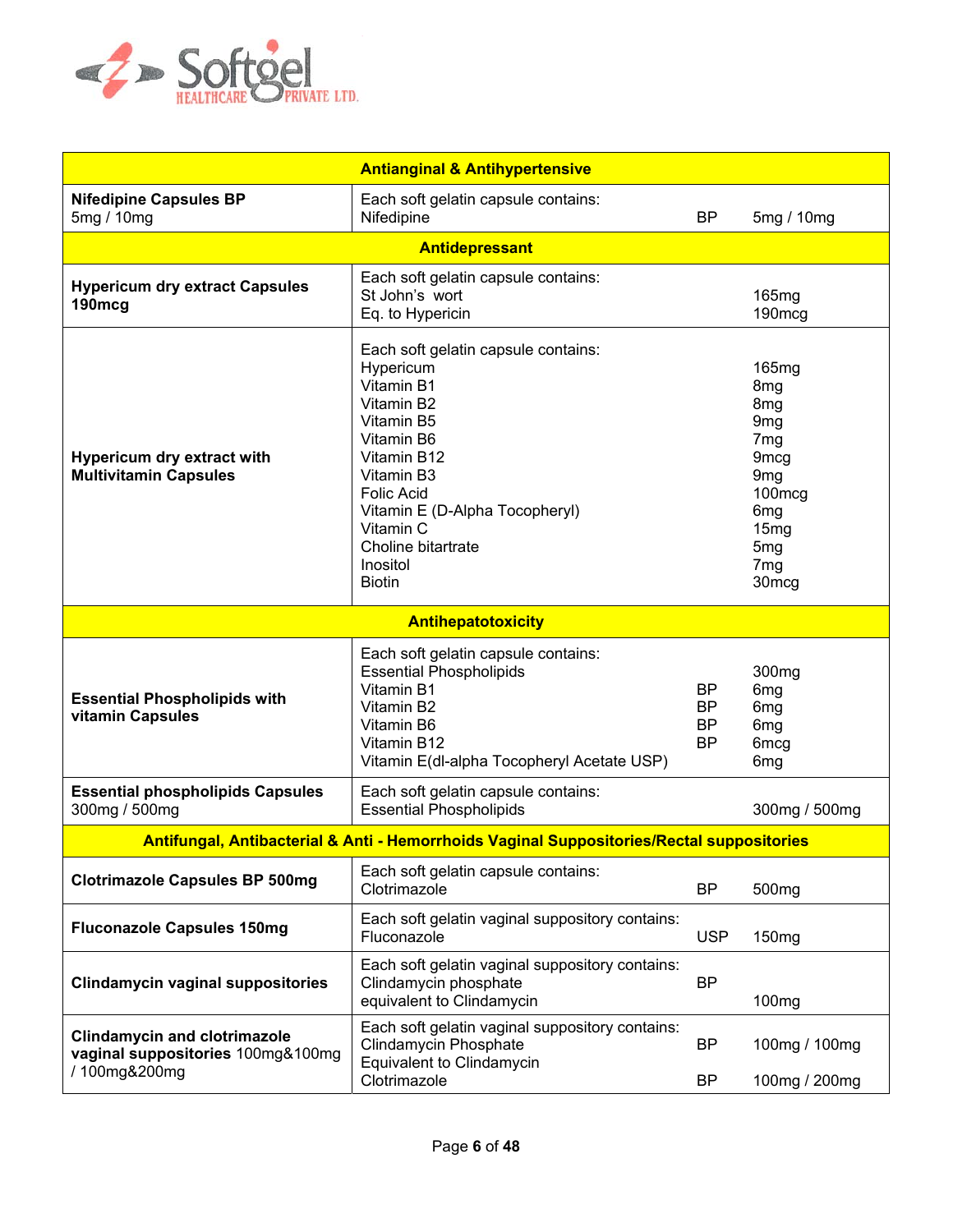

| Clindamycin and miconazole vaginal<br>suppositories                                                              | Each soft gelatin vaginal suppository contains:<br><b>Clindamycin Phosphate</b><br>Equivalent to Clindamycin<br>Miconazole Nitrate                                                                                                                 |               | <b>BP</b><br><b>BP</b> | 100mg<br>200 <sub>mg</sub>                                                           |
|------------------------------------------------------------------------------------------------------------------|----------------------------------------------------------------------------------------------------------------------------------------------------------------------------------------------------------------------------------------------------|---------------|------------------------|--------------------------------------------------------------------------------------|
| Framycetin sulphate,<br>hydrocortisone acetate, esculoside<br><b>Capsules</b>                                    | Each soft gelatin capsule contains 500 mg of Ointment containing:<br><b>Hydrocortisone Acetate</b><br>Framycetin Sulphate<br>Esculoside<br>Benzocaine (Ethyl 4 amino benzoate)<br>Butamben (Butyl p amino benzoate)<br>Ointment base<br>Excipients |               | EP<br>EP<br>EP         | 2.79mg<br>5.00mg<br>5.00mg<br>5.00mg<br>USP/NF 5.00mg<br>q.s<br>q.s                  |
|                                                                                                                  | <b>Anti arthritis</b>                                                                                                                                                                                                                              |               |                        |                                                                                      |
| <b>Starflower oil Capsules 500mg</b>                                                                             | Each soft gelatin capsule contains:<br><b>Borage Oil</b><br>Zepufa Oil                                                                                                                                                                             |               |                        | 333mg<br>666mg                                                                       |
|                                                                                                                  | <b>Antioxidant</b>                                                                                                                                                                                                                                 |               |                        |                                                                                      |
| Curcumin, THC, selenium, bioperine<br>and Vitamin E Capsules                                                     | Each soft gelatin capsule contains<br>Curcumin C3 Complex<br>Tetra Hydro Curcuminoids (THC)<br>dl Alpha Tocopherol Acetate(Vitamin E)<br>Selenium (As Selenomethionine)<br>Piperine                                                                |               |                        | 50 <sub>mg</sub><br>10 <sub>mg</sub><br>25mg<br>50 <sub>mcg</sub><br>1 <sub>mg</sub> |
|                                                                                                                  | <b>Bronchodilator &amp; Expectorant</b>                                                                                                                                                                                                            |               |                        |                                                                                      |
| <b>Guaifenesin 200mg and Ephedrine</b><br><b>Hydrochloride 25mg Capsules</b>                                     | Each soft gelatin capsule contains:<br>Guaifenesin<br>Ephedrine Hydrochloride                                                                                                                                                                      |               |                        | 200 <sub>mg</sub><br>25 <sub>mg</sub>                                                |
|                                                                                                                  | <b>Calcium &amp; Vitamin D Supplement</b>                                                                                                                                                                                                          |               |                        |                                                                                      |
| <b>Alfacalcidol Capsules</b><br>0.25mcg / 0.5mcg / 1mcg                                                          | Each soft gelatin capsule contains:<br>Alfacalcidol                                                                                                                                                                                                | <b>BP</b>     |                        | 0.25mcg / 0.5mcg / 1mcg                                                              |
| <b>Alfacalcidol with calcium Capsules</b><br>0.25mcg & 200mg / 0.25mcg & 250mg                                   | Each soft gelatin capsule contains:<br>Alfacalcidol<br>Calcium carbonate<br>equivalent to elemental calcium                                                                                                                                        |               | <b>BP</b><br>IP        | $0.25$ mcg<br>500mg / 625mg<br>200mg / 250mg                                         |
| <b>Calcitriol Capsules BP 0.25mcg</b>                                                                            | Each soft gelatin capsule contains<br>Calcitriol                                                                                                                                                                                                   |               | BP                     | $0.25$ mcg                                                                           |
| <b>Calcitriol with calcium Capsules</b>                                                                          | Each soft gelatin capsule contains:<br>Calcitriol<br>Calcium Carbonate                                                                                                                                                                             |               | ΒP<br><b>BP</b>        | $0.25$ mcg<br>500 <sub>mg</sub>                                                      |
| Calcium carbonate and vitamin D3<br><b>Capsules</b><br>250mg&100IU / 400mg&200IU /<br>500mg&200IU / 1000mg&200IU | Each soft gelatin Capsules contains:<br>Calcium carbonate<br>BP.<br>Cholecalciferol<br><b>BP</b>                                                                                                                                                   | 100IU / 200IU |                        | 250mg / 400mg / 500mg / 1000mg                                                       |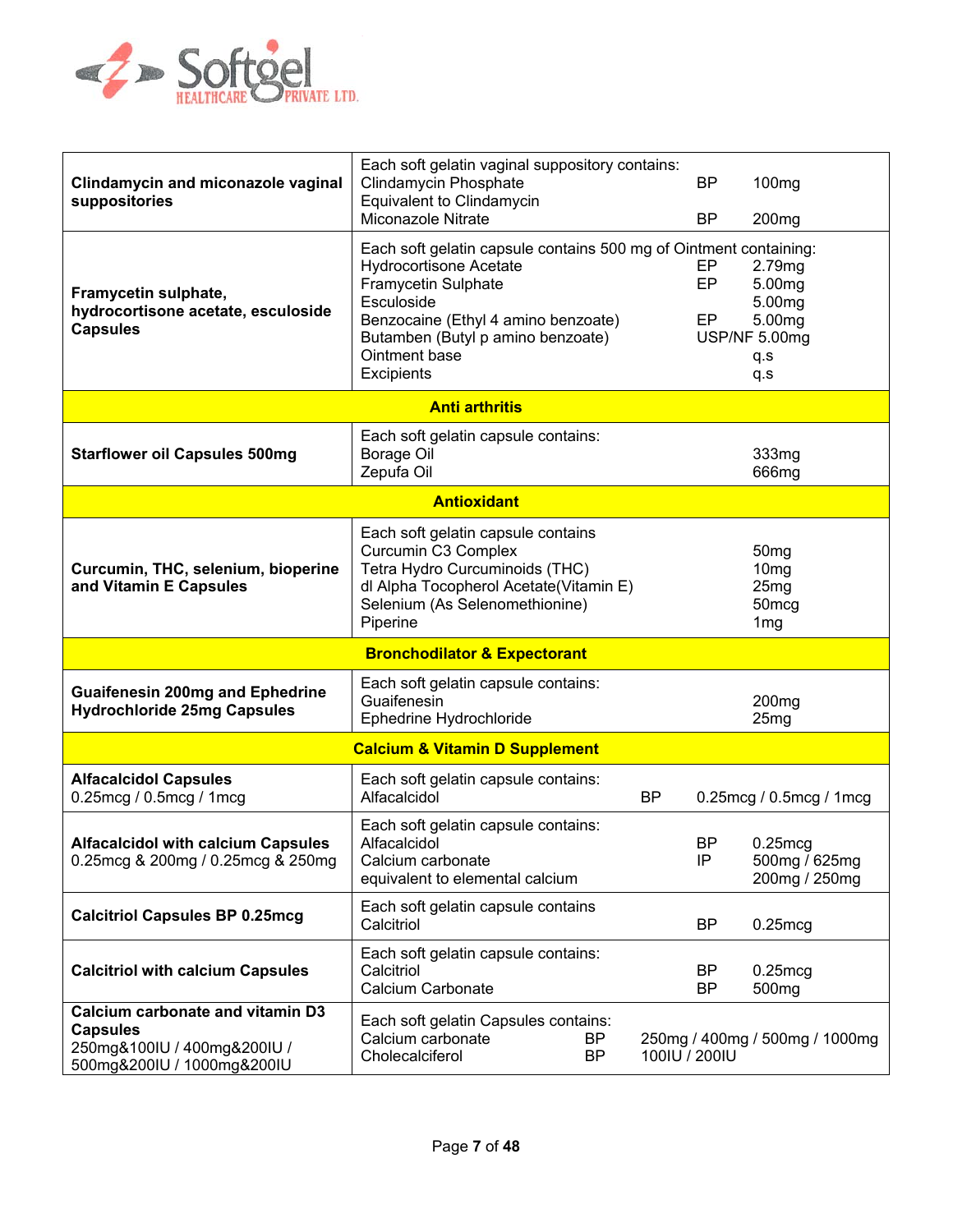

| Calcitriol, calcium carbonate and<br>zinc Capsules<br>0.25mg,500mg & 7.5mg /<br>0.25mg, 625mg & 7.5mg | Each soft gelatin capsule contains:<br>Calcitriol<br>Calcium carbonate<br>Zinc (As Zinc Sulphate Monohydrate USP)                                                                                                                                                              | BP<br><b>BP</b>                    | 0.25mg<br>500mg / 625mg<br>$7.5 \text{ mg}$                                                        |
|-------------------------------------------------------------------------------------------------------|--------------------------------------------------------------------------------------------------------------------------------------------------------------------------------------------------------------------------------------------------------------------------------|------------------------------------|----------------------------------------------------------------------------------------------------|
| Calcitriol, Calcium, Zinc &<br><b>Mecobalamin Capsules</b>                                            | Each soft gelatin capsule contains;<br>Calcitriol<br>Calcium carbonate<br>Zinc (as Zinc oxide<br>Mecobalamin<br>Metafolin<br>Vitamin K <sub>2</sub> 7<br>Magnesium (as Magnesium oxide Light IP)                                                                               | IP<br>IP<br>IP<br>JP               | $0.25 \text{mcg}$<br>1250mg<br>7.5mg<br>1500mcg<br>800mcg<br>45 <sub>mcg</sub><br>50 <sub>mg</sub> |
| Calcitriol , calcium carbonate with<br>soya isoflavone Capsules                                       | Each soft gelatin capsule contains:<br>Calcitriol<br>Calcium Carbonate<br>Soya isoflavone<br>Vitamin K2-7<br>Magnesium (as magnesium oxide light IP)                                                                                                                           | ΙP<br>IP                           | $0.25$ mcg<br>500 mg<br>50 mg<br>45 mcg<br>50 mg                                                   |
| <b>Calcium with Vitamin A and D</b><br><b>Capsules</b>                                                | Each soft gelatin capsule contains:<br>Calcium Carbonate<br>Dibasic Calcium Phosphate<br>Vitamin A (as Palmitate)<br>Vitamin D3                                                                                                                                                | <b>BP</b><br>BP<br>BP<br><b>BP</b> | 50 <sub>mg</sub><br>150 <sub>mg</sub><br>2500IU<br>400IU                                           |
| <b>Vitamin D3 Capsules</b><br>800IU / 1000IU / 60000IU                                                | Each soft gelatin capsule contains:<br>Colecalciferol<br><b>BP</b>                                                                                                                                                                                                             |                                    | 8001U / 10001U / 600001U                                                                           |
| <b>Calcium, Calcitriol with vitamins</b><br><b>Capsules</b>                                           | Each soft gelatin capsule contains:<br>Calcitriol<br>Calcium carbonate<br>equivalent to elemental calcium<br>Methylcobalamin<br><b>Folic Acid</b><br>Vitamin B6                                                                                                                | ΙP<br>IP<br>IP<br>IP               | $0.25$ mcg<br>500 <sub>mg</sub><br>200 <sub>mg</sub><br>1500mcg<br>1.5mg<br>3 <sub>mg</sub>        |
| <b>Calcium, Calcitriol with vitamins</b><br><b>Capsules</b>                                           | Each soft gelatin capsule contains:<br>Calcium Carbonate<br>From organic source<br>(Oyster shell) equivalent to elemental calcium<br>Calcitriol<br>Zinc (as Zinc sulfate monohydrate USP)<br>Appropriate overages of vitamins added.<br>Colours: Tartrazine & Titanium Dioxide | <b>BP</b>                          | 500 <sub>mg</sub><br>200 mg<br>25 mcg<br>7.5mg                                                     |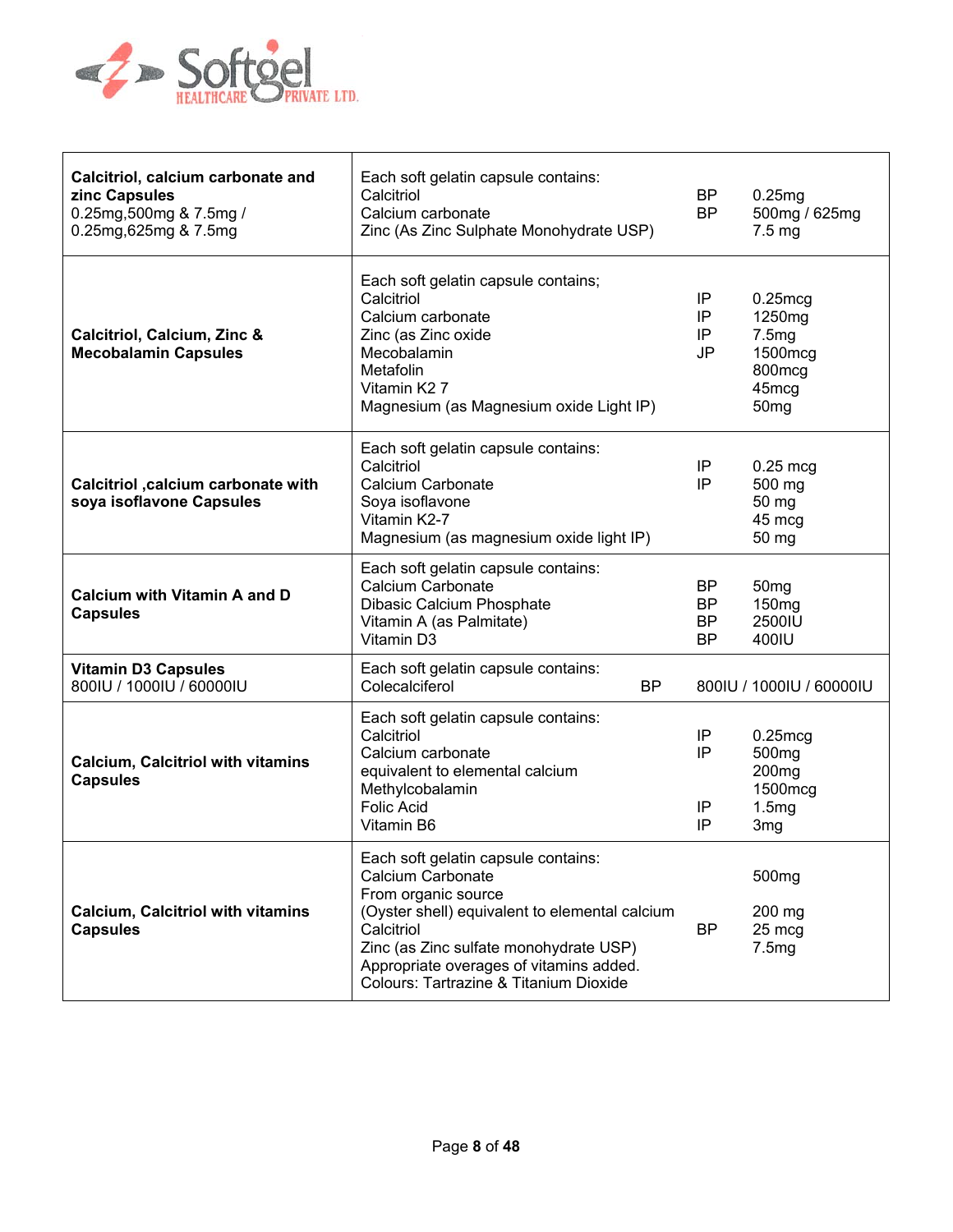

| Four forms of calcium, vitamin D3<br>and minerals Capsules                            | Each soft gelatin capsule contains;<br>Calcium Carbonate<br>(Equivalent to Elemental Calcium 275mg)<br>Calcium Citrate<br>(Equivalent to Elemental Calcium 15.8mg)<br>Microcrystalline Hydroxyapatite Complex (MCHC)<br>(Equivalent to Elemental - Calcium 8.8mg)<br>Dibasic calcium phosphate<br>(Equivalent to Elemental calcium 25mg)<br>Vitamin D3 (Stabilized)<br>Magnesium (As Magnesium Oxide)<br>Manganese (As Manganese sulfate monohydrate)<br>Zinc (As Zinc sulfate Monohydrate)<br>Copper (As Copper Sulfate Pentahydrate)<br>Boron (As Borax) Anhydrous |                         | 687.5mg<br>75 <sub>mg</sub><br>40 <sub>mg</sub><br>85 <sub>mg</sub><br>200IU<br>40 <sub>mg</sub><br>1.80mg<br>7.50 <sub>mg</sub><br>1.5mg<br>250mcg |
|---------------------------------------------------------------------------------------|----------------------------------------------------------------------------------------------------------------------------------------------------------------------------------------------------------------------------------------------------------------------------------------------------------------------------------------------------------------------------------------------------------------------------------------------------------------------------------------------------------------------------------------------------------------------|-------------------------|-----------------------------------------------------------------------------------------------------------------------------------------------------|
|                                                                                       | <b>Cardiovascular health Supplement</b>                                                                                                                                                                                                                                                                                                                                                                                                                                                                                                                              |                         |                                                                                                                                                     |
| <b>Coenzyme Q10 Capsules</b><br>10mg / 30mg / 50mg / 100mg                            | Each soft gelatin capsule contains:<br>Ubidecarenone<br>BP                                                                                                                                                                                                                                                                                                                                                                                                                                                                                                           |                         | 10mg / 30mg / 50mg / 100mg                                                                                                                          |
| Coenzyme Q10 with EPA, DHA and<br><b>Iycopene Capsules</b>                            | Each soft gelatin capsule contains:<br>Ubidecarenone<br>Fish oil, Rich in Omega -3- Acids containing<br>Eicosapentaenoic acid<br>Docosahexaenoic acid<br>Lycopene 10%<br>Selenium (as Sodium Selenate)                                                                                                                                                                                                                                                                                                                                                               |                         | 100 <sub>mg</sub><br>90 <sub>mg</sub><br>60 <sub>mg</sub><br>40 <sub>mg</sub><br>70 mcg                                                             |
| Coenzyme Q10 with fish oil<br><b>Capsules</b>                                         | Each soft gelatin capsule contains:<br>Ubidecarenone<br>Fish oil, Rich in omega-3 acids BP Containing<br>Eicosapentaenoic acid<br>Docosahexaenoic acid                                                                                                                                                                                                                                                                                                                                                                                                               | <b>BP</b>               | 100 <sub>mg</sub><br>300 <sub>mg</sub><br>200 <sub>mg</sub>                                                                                         |
| Coenzyme Q10 with fish oil<br><b>Capsules</b>                                         | Each soft gelatin capsule contains:<br>Ubidecarenone<br>Fish Oil, Rich In Omega-3-Acids BP Containing<br>Eicosapentaenoic Acid<br>Docosahexaenoic Acid                                                                                                                                                                                                                                                                                                                                                                                                               | <b>BP</b>               | 100 <sub>mg</sub><br>180 <sub>mg</sub><br>120mg                                                                                                     |
| <b>Coenzyme Q10 with Vitamin E</b><br><b>Capsules</b><br>10mg & 400mg / 50mg & 12.5mg | Each soft gelatin capsule contains:<br>Ubidecarenone<br>Vitamin E<br>(as dl-Alpha Tocopheryl Acetate)                                                                                                                                                                                                                                                                                                                                                                                                                                                                | <b>BP</b><br><b>USP</b> | 10mg / 50mg<br>400mg / 12.5mg                                                                                                                       |
| Coenzyme Q10, alpha lipoic acid<br>and omega 3 fatty acid Capsules                    | Each soft gelatin Capsules contains:<br>Ubidecarenone<br>Methylcobalamin<br>Alpha Lipoic acid<br>Benfotiamine<br>Fish oil, rich in omega-3 acids BP Containing<br>Eicosapentaenoic acid<br>Docosahexaenoic acid                                                                                                                                                                                                                                                                                                                                                      | <b>BP</b><br><b>USP</b> | 50 <sub>mg</sub><br>1500mcg<br>100 <sub>mg</sub><br>150 <sub>mg</sub><br>90 <sub>mg</sub><br>60 <sub>mg</sub>                                       |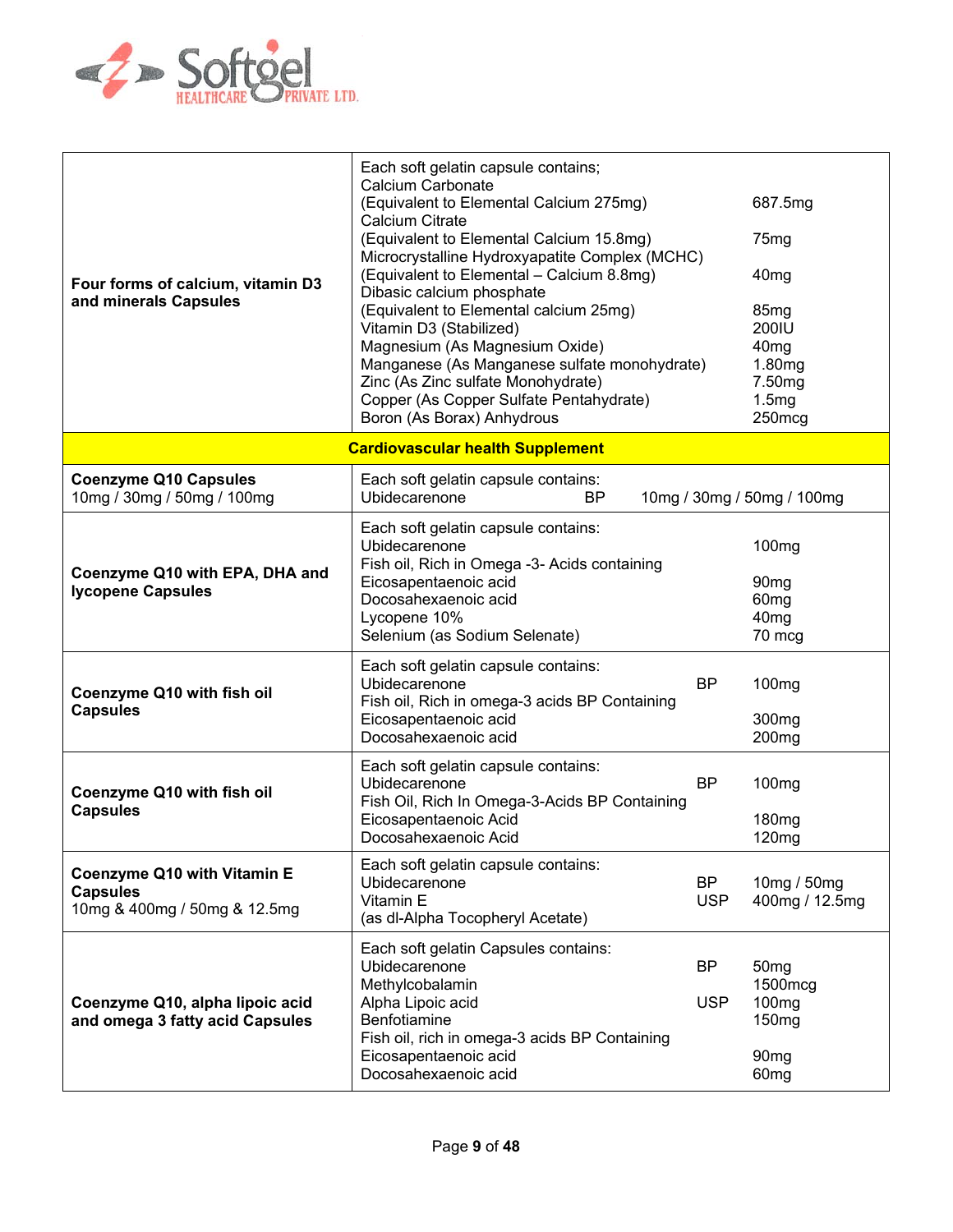

| Coenzyme Q10, vitamin E with zinc<br><b>Capsules</b>                                                                  | Each soft gelatin capsule contains<br>Ubidecarenone<br>d-alpha tocopherol (1300IU/g)<br>Equiv. to d-alpha tocopherol<br>Zinc Amino acid chelate 20% Equiv. to Zinc                                                                                                                                                                                                                                                                                       | <b>USP</b>                             | 100mg<br>153.93mg<br>200IU<br>14mg                                                                                                                                     |
|-----------------------------------------------------------------------------------------------------------------------|----------------------------------------------------------------------------------------------------------------------------------------------------------------------------------------------------------------------------------------------------------------------------------------------------------------------------------------------------------------------------------------------------------------------------------------------------------|----------------------------------------|------------------------------------------------------------------------------------------------------------------------------------------------------------------------|
| Flax seed oil Capsules 500mg                                                                                          | Each soft gelatin capsule contains:<br>Flax seed oil containing<br>Eicosapentaenoic acid<br>Docosahexaenoic acid<br>Other fatty acid<br>Saturated fat                                                                                                                                                                                                                                                                                                    |                                        | 90 <sub>mg</sub><br>60 <sub>mg</sub><br>240 <sub>mg</sub><br>110 <sub>mg</sub>                                                                                         |
| Iron, Fish oil, Methylcobalamin with<br>mineral Capsules                                                              | Each Soft gelatin capsule contains:<br>Iron as Ferrous bisglycinate<br>Zinc as (Zinc Sulphate Monohydrate BP)<br>Copper as (Copper Sulphate BP)<br>Selenium (as Selenomethionine USP)<br>Pyridoxine hydrochloride<br>Methylcobalamin<br>Folic acid<br>Fish oil rich in omega 3 acids<br>Containing Docosahexaenoic acid                                                                                                                                  | <b>BP</b><br><b>BP</b><br><b>BP</b>    | 60 <sub>mg</sub><br>14mg<br>1 <sub>mg</sub><br>70mcg<br>10 <sub>mg</sub><br>1500mcg<br>5.0 <sub>mg</sub><br>500 <sub>mg</sub>                                          |
| <b>Olive oil Capsules 500mg</b>                                                                                       | Each soft gelatin capsule contains:<br>Olive oil                                                                                                                                                                                                                                                                                                                                                                                                         | <b>USP</b>                             | 500 <sub>mg</sub>                                                                                                                                                      |
| Salmon omega 3 Capsules 1000mg                                                                                        | Each soft gelatin capsule contains:<br>Salmon oil Containing<br>Eicosapentaenoic Acid<br>Docosahexaenoic Acid<br>Vitamin E (as d-alpha tocopherol 67%)                                                                                                                                                                                                                                                                                                   |                                        | 180mg<br>120 <sub>mg</sub><br>20 <sub>mg</sub>                                                                                                                         |
| Alpha lipoic acid with<br>eicosapentaenoic acid,<br>docosahexaenoic acid, lycopene &<br>antioxidant minerals Capsules | Each soft gelatin capsule contains:<br>Alpha Lipoic acid<br>Fish oil, Rich in omega-3-fatty acids BP containing,<br>Eicosapentaenoic Acid (EPA)<br>Docosahexaenoic Acid (DHA)<br>Mixed Carotenoids-30% Oily Suspension<br>Zinc (As Zinc Sulfate Monohydrate)<br>Lycopene 10%<br>Manganese (As Manganese Sulfate Monohydrate) USP 1.5mg<br>Copper (As Cupric Sulfate)<br>Chromium (As Chromium Chloride Hexahydrate) USP<br>Selenium (As Sodium Selenate) | <b>USP</b><br><b>USP</b><br><b>USP</b> | 50 <sub>mg</sub><br>45 <sub>mg</sub><br>30 <sub>mg</sub><br>10 <sub>mg</sub><br>7.5mg<br>5 <sub>mg</sub><br>1 <sub>mg</sub><br>40 <sub>mcg</sub><br>150 <sub>mcg</sub> |
|                                                                                                                       | <b>Cold, Cough &amp; Flu (Day &amp; Night)</b>                                                                                                                                                                                                                                                                                                                                                                                                           |                                        |                                                                                                                                                                        |
| Acetaminophen, Dextromethorphan<br><b>HBr with phenylepherine Hcl</b><br><b>Capsules</b>                              | Each soft gelatin capsule contains:<br>Acetaminophen<br>Dextromethorphan Hydrobromide<br>Phenylephrine Hydrochloride                                                                                                                                                                                                                                                                                                                                     | <b>USP</b><br><b>USP</b><br><b>USP</b> | 325mg<br>10 <sub>mg</sub><br>5 <sub>mg</sub>                                                                                                                           |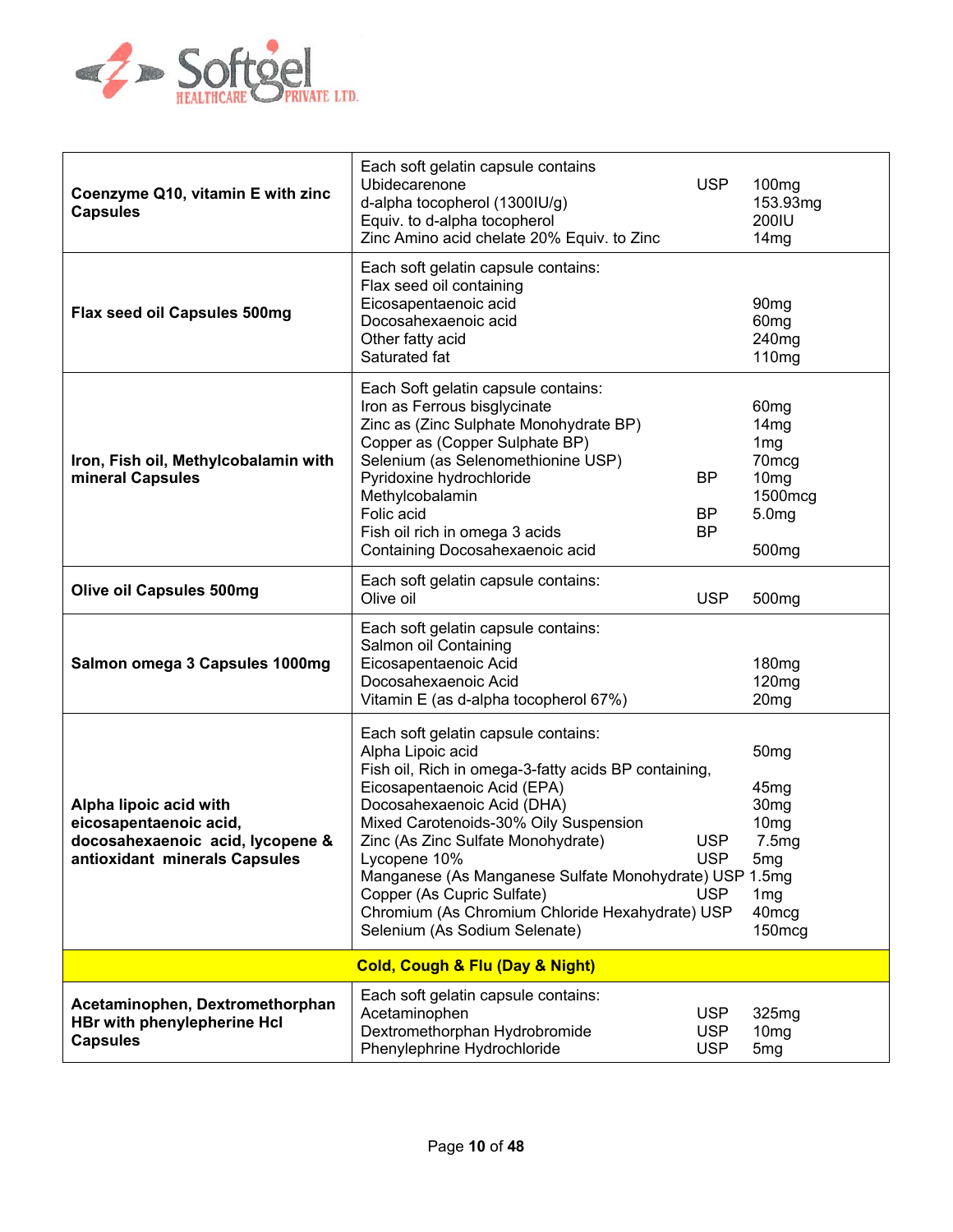

| Acetaminophen, Dextromethorphan<br><b>HBr with Doxylamine Succinate</b><br><b>Capsules</b><br>325mg/10mg/6.25mg &<br>325mg/15mg/6.25mg | Each soft gelatin capsule contains:<br>Acetaminophen<br>Dextromethorphan Hydrobromide<br>Doxylamine Succinate                                                                                                                                                                                                                                                                                                                                                                                                                                                                                                                                                                                                                                   | <b>USP</b><br><b>USP</b><br><b>USP</b>               | 325mg<br>10 <sub>mg</sub><br>6.25mg                                                                       |
|----------------------------------------------------------------------------------------------------------------------------------------|-------------------------------------------------------------------------------------------------------------------------------------------------------------------------------------------------------------------------------------------------------------------------------------------------------------------------------------------------------------------------------------------------------------------------------------------------------------------------------------------------------------------------------------------------------------------------------------------------------------------------------------------------------------------------------------------------------------------------------------------------|------------------------------------------------------|-----------------------------------------------------------------------------------------------------------|
| Acetaminophen, Dextromethorphan<br><b>HBr with Chlorpheniramine Maleate</b><br><b>Capsules</b>                                         | Each soft gelatin capsule contains:<br>Acetaminophen<br>Dextromethorphan Hydrobromide<br><b>Chlorpheniramine Maleate</b>                                                                                                                                                                                                                                                                                                                                                                                                                                                                                                                                                                                                                        | <b>USP</b><br><b>USP</b><br><b>USP</b>               | 325mg<br>15mg<br>4mg                                                                                      |
| Acetaminophen, Dextromethorphan<br>HBr, Doxylamine succinate with<br><b>Chlorpheniramine maleate Capsules</b>                          | Each soft gelatin capsule contains:<br>Acetaminophen<br>Dextromethorphan Hydrobromide<br>Doxylamine Succinate<br><b>Chlorpheniramine Maleate</b>                                                                                                                                                                                                                                                                                                                                                                                                                                                                                                                                                                                                | <b>USP</b><br><b>USP</b><br><b>USP</b><br><b>USP</b> | 325mg<br>15mg<br>6.25mg<br>4 <sub>mg</sub>                                                                |
| Acetaminophen, Dextromethorphan<br><b>HBr with Pseudoephedrine Hcl</b><br><b>Capsules</b>                                              | Each soft gelatin capsule contains:<br>Acetaminophen<br>Dextromethorphan Hydrobromide<br>Pseudoephedrine Hydrochloride                                                                                                                                                                                                                                                                                                                                                                                                                                                                                                                                                                                                                          | <b>USP</b><br><b>USP</b><br><b>BP</b>                | 325mg<br>15mg<br>30 <sub>mg</sub>                                                                         |
| Dextromethorphan HBr,<br><b>Phenylepherine Hcl with</b><br><b>Diphenhydramine Hcl Capsules</b>                                         | Each soft gelatin capsule contains:<br>Dextromethorphan Hydrobromide<br>Phenylepherine Hydrochloride<br>Diphenhydramine Hydrochloride                                                                                                                                                                                                                                                                                                                                                                                                                                                                                                                                                                                                           | <b>USP</b><br><b>USP</b><br><b>USP</b>               | 15mg<br>5 <sub>mg</sub><br>50 <sub>mg</sub>                                                               |
| Guaifenesin, Chlorpheniramine<br>maleate with Pseudoephedrine Hcl<br><b>Capsules</b>                                                   | Each soft gelatin capsule contains:<br>Guaiphenesin<br><b>Chlorpheniramine Maleate</b><br>Pseudoephedrine Hydrochloride                                                                                                                                                                                                                                                                                                                                                                                                                                                                                                                                                                                                                         | <b>USP</b><br><b>USP</b><br><b>USP</b>               | 100mg<br>2mg<br>30 <sub>mg</sub>                                                                          |
| Ibuprofen with phenylephrine<br><b>Capsules</b>                                                                                        | Each soft gelatin capsule contains:<br>Ibuprofen<br>Phenylepherine hydrochloride                                                                                                                                                                                                                                                                                                                                                                                                                                                                                                                                                                                                                                                                | <b>BP</b><br><b>BP</b>                               | 200 <sub>mg</sub><br>5 <sub>mg</sub>                                                                      |
| Day time and night time Capsules                                                                                                       | Day:<br>Each soft gelatin capsule contains:<br>Ascorbic acid<br>Zinc (as zinc sulfate)<br>Echinacea purpurea(Echinacea) herb juice dry<br>(Equiv. Echinacea purpurea herb fresh 2.00g)<br>Sambucus nigra extract.<br>(Equiv. to sambucus nigra Fruit dry 1.5g)<br>Salix alba extract<br>(Equiv. to bark fresh1.2 g)<br>Night:<br>Each soft gelatin capsule contains:<br>Ascorbic acid<br>Valeriana officinalis (Valerian) Root extract dry<br>(Equivalent to dry root 1.3g)<br>Echinacea purpurea (Echinacea) herb juice dry<br>(Equivalent to fresh herb 1.0 g)<br>Sambucus nigra (black elder berry) extract<br>(Equivalent to Sambucus nigra fruit dry 667mg)<br>Salix alba (White willow) extract<br>(Equivalent to fresh stem bark 334 mg) |                                                      | 245mg<br>12.0mg<br>44.5mg<br>30.0mg<br>77.4mg<br>40 <sub>mg</sub><br>334mg<br>22.2mg<br>13.4mg<br>21.60mg |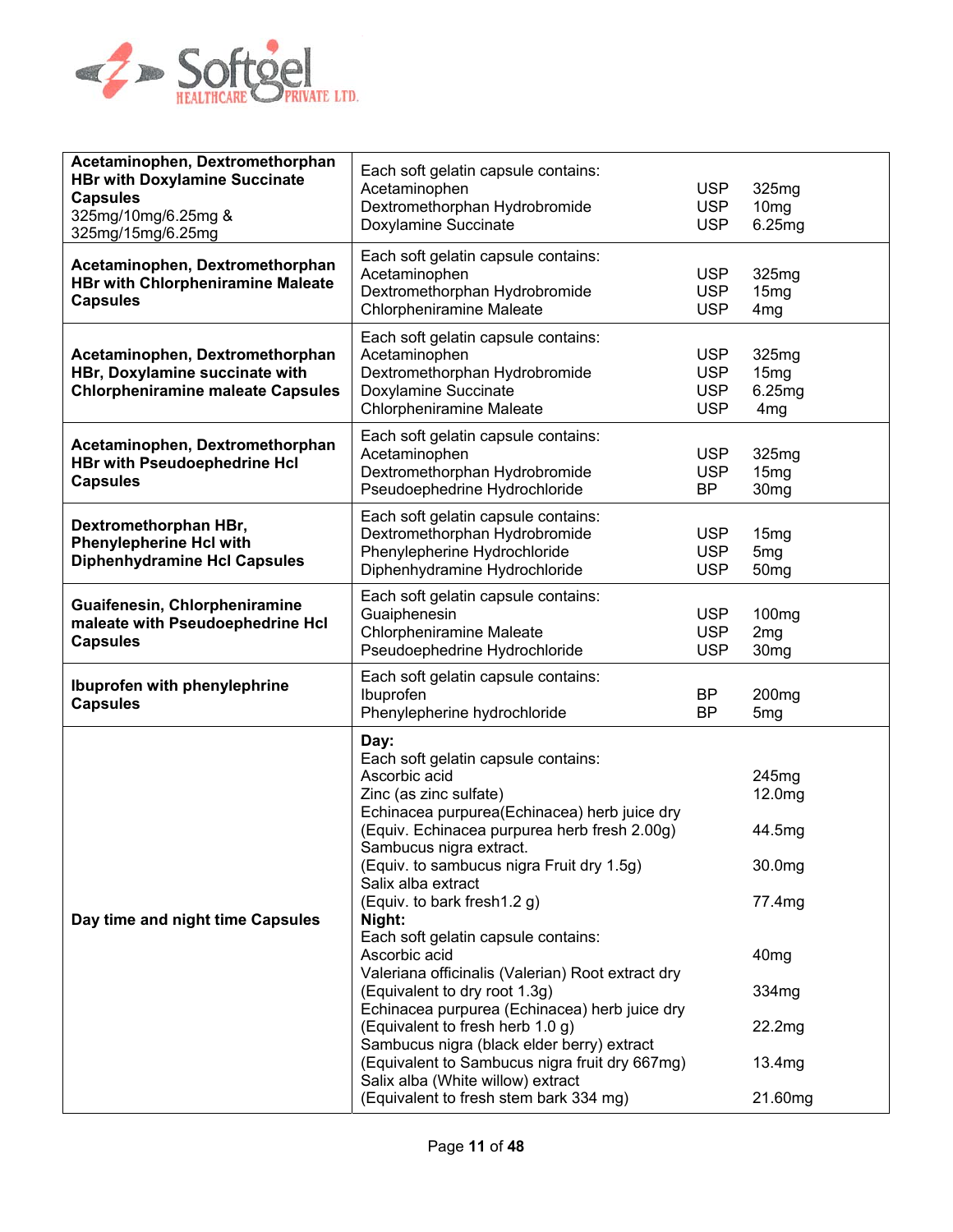

| Cough, cold & flu day & night<br><b>Capsules</b>                                             | Day:<br>Each soft gelatin capsule contains:<br>Ascorbic Acid (Vitamin C BP)<br>Zinc (as Zinc Sulfate Monohydrate USP)<br>Garlic Oil (Allium sativum)<br>Zingiber officinale (Ginger) dry ext conc. equiv dry rhizome 500mg<br>Glycyrrhiza glabra(Liquorice) dry ext conc. equiv.dry rhizome 500mg<br>Salix alba (white willow) dry conc. equiv fresh stem bark 1.2g<br>Echinacea purpurea (Echinacea) dry juice equiv. fresh herb 88.9mg<br>4.0 <sub>q</sub><br>Night:<br>Garlic Oil (Allium sativum)<br>Glycyrrhiza glabra(Liquorice) dry ext conc. equiv.dry rhizome 500mg<br>Salix alba (White Willow) dry ext conc. equiv fresh stem bark 1.0g<br>Echinacea purpurea (Echinacea) dry juice equiv. fresh herb 44.4mg<br>2.0 <sub>g</sub><br>Valeriana officinalis (Valerian) dry ext. conc. equiv dry root 2.0g | 250.0mg<br>12.0mg<br>833mcg<br>$167 \text{mcg}$                                                        |  |
|----------------------------------------------------------------------------------------------|--------------------------------------------------------------------------------------------------------------------------------------------------------------------------------------------------------------------------------------------------------------------------------------------------------------------------------------------------------------------------------------------------------------------------------------------------------------------------------------------------------------------------------------------------------------------------------------------------------------------------------------------------------------------------------------------------------------------------------------------------------------------------------------------------------------------|--------------------------------------------------------------------------------------------------------|--|
| Echinacea, ascorbic acid, zinc, white<br>willow, black elder and valerian<br><b>Capsules</b> | Each soft gelatin Capsules contains<br>Ascorbic Acid (Vitamin C BP)<br>Zinc(as Zinc Sulfate Monohydrate USP)<br>Echinacea purpurea (Echinacea) dry juice equiv fresh herb<br>Sambucus nigra (Black Elderberry) dry ext. conc. equiv dry fruit<br>Salix alba (White Willow) dry ext conc. equiv fresh stem bark                                                                                                                                                                                                                                                                                                                                                                                                                                                                                                     | 245.0mg<br>12.0mg<br>2g<br>1.5g<br>1.2g                                                                |  |
| Echinacea, ascorbic acid, white<br>willow, black elder and valerian<br><b>Capsules</b>       | Each soft gelatin Capsules contains<br>Ascorbic Acid (Vitamin C BP)<br>40 <sub>mg</sub><br>Valeriana officinalis (Valerian) dry ext conc. equiv dry root<br>1.33g<br>Echinacea purpurea (Echinacea) dry juice equiv fresh herb<br>1 <sub>g</sub><br>Sambucus nigra (Black elderberry) dry ext. conc. equiv dry fruit.<br>670mg<br>Salix Alba (White willow) dry ext conc. equiv fresh stem bark<br>334mg                                                                                                                                                                                                                                                                                                                                                                                                           |                                                                                                        |  |
| Echinacea and ascorbic acid and<br>minerals Capsules                                         | Each soft gelatin capsule contains:<br>Echinacea<br>Beta-carotene<br>Vitamin C<br>Vitamin E<br>Selanate<br><b>Citrus Bioflavonoids</b>                                                                                                                                                                                                                                                                                                                                                                                                                                                                                                                                                                                                                                                                             | 250 <sub>mg</sub><br>6 <sub>mg</sub><br>200 mg<br><b>29IU</b><br>50 <sub>mcg</sub><br>10 <sub>mg</sub> |  |
| Saw palmetto Capsules 320 mg                                                                 | Each soft gelatin capsule contains:<br>Saw palmetto<br><b>USP</b>                                                                                                                                                                                                                                                                                                                                                                                                                                                                                                                                                                                                                                                                                                                                                  | 320mg                                                                                                  |  |
| Saw palmetto & nettle root soft gel<br><b>Capsules</b>                                       | Each soft gelatin capsule contains:<br>Vitamin A (100% as beta carotene)<br>Saw Palmetto Oil Extract<br><b>Nettle Root Extract</b><br>Pumpkin Seed Oil Extract<br>Citrus Bioflavonoid Complex                                                                                                                                                                                                                                                                                                                                                                                                                                                                                                                                                                                                                      | 100 IU<br>106 <sub>mg</sub><br>80 <sub>mg</sub><br>160 <sub>mg</sub><br>33.3mg                         |  |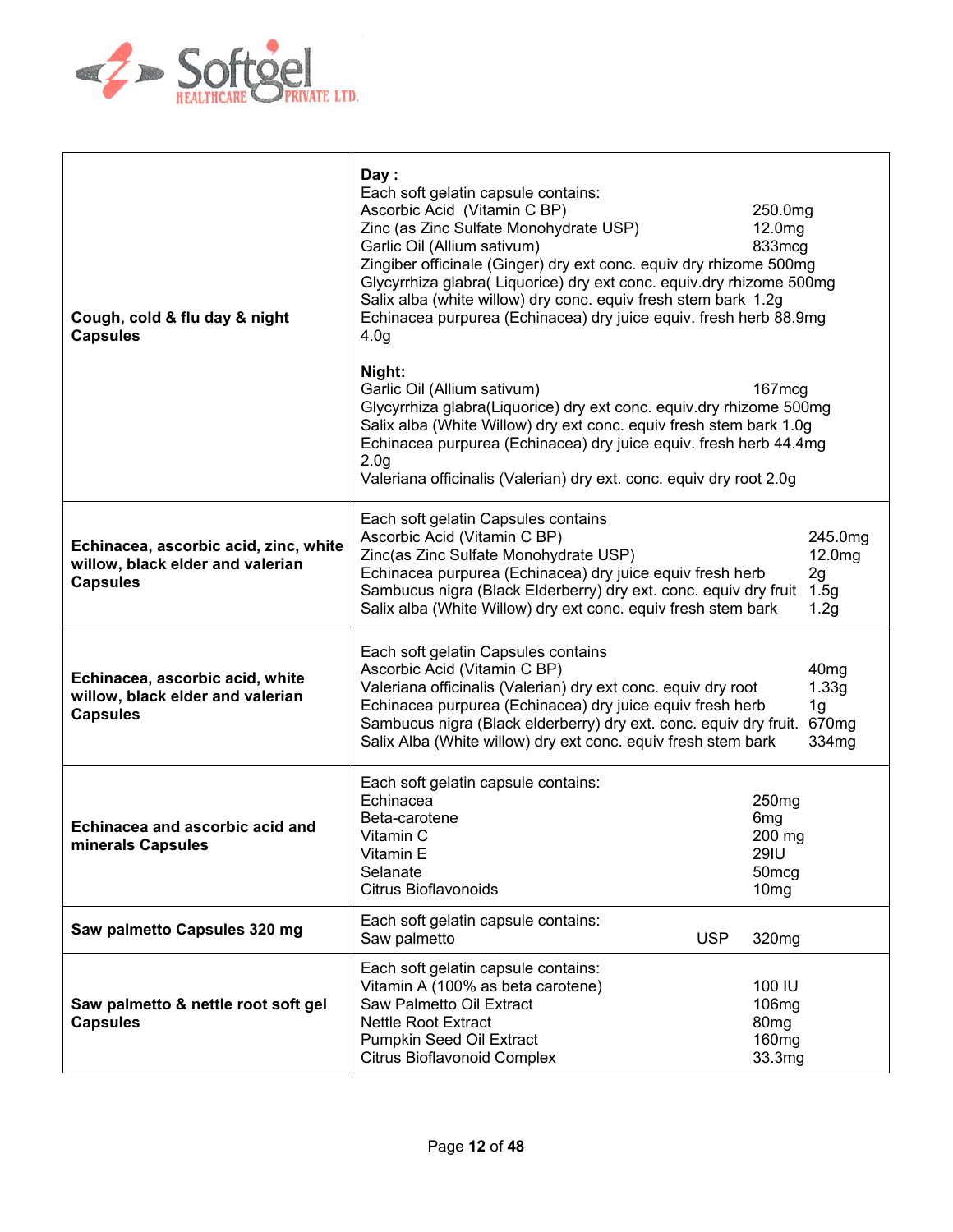

| Saw palmetto oil, pumpkin seed oil<br>and natural extract Capsules | Each soft gelatin capsule contains:<br>Saw palmetto extract 85% Fatty acid<br>Dandelion root extract 4:1<br>Uva ursi extract 5:1<br>Juniper Berry Extract 5:1<br>Pumpkin Seed oil |            | <b>USP</b>     | 160 <sub>mg</sub><br>50 <sub>mg</sub><br>50 <sub>mg</sub><br>50 <sub>mg</sub><br>300 <sub>mg</sub> |
|--------------------------------------------------------------------|-----------------------------------------------------------------------------------------------------------------------------------------------------------------------------------|------------|----------------|----------------------------------------------------------------------------------------------------|
|                                                                    | <b>Immune &amp; Anti-Fatigue</b>                                                                                                                                                  |            |                |                                                                                                    |
| Garlic oil Capsules 0.25% w/w                                      | Each soft gelatin capsule contains:<br>Garlic oil 0.25%w/w (steam Distilled) in edible oil                                                                                        |            |                | 250 <sub>mg</sub>                                                                                  |
| <b>Odourless garlic oil Capsules 2mg</b>                           | Each soft gelatin capsule contains:<br>Odourless garlic oil Capsules                                                                                                              |            |                | 2 <sub>mg</sub>                                                                                    |
| <b>Colostrum and flax seed oil</b><br><b>Capsules</b>              | Each soft gelatin capsule contains:<br>Colostrums<br>Flax seed oil                                                                                                                |            |                | 100 <sub>mg</sub><br>400 <sub>mg</sub>                                                             |
| <b>Krill oil Capsules</b><br>300mg / 500mg                         | Each soft gelatin capsule contains:<br>Krill Oil (Superba)                                                                                                                        |            |                | 300mg / 500mg                                                                                      |
| Krill oil, vitamin E, vitamin D3 and<br>folic acid Capsules        | Each soft gelatin Capsules contains:<br>Krill oil<br>Vitamin D3<br>Vitamin E (d-alpha tocopherol)<br>Folic acid                                                                   |            | ΒP<br>BP<br>ΒP | 500 <sub>mg</sub><br>0.02mg<br>2.5mg<br>0.4 <sub>mg</sub>                                          |
|                                                                    | <b>Laxatives</b>                                                                                                                                                                  |            |                |                                                                                                    |
| Docusate sodium Capsules USP<br>50mg / 100mg / 120mg               | Each soft gelatin capsule contains:<br>Docusate Sodium                                                                                                                            | <b>USP</b> |                | 50mg / 100mg / 120mg                                                                               |
| <b>Lubiprostone Capsules</b>                                       |                                                                                                                                                                                   |            |                |                                                                                                    |
| 8mcg / 24mcg                                                       | Each soft gelatin Capsules contains:<br>Lubiprostone                                                                                                                              |            |                | 8mcg / 24mcg                                                                                       |
|                                                                    | <b>Lipid Lowering Agent</b>                                                                                                                                                       |            |                |                                                                                                    |
| <b>Theaflavin tea extract Capsules</b><br>395mg                    | Each soft gelatin capsule contains;<br>Theaflavin tea extract Capsules                                                                                                            |            |                | 395mg                                                                                              |
| Caralluma fimbriata extract<br><b>Capsules</b>                     | Each soft gelatin capsule contains:<br>Caralluma fimbriata extract                                                                                                                |            |                | 500 <sub>mg</sub>                                                                                  |
|                                                                    | <b>Support for Peripheral, Diabetic Neuropathy</b>                                                                                                                                |            |                |                                                                                                    |
| Alpha lipoic acid Capsules 300mg                                   | Each soft gelatin capsule contains:<br>Alpha lipoic acid                                                                                                                          |            | <b>USP</b>     | 300 <sub>mg</sub>                                                                                  |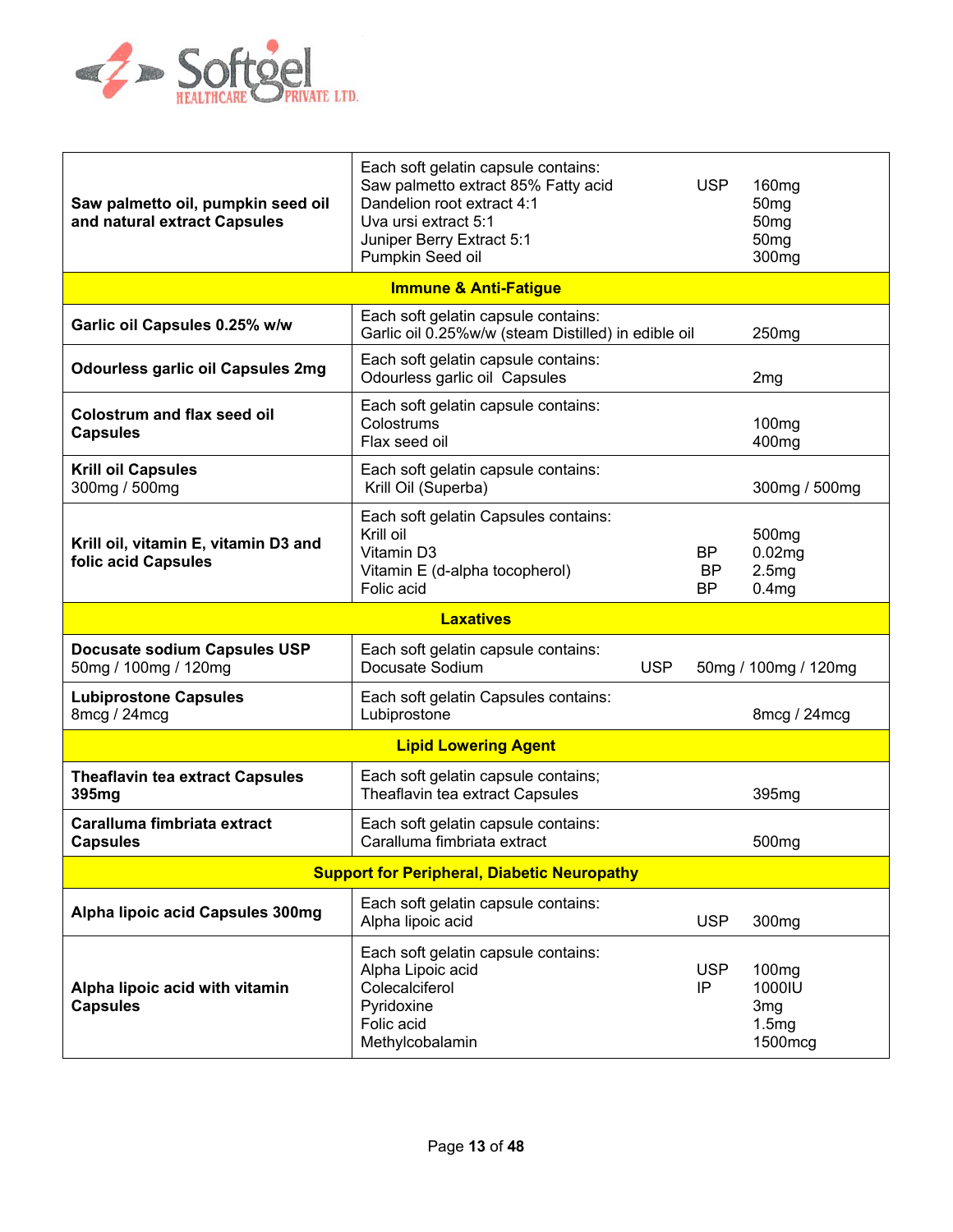

| Alpha lipoic acid, chromium, zinc<br>with methylcobalamin Capsules                                                                         | Each soft gelatin capsule contains:<br>Alpha Lipoic acid<br>Chromium picolinate Eq. to chromium<br>Zinc sulphate monohydrate Eq. to Zinc<br>Methylcobalamin                                                                                |                                              |                                                                                          | 135 <sub>mg</sub><br>180mcg<br>38.7mg<br>180mcg                                                           |  |                                                    |                                                                                                       |
|--------------------------------------------------------------------------------------------------------------------------------------------|--------------------------------------------------------------------------------------------------------------------------------------------------------------------------------------------------------------------------------------------|----------------------------------------------|------------------------------------------------------------------------------------------|-----------------------------------------------------------------------------------------------------------|--|----------------------------------------------------|-------------------------------------------------------------------------------------------------------|
| Alpha lipoic acid, methylcobalamin,<br>gamma linolenic acid, folic acid,<br>pyridoxine hydrochloride, biotin,<br>chromium & zinc Capsules  | Each soft gelatin capsule contains:<br>Alpha Lipoic acid<br>Methylcobalamin<br>GLA (as Borage oil BP)<br>Folic acid<br>Pyridoxine Hcl<br><b>Biotin</b><br>Chromium (as Chromium Picolinate USP)<br>Zinc (as Zinc sulphate monohydrate USP) |                                              |                                                                                          |                                                                                                           |  | <b>USP</b><br><b>BP</b><br><b>BP</b><br><b>USP</b> | 100 <sub>mg</sub><br>1500mcg<br>60 <sub>mg</sub><br>1.5mg<br>3mg<br>3 <sub>mg</sub><br>100mcg<br>10mg |
| Alpha lipoic acid, methylcobalamin,<br>pregabalin, folic acid & pyridoxine<br>hydrochloride Capsules                                       | Each soft gelatin capsule contains:<br>Alpha Lipoic Acid<br>Methylcobalamin<br>Pregabalin<br><b>Folic Acid</b><br>Pyridoxine Hydrochloride                                                                                                 |                                              | <b>USP</b><br>BP<br>BP                                                                   | 100 mg<br>750 mcg<br>75 mg<br>1.5 <sub>mg</sub><br>3 mg                                                   |  |                                                    |                                                                                                       |
| <b>Methylcobalamin Capsules</b><br>500mcg / 1500mcg                                                                                        | Each soft gelatin capsule contains:<br>Methylcobalamin                                                                                                                                                                                     |                                              |                                                                                          | 500mcg / 1500mcg                                                                                          |  |                                                    |                                                                                                       |
| Methylcobalamin, DHA with Vitamin<br><b>B6 Capsules</b>                                                                                    | Each enteric coated soft gelatin capsule contains:<br>Mecobalamin<br>Docosahexaenoic acid (as 40%w/w)<br>Pyridoxine Hydrochloride<br><b>Folic Acid</b>                                                                                     |                                              | JP<br>IP<br>IP                                                                           | 1500mcg<br>200 <sub>mg</sub><br>1.5mg<br>5 <sub>mg</sub>                                                  |  |                                                    |                                                                                                       |
| Methylcobalamin, Alpha lipoic acid,<br>Benfotiamine, Chromium<br>polynicotinate with Inositol<br><b>Capsules</b>                           | Each soft gelatin capsule contains:<br>Methylcobalamin<br>Alpha Lipoic Acid<br>Benfotiamine<br>Chromium (As Chromium Polynicotinate)<br>Inositol                                                                                           |                                              | <b>BP</b>                                                                                | 1.5mg<br>USPNF 100mg<br>150 <sub>mg</sub><br>200mcg<br>150 <sub>mg</sub>                                  |  |                                                    |                                                                                                       |
| Methylcobalamin, Alpha Lipoic Acid,<br><b>Pyridoxine Hcl &amp; Folic Acid softgels</b><br>700mcg/100mg/5mg/3mg,<br>1500mcg/100mg/3mg/1.5mg | Each soft gelatin capsule contains:<br>Methylcobalamin<br>Alpha lipoic acid<br>Pyridoxine Hydrochloride<br>Folic acid                                                                                                                      | <b>USP</b><br><b>USP</b><br><b>BP</b><br>BP. | 700 mcg/1500mcg<br>100 mg/100mcg<br>$5$ mg/ $3$ mg<br>5 mg/1.5mg                         |                                                                                                           |  |                                                    |                                                                                                       |
| Methylcobalamin, alpha lipoic acid<br>with vitamins Capsules                                                                               | Each soft gelatin capsule contains:<br>Methylcobalamin<br>Alpha Lipoic acid<br>Thiamine Mononitrate<br>Riboflavin<br>Pyridoxine Hydrochloride<br>Nicotinamide<br><b>Calcium Pantothenate</b><br><b>Folic Acid</b>                          |                                              | <b>USP</b><br><b>BP</b><br><b>BP</b><br><b>BP</b><br><b>BP</b><br><b>BP</b><br><b>BP</b> | 700 mcg<br>100 mg<br>5 <sub>mg</sub><br>5 <sub>mg</sub><br>$1.50$ mg<br>50.00 mg<br>25.00 mg<br>$0.75$ mg |  |                                                    |                                                                                                       |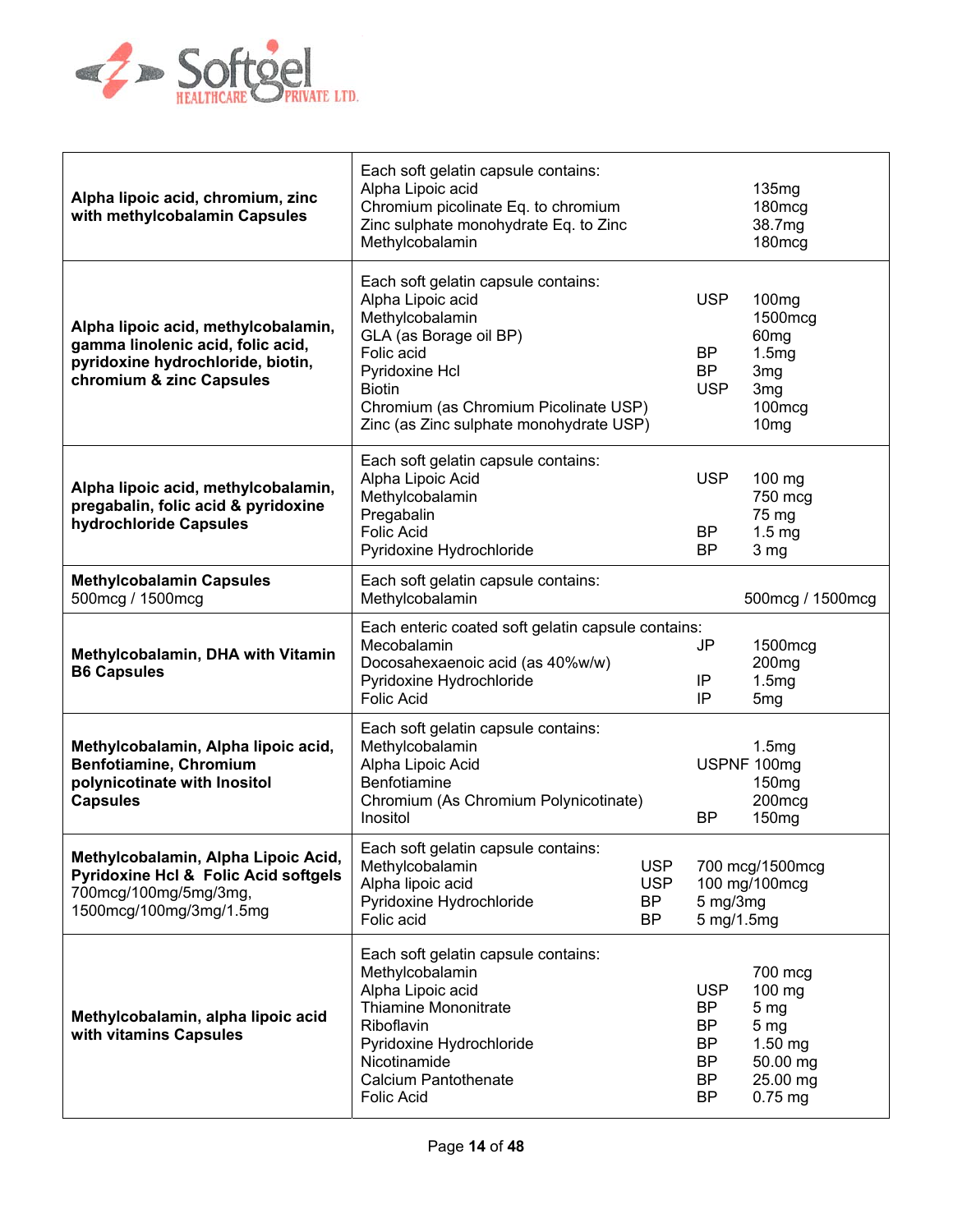

| Methylcobalamin, benfotiamine,<br><b>Chromium Polynicotinate,</b><br><b>Pyridoxine Hydrochloride with Folic</b><br><b>Acid Capsules</b> | Each soft gelatin capsule contains:<br>Methylcobalamin<br>Benfotiamine<br>Chromium polynicotinate<br>Pyridoxine Hydrochloride<br>Folic acid                                                                                         | ΙP<br>IP                                               | 1500mcg<br>75 <sub>mg</sub><br>200mcg<br>3 <sub>mg</sub><br>1.5mg                                                              |
|-----------------------------------------------------------------------------------------------------------------------------------------|-------------------------------------------------------------------------------------------------------------------------------------------------------------------------------------------------------------------------------------|--------------------------------------------------------|--------------------------------------------------------------------------------------------------------------------------------|
| Methylcobalamin, Fish oil,<br><b>Benfotiamine with vitamin Capsules</b>                                                                 | Each soft gelatin capsule contains:<br>Methylcobalamin<br>Alpha Lipoic acid<br>Benfotiamine<br>Folic acid<br>Ubidecarenone<br>Fish oil, Rich in omega -3 acids containing<br>Eicosapentaenoic acid<br>Docosahexaenoic acid          | <b>USP</b><br><b>BP</b><br><b>BP</b><br><b>BP</b>      | 1500mcg<br>100 <sub>mg</sub><br>150 <sub>mg</sub><br>1.5mg<br>50 <sub>mg</sub><br>90 <sub>mg</sub><br>60 <sub>mg</sub>         |
| Benfotiamine, methylcobalamin,<br>alpha lipoic acid, inositol, folic acid,<br>chromium polynicotinate and<br>pyridoxine hcl Capsules    | Each soft gelatin capsule contains:<br>Benfotiamine<br>Methylcobalamin<br>Alpha Lipoic acid<br>Inositol<br>Folic acid<br>Chromium Polynicotinate<br>Pyridoxine Hydrochloride                                                        | <b>JP</b><br><b>USP</b><br>ΙP<br>IP                    | 150 mg<br>1500 mcg<br>200 mg<br>100 mg<br>1.5 <sub>mg</sub><br>200 mcg<br>3 mg                                                 |
| Benfotiamine, Methylcobalamin,<br>vitamin with minerals Capsules                                                                        | Each soft gelatin capsule contains:<br>Methylcobalamin<br>Alpha Lipoic Acid<br>Benfotiamine<br><b>Folic Acid</b><br>Pyridoxine Hydrochloride<br>Inositol<br>Sodium Selenite Pentahydrate<br>Calcium D - Pantothenate<br>Vitamin E   | <b>USP</b><br>ΙP<br>ΙP<br><b>BP</b><br><b>BP</b><br>IP | 750mcg<br>100 <sub>mg</sub><br>75 <sub>mg</sub><br>500mcg<br>1.5mg<br>500 <sub>mg</sub><br>30 <sub>mcg</sub><br>2.5mg<br>2.5mg |
| Omega-3-fatty acids, co-enzyme<br>Q10, vitamins and alpha lipoic acid<br><b>Capsules</b>                                                | Each soft gelatin capsule contains:<br>Fish Oil, Rich In Omega-3-Acids BP Containing<br>Eicosapentaenoic Acid<br>Docosahexaenoic Acid<br>Ubidecarenone<br>Methylcobalamin<br>Benfotiamine<br><b>Folic Acid</b><br>Alpha Lipoic Acid | <b>BP</b><br>ΙP                                        | 90 <sub>mg</sub><br>60 <sub>mg</sub><br>50 <sub>mg</sub><br>1.5mg<br>150 <sub>mg</sub><br>1.5mg<br>USPNF100mg                  |
|                                                                                                                                         | <b>Promote Eye Health</b>                                                                                                                                                                                                           |                                                        |                                                                                                                                |
| <b>Lutein and zeaxanthin Capsules</b>                                                                                                   | Each soft gelatin capsule contains:<br>Lutein<br>Zeaxanthin                                                                                                                                                                         |                                                        | 6.0 mg<br>1.0 <sub>mg</sub>                                                                                                    |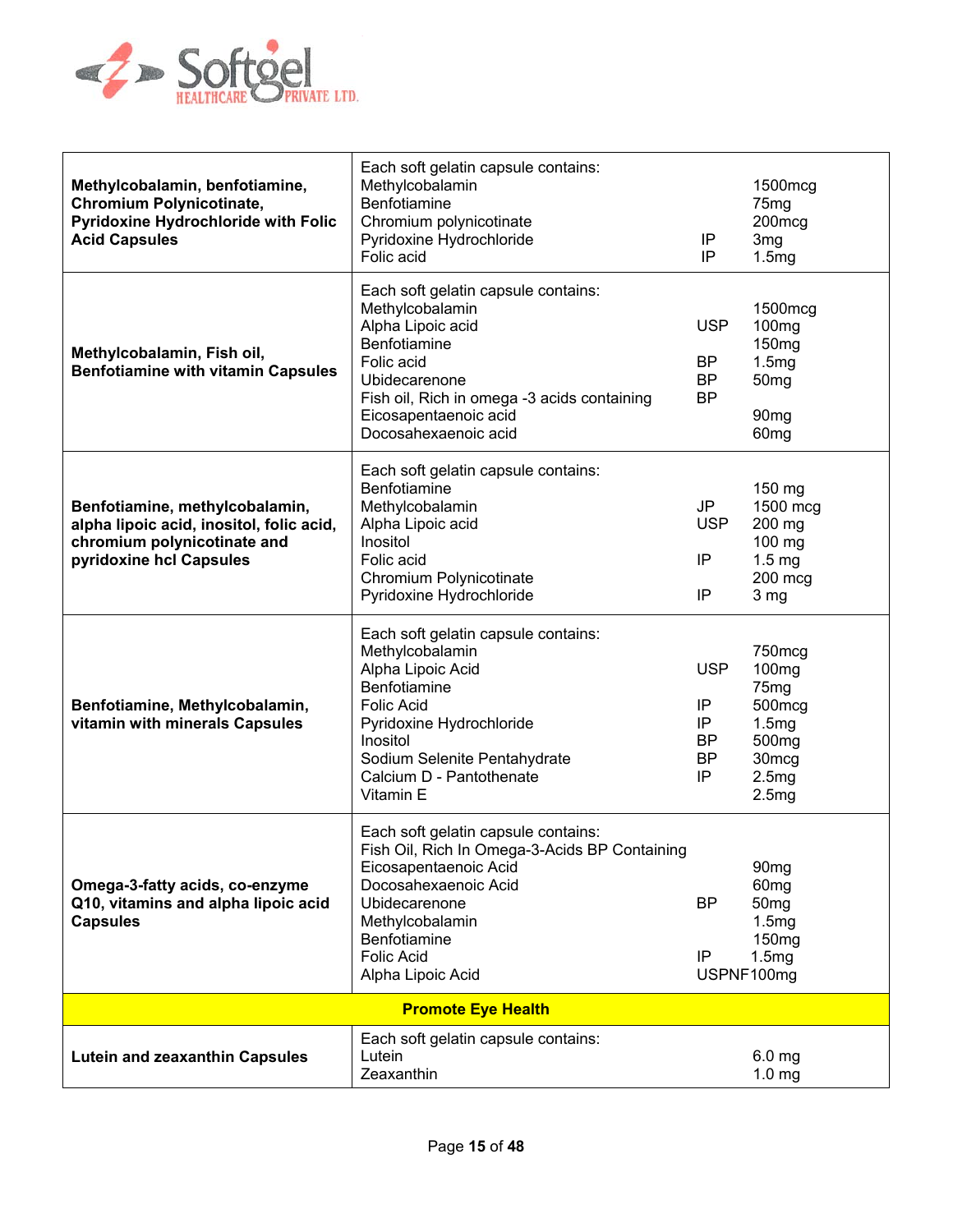

| <b>Sedatives and Hypnotics</b>                                                    |                                                                                                                                                                                                                                                                                                                                                                                                                                                                                                                                                                                                                                                                                                                                                        |                                                                                                                                                                                                                                                                                                                                            |  |
|-----------------------------------------------------------------------------------|--------------------------------------------------------------------------------------------------------------------------------------------------------------------------------------------------------------------------------------------------------------------------------------------------------------------------------------------------------------------------------------------------------------------------------------------------------------------------------------------------------------------------------------------------------------------------------------------------------------------------------------------------------------------------------------------------------------------------------------------------------|--------------------------------------------------------------------------------------------------------------------------------------------------------------------------------------------------------------------------------------------------------------------------------------------------------------------------------------------|--|
| <b>Melatonin Capsules</b><br>2mg / 3mg / 5mg                                      | Each soft gelatin capsule contains:<br>Melatonin                                                                                                                                                                                                                                                                                                                                                                                                                                                                                                                                                                                                                                                                                                       | 2mg / 3mg / 5mg                                                                                                                                                                                                                                                                                                                            |  |
|                                                                                   | <b>Herbal / Herbal with Nutritional Supplement</b>                                                                                                                                                                                                                                                                                                                                                                                                                                                                                                                                                                                                                                                                                                     |                                                                                                                                                                                                                                                                                                                                            |  |
| Aloe vera extract Capsules 25 mg                                                  | Each soft gelatin capsule contains:<br>Aloe Vera Extract (200:1)                                                                                                                                                                                                                                                                                                                                                                                                                                                                                                                                                                                                                                                                                       | 25mg                                                                                                                                                                                                                                                                                                                                       |  |
| <b>Gingko biloba Capsules</b><br>40mg / 60mg                                      | Each soft gelatin capsule contains:<br>Ginkgo biloba                                                                                                                                                                                                                                                                                                                                                                                                                                                                                                                                                                                                                                                                                                   | 40mg / 60mg                                                                                                                                                                                                                                                                                                                                |  |
| Korean ginseng extract [0.8%<br>eleutherosides] Capsules 100mg                    | Each soft gelatin capsule contains:<br>Korean Ginseng Extract (0.8% eleutherosides)                                                                                                                                                                                                                                                                                                                                                                                                                                                                                                                                                                                                                                                                    | 100mg                                                                                                                                                                                                                                                                                                                                      |  |
| Ashwagandha 200mg + Swet Musli<br>200mg + Black Seed Oil 75 mg<br><b>Capsules</b> | Each soft gelatin capsule contains:<br>Nigella Sativa<br>Ashwagandha (Withania Somnifera)<br>Swet Musli (Asparagus Adscendens)<br>Tribulus (Tribulus Terrestris)                                                                                                                                                                                                                                                                                                                                                                                                                                                                                                                                                                                       | 100 <sub>mg</sub><br>200 <sub>mg</sub><br>200 <sub>mg</sub><br>200 <sub>mg</sub>                                                                                                                                                                                                                                                           |  |
| <b>Multivitamin with minerals Capsules</b>                                        | Each soft gelatin capsule contains;<br>Arginine<br>Lecithin<br>Glutamine<br>Calcium (as Calcium Hydrogen Phosphate)<br>Phosphorous (as Calcium Hydrogen Phosphate)<br>Ascorbic Acid<br>Powdered Asian Ginseng Extract<br><b>Ferrous Fumarate</b><br>Lysine Hydrochloride<br>Zinc(as Zinc Oxide)<br>Nicotinamide<br><b>Calcium Pantothenate</b><br>all-rac -Alpha-Tocopheryl Acetate<br>Magnesium (As Magnesium Sulfate)<br>Potassium (as Potassium Sulphate)<br>Riboflavin<br><b>Thiamine Nitrate</b><br>Pyridoxine Hydrochloride<br>Manganese (as Manganese Sulphate Monohydrate)<br>Copper (as Cupric Sulfate)<br><b>Folic Acid</b><br>Iodine (as Potassium Iodate)<br>Selenium(as Sodium Selenate)<br>Cyanocobalamin<br>Vitamin A<br>Colecalciferol | 99.0mg<br>92.0mg<br>60.0mg<br>75.0mg<br>58.0mg<br>50.0mg<br>42.5mg<br>30.0mg<br>25.0mg<br>10.0mg<br>10.0mg<br>5.0 <sub>mg</sub><br>5.0 <sub>mg</sub><br>3.0 <sub>mg</sub><br>2.0 <sub>mg</sub><br>1.5mg<br>1.0 <sub>mg</sub><br>1.0 <sub>mg</sub><br>0.5mg<br>0.5mg<br>0.15mg<br>0.1 <sub>mg</sub><br>30.0mcg<br>2.0mcg<br>2500IU<br>200IU |  |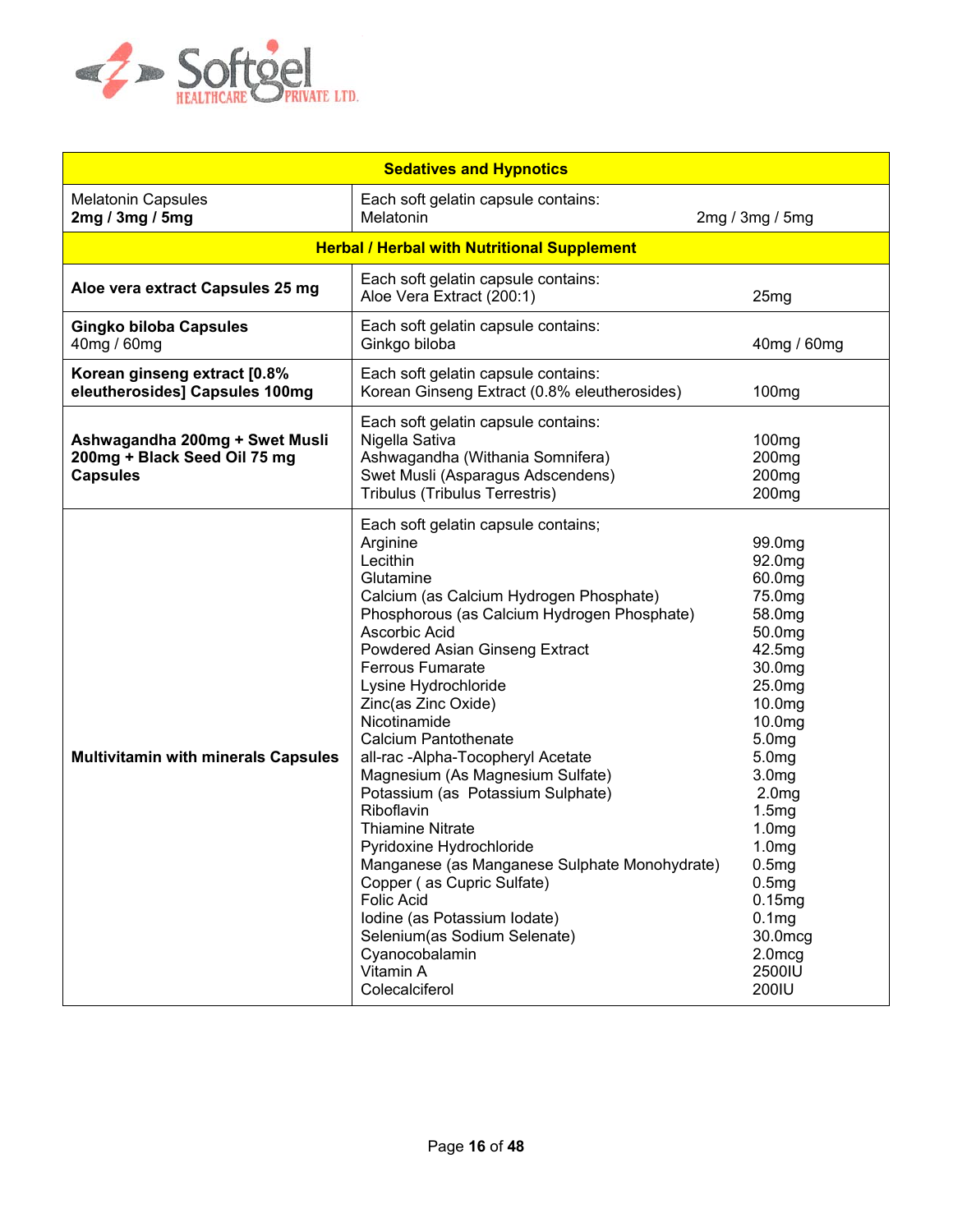

| Ginseng, Multivitamin with minerals<br><b>Capsules</b> | Each soft gelatin capsule contains:<br>Vitamin A (as Vitamin A palmitate)<br><b>Thiamine Nitrate</b><br>Riboflavin<br>Pyridoxine Hydrochloride<br>Cyanocobalamin<br>Ascorbic Acid<br>Vitamin D2<br>dl-Alpha tocopheryl acetate<br>Nicotinamide<br>Calcium d-Pantothenate<br>Folic acid<br>Choline Hydrogen tartrate<br>dl-Methionine<br>Inositol<br>Phosphate (as Calcium Phosphate BP)<br>Iron (as Dried Ferrous Sulphate BP)<br>Copper (as Cupric sulphate Pentahydrate BP)<br>Potassium (as Potassium sulphate BP)<br>Manganese (as Manganese Sulphate Monohydrate BP)<br>Zinc as Zinc oxide<br>Magnesium (as Dried Magnesium sulphate BP)<br>Iodine (as Potassium Iodide BP)<br>Calcium (as Calcium Phosphate BP)<br>Ginseng extract                                                       | <b>BP</b><br><b>BP</b><br><b>BP</b><br><b>BP</b><br><b>BP</b><br><b>BP</b><br><b>BP</b><br><b>BP</b><br><b>BP</b><br><b>BP</b><br><b>BP</b><br><b>USP</b><br><b>BP</b><br><b>USP</b><br>BP<br><b>USP</b> | 5000 IU<br>1.8mg<br>1.8mg<br>1.0 <sub>mg</sub><br>2.0mcg<br>40.0mg<br>500 IU<br>10.0mg<br>20.0mg<br>5.0 <sub>mg</sub><br>0.17mg<br>50.0mg<br>50.0mg<br>50.0mg<br>58.0mg<br>15.0mg<br>0.5mg<br>2.0 <sub>mg</sub><br>0.5mg<br>0.5mg<br>3.0 <sub>mg</sub><br>0.1 <sub>mg</sub><br>75.0mg<br>150 <sub>mg</sub> |
|--------------------------------------------------------|------------------------------------------------------------------------------------------------------------------------------------------------------------------------------------------------------------------------------------------------------------------------------------------------------------------------------------------------------------------------------------------------------------------------------------------------------------------------------------------------------------------------------------------------------------------------------------------------------------------------------------------------------------------------------------------------------------------------------------------------------------------------------------------------|----------------------------------------------------------------------------------------------------------------------------------------------------------------------------------------------------------|------------------------------------------------------------------------------------------------------------------------------------------------------------------------------------------------------------------------------------------------------------------------------------------------------------|
| Ginseng, Multivitamin with minerals<br><b>Capsules</b> | Each soft gelatin capsule contains:<br>Vitamin A (as palmitate)<br>Vitamin B1 BP as mononitrate<br>Vitamin B2<br>Vitamin B6<br><b>Calcium Pantothenate</b><br>Vitamin B12 BP 1 mcg as 1%<br>Vitamin E BP as acetate<br>Vitamin D3<br>Biotin (Vitamin H)<br>Calcium190 mg, (From Dibasic Calcium phosphate BP)<br>Phosphorous 150 mg. (From Dibasic Calcium phosphate BP)<br>Iron 5 mg. (From Ferrous Sulphate B.P.)<br>Magnesium 1 mg. (From Magnesium Sulphate BP)<br>Potassium 1 mg. (From Potassium sulphate BP)<br>Zinc 0.15 mg. (From Zinc sulphate BP)<br>Molybdenum 0.1 mg. (From Sodium Molydbate)<br>Selenium 50 mcg. (From Selenium Dioxide USP)<br>Chromium 25 mcg. (From Chromium Chloride USP)<br>Siberian Ginseng Extract BP<br><b>Choline Bitartrate</b><br><b>Inositol USP</b> | <b>BP</b><br>BP<br>BP<br><b>BP</b><br><b>BP</b><br><b>USP</b>                                                                                                                                            | 10000 IU<br>1.0 <sub>mg</sub><br>1.0 <sub>mg</sub><br>$1.34$ mg<br>1.0 <sub>mg</sub><br>0.1 <sub>mg</sub><br>5 <sub>mg</sub><br>200 IU<br>3 mcg<br>659 mg<br>15.22 mg<br>5.693 mg<br>2.228 mg<br>$0.412$ mg<br>0.2522 mg<br>0.0703 mg<br>$0.128$ mg<br>990 mcg<br>3 mg<br>1 <sub>mg</sub>                  |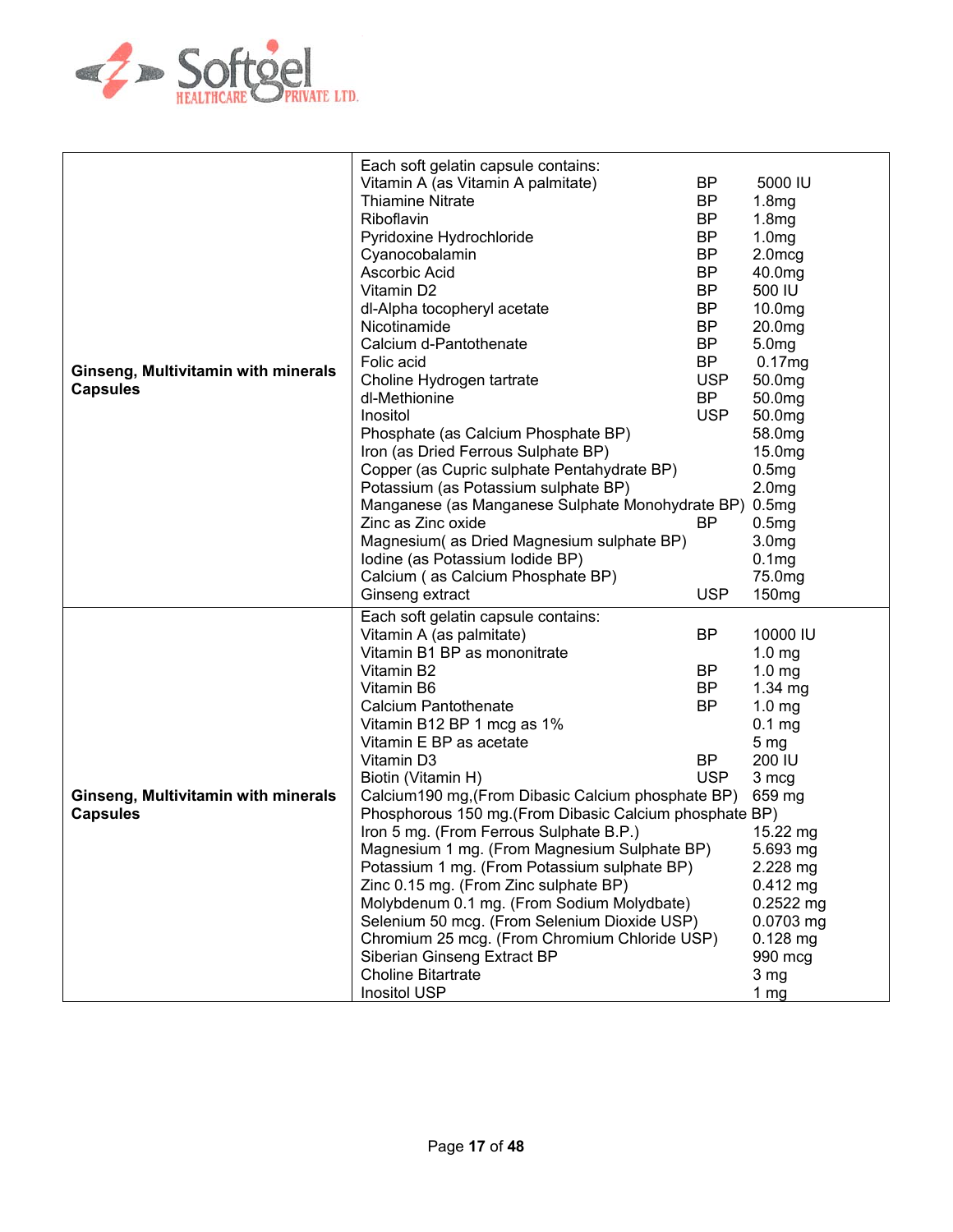

|                                       | Each soft gelatin capsule contains:  |            |                  |
|---------------------------------------|--------------------------------------|------------|------------------|
|                                       | Ascorbic acid                        | BP         | 50 mg            |
|                                       | Thiamine nitrate                     | BP         | $15 \text{ mg}$  |
|                                       | Riboflavin                           | BP         | $15 \text{ mg}$  |
|                                       | Pyridoxine hydrochloride             | <b>BP</b>  | 15 mg            |
|                                       | Cyanocobalamin                       | <b>BP</b>  | 15 mcg           |
|                                       | Nicotinamide                         | <b>BP</b>  | $15 \text{ mg}$  |
|                                       | Calcium Pantothenate                 | <b>BP</b>  | 15 <sub>mg</sub> |
|                                       | <b>Folic Acid</b>                    | BP         | 25 mcg           |
|                                       | <b>Biotin</b>                        | <b>BP</b>  | 25 mcg           |
|                                       | <b>Choline Bitartrate</b>            | <b>USP</b> | 50 mg            |
|                                       | Inositol                             |            | 50 mg            |
|                                       | Anhydrous calcium hydrogen phosphate | BP         | 380 mg           |
|                                       | <b>Ferrous Sulphate</b>              | <b>BP</b>  | $10 \, mg$       |
|                                       | Potassium Iodide                     | <b>BP</b>  | $0.13$ mg        |
| <b>Multivitamin and minerals with</b> | Magnesium Oxide                      | <b>BP</b>  | $1.66$ mg        |
| natural extracts Capsules             | <b>Copper Sulphate</b>               | <b>BP</b>  | $2.75$ mg        |
|                                       | Zinc Gluconate                       | <b>USP</b> | 78 mg            |
|                                       | Potassium Sulphate                   | <b>BP</b>  | 11.14 mg         |
|                                       | Manganese Sulphate                   | BP         | $2.75$ mg        |
|                                       | Chromium yeast                       |            | 25 mcg           |
|                                       | Bromelain 2000 GDU                   |            | 5 <sub>mg</sub>  |
|                                       | L-Iysine Hcl                         | <b>BP</b>  | 25 mg            |
|                                       | Lecithin                             | <b>USP</b> | 21 mg            |
|                                       | <b>Horsetail Extract</b>             |            | 25 mcg           |
|                                       | Siberian Ginseng Extract 4:1         |            | $1.0$ mcg        |
|                                       | Milk Thistle Extract                 | BP         | $1.0$ mcg        |
|                                       | <b>Bilberry Extract 25%</b>          |            | $1.0$ mcg        |
|                                       | Grape Seed Extract 95%               |            | $1.0$ mcg        |
|                                       | Ginkgo Biloba Leaf Extract 50: 1     |            | $1.0$ mcg        |
|                                       | Alfalfa                              |            | $1.0$ mcg        |
|                                       | Kelp                                 |            | $1.0$ mcg        |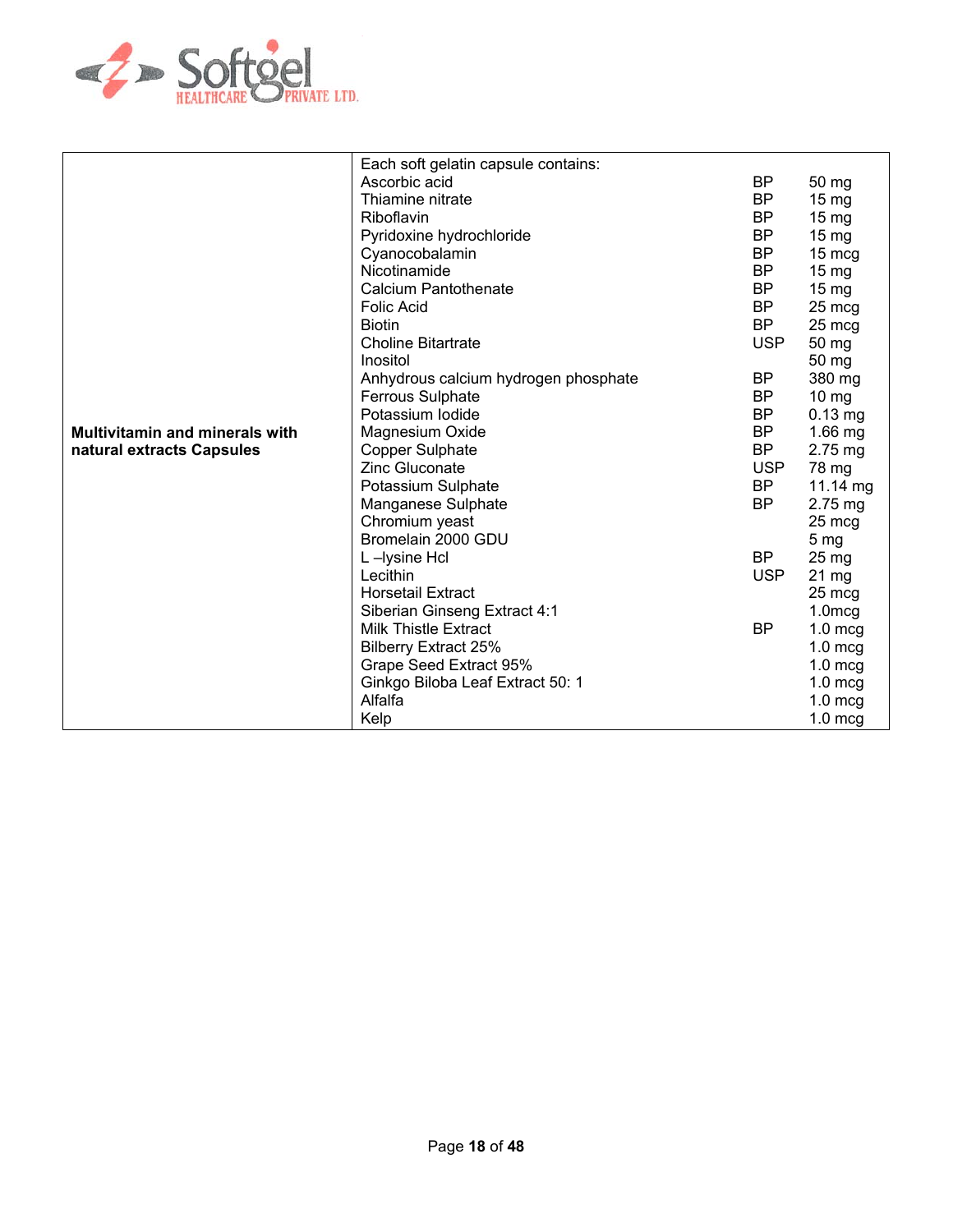

| <b>Multivitamin with minerals and</b><br>ginseng Capsules | Each soft gelatin capsule contains:<br>Vitamin A palmitate<br>Thiamine nitrate<br>Riboflavin<br>Pyridoxine hydrochloride<br>Cyanocobalamin<br>Ascorbic acid<br>Ergocalciferol<br>dl-alpha Tocopheryl acetate<br>Nicotinamide<br><b>Calcium Pantothenate</b><br><b>Folic Acid</b><br>Choline Hydrogen Tartrate<br>DL-Methionine<br>Inositol<br>Phosphate (as calcium Phosphate BP)<br>Iron (as Dried Ferrous Sulphate BP)<br>Copper (as Cupric Sulphate pentahydrate BP)<br>Potassium (as Potassium Sulphate BP)<br>Manganese (as Manganese Sulphate Monohydrate BP)<br>Zinc (as Zinc Oxide BP)<br>Magnesium (as Dried Magnesium Sulphate BP)<br>Iodine (as Potassium Iodide BP)<br>Calcium (as Calcium Phosphate BP)<br><b>Ginseng Extract</b> | BP<br><b>BP</b><br><b>BP</b><br><b>BP</b><br><b>BP</b><br><b>BP</b><br><b>BP</b><br><b>BP</b><br><b>BP</b><br><b>BP</b><br><b>BP</b><br><b>USP</b><br><b>BP</b><br><b>USP</b><br><b>USP</b>                                   | 5000IU<br>1.8 <sub>mg</sub><br>1.8 <sub>mg</sub><br>1 $mg$<br>$2 \mu g$<br>40 mg<br>500 IU<br>$10 \, mg$<br>20 mg<br>5 <sub>mg</sub><br>$0.17$ mg<br>50 mg<br>50 mg<br>50 mg<br>58 mg<br>$15 \text{ mg}$<br>0.5 <sub>mg</sub><br>2 <sub>mg</sub><br>0.5mg<br>0.5 <sub>mg</sub><br>3 mg<br>0.1 <sub>mg</sub><br>75 mg<br>150 <sub>mg</sub>                 |
|-----------------------------------------------------------|------------------------------------------------------------------------------------------------------------------------------------------------------------------------------------------------------------------------------------------------------------------------------------------------------------------------------------------------------------------------------------------------------------------------------------------------------------------------------------------------------------------------------------------------------------------------------------------------------------------------------------------------------------------------------------------------------------------------------------------------|-------------------------------------------------------------------------------------------------------------------------------------------------------------------------------------------------------------------------------|-----------------------------------------------------------------------------------------------------------------------------------------------------------------------------------------------------------------------------------------------------------------------------------------------------------------------------------------------------------|
| <b>Multivitamin with minerals and</b><br>ginseng Capsules | Each soft gelatin capsule contains:<br>Vitamin A (as Palmitate)<br>Vitamin D3<br>Vitamin E Acetate<br>Vitamin B1 Mononitrate<br>Vitamin B2<br>Vitamin B6<br>Vitamin B12<br>Nicotinamide<br><b>Calcium Pantothenate</b><br>Vitamin C<br>Calcium lactate<br>Iron (as Ferrous Fumarate BP)<br>Folic acid<br>Potassium Sulphate<br>Soya lecithin<br>Lysine<br>Manganese (as Manganese Sulphate Monohydrate BP)<br>Phosphorus (as Dibasic Calcium Phosphate Anhydrous BP)<br>Zinc (as Zinc Oxide BP)<br>Magnesium Sulphate Monohydrate<br>Copper (as Copper Sulphate Pentahydrate BP)<br>Ginseng (as Powder Extract)                                                                                                                                | <b>BP</b><br><b>BP</b><br><b>BP</b><br><b>BP</b><br><b>BP</b><br><b>BP</b><br><b>BP</b><br><b>BP</b><br><b>BP</b><br><b>BP</b><br><b>USP</b><br><b>BP</b><br><b>BP</b><br><b>USP</b><br><b>USP</b><br><b>USP</b><br><b>BP</b> | 2500IU<br>200IU<br>10 <sub>mg</sub><br>10 <sub>mg</sub><br>3.0mg<br>2.0 <sub>mg</sub><br>$1.0$ mcg<br>15mg<br>3.0 <sub>mg</sub><br>50 <sub>mg</sub><br>100mg<br>10 <sub>mg</sub><br>0.5mg<br>2.0 <sub>mg</sub><br>10 <sub>mg</sub><br>20 <sub>mg</sub><br>1.0 <sub>mg</sub><br>60 <sub>mg</sub><br>4 <sub>mg</sub><br>5.0mg<br>1.0 <sub>mg</sub><br>1.2mg |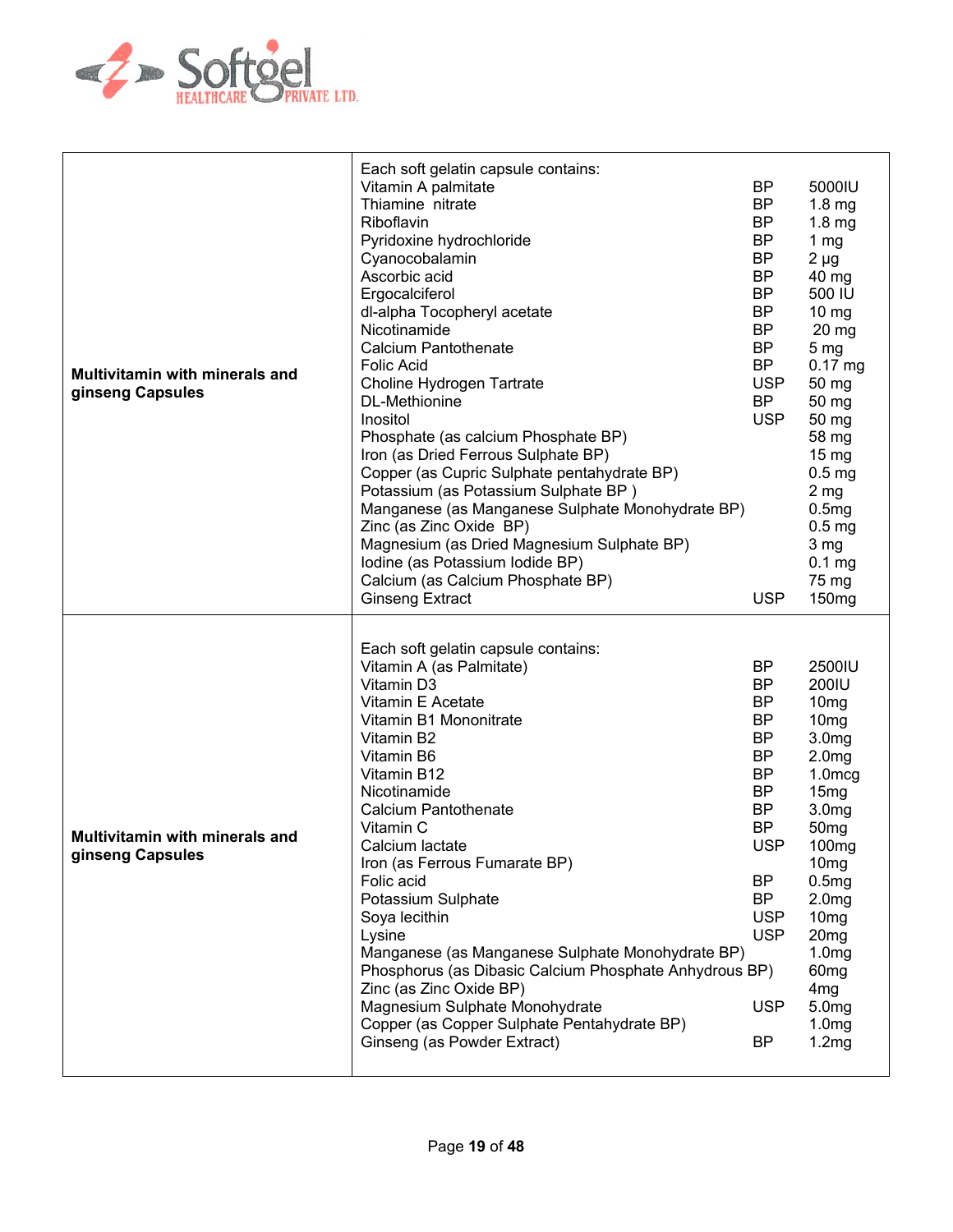

| <b>Multivitamin with minerals Capsules</b>         | Each soft gelatin capsule contains:<br>Vitamin A (As Palmitate)<br>Vitamin D3<br>Vitamin E Acetate<br>Vitamin B1 (Thiamine Nitrate)<br>Vitamin B2<br>Vitamin B6<br>Vitamin B12<br><b>Calcium Pantothenate</b><br>Nicotinamide<br>Vitamin C<br><b>Folic Acid</b><br>Inositol<br>dl-Methionine<br>Choline bitartrate<br><b>Ginseng Extract</b><br>Iodine (As Potassium Iodide BP)<br>Potassium (As Potassium Iodide BP)<br>Copper (As Copper Sulphate Pentahydrate BP)<br>Zinc (As Zing Oxide BP)<br>Magnesium (As Magnesium Sulphate Monohydrate USP)<br>Manganese (As Manganese Sulphate Monohydrate BP)<br>Iron (As Dried Ferrous Sulphate BP)<br>Calcium (As Dibasic Calcium Phosphate Anhydrous BP) | BP<br><b>BP</b><br><b>USP</b><br><b>BP</b><br><b>BP</b><br><b>BP</b><br><b>BP</b><br><b>BP</b><br>BP<br><b>BP</b><br><b>BP</b><br><b>BP</b><br><b>BP</b><br><b>USP</b><br><b>USP</b> | 5000IU<br>500IU<br>100 <sub>mg</sub><br>1.8 <sub>mg</sub><br>1.8mg<br>1.0 <sub>mg</sub><br>2.0mcg<br>5.0 <sub>mg</sub><br>20 <sub>mg</sub><br>40 <sub>mg</sub><br>0.17mg<br>50 <sub>mg</sub><br>50 <sub>mg</sub><br>50 <sub>mg</sub><br>50 <sub>mg</sub><br>0.1 <sub>mg</sub><br>2.0 <sub>mg</sub><br>0.5mg<br>0.5mg<br>3.0 <sub>mg</sub><br>0.5mg<br>15mg<br>75 <sub>mg</sub> |
|----------------------------------------------------|--------------------------------------------------------------------------------------------------------------------------------------------------------------------------------------------------------------------------------------------------------------------------------------------------------------------------------------------------------------------------------------------------------------------------------------------------------------------------------------------------------------------------------------------------------------------------------------------------------------------------------------------------------------------------------------------------------|--------------------------------------------------------------------------------------------------------------------------------------------------------------------------------------|--------------------------------------------------------------------------------------------------------------------------------------------------------------------------------------------------------------------------------------------------------------------------------------------------------------------------------------------------------------------------------|
| Ginseng with multivitamin and<br>minerals Capsules | Each soft gelatin capsule contains:<br>Natural Beta carotene<br><b>Thiamine Nitrate</b><br>Riboflavin<br>Pyridoxine hydrochloride<br>Cyanocobalamin<br>Ascorbic acid<br>Cholecalciferol<br>dl-alpha Tocopheryl Acetate<br>Nicotinamide<br><b>Calcium Pantothenate</b><br>Dibasic Calcium Phosphate<br>Folic Acid<br>Iron (as Dried Ferrous Sulphate BP)<br>Copper (as Cupric Sulphate Pentahydrate BP)<br>Potassium (as Potassium Sulphate BP)<br>Manganese (as Manganese Sulphate BP)<br>Zinc (as Zinc Sulphate Monohydrate USP)<br>Magnesium (as Dried Magnesium Sulphate BP)<br>Selenium (as Selenious Acid USP)<br><b>Ginseng Extract</b>                                                          | <b>BP</b><br>BP<br><b>BP</b><br><b>BP</b><br><b>BP</b><br><b>BP</b><br><b>BP</b><br><b>BP</b><br><b>BP</b><br><b>BP</b><br><b>BP</b><br><b>BP</b>                                    | 250 <sub>mg</sub><br>$1.5 \text{ mg}$<br>1.5 <sub>mg</sub><br>2 <sub>mg</sub><br>2 mcg<br>60 <sub>mg</sub><br>6 <sub>mg</sub><br>15IU<br>20 mg<br>6 mg<br>255 mg<br>200mcg<br>15 <sub>mg</sub><br>2 <sub>mg</sub><br>3.5 <sub>mg</sub><br>1 mg<br>5 <sub>mg</sub><br>4 mg<br>35 mcg<br>500 <sub>mg</sub>                                                                       |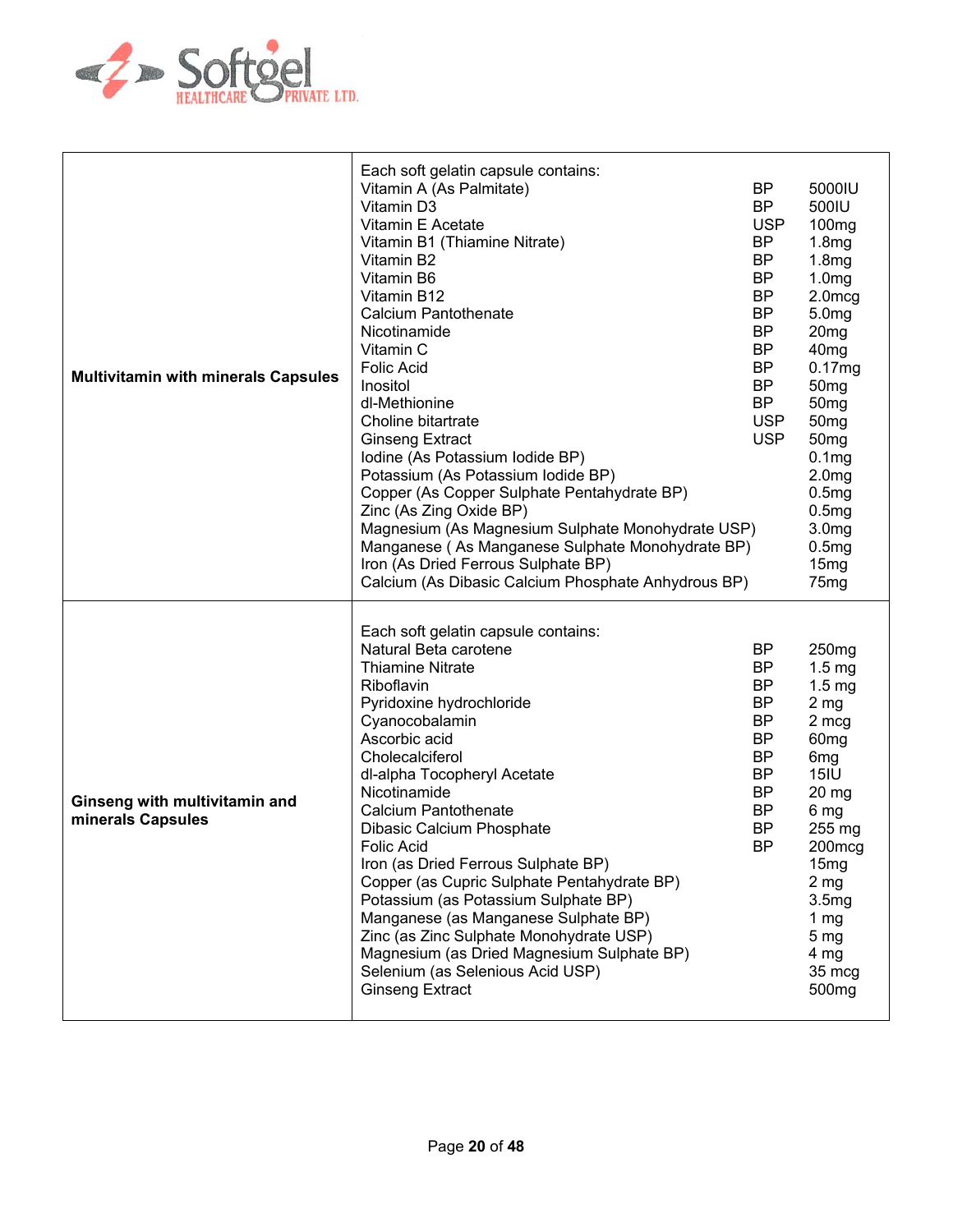

|                               | Each soft gelatin capsule contains:                             |            |                   |
|-------------------------------|-----------------------------------------------------------------|------------|-------------------|
|                               | Ginseng extract                                                 | <b>USP</b> | 5 <sub>mg</sub>   |
|                               | Vitamin A Concentrate                                           | <b>BP</b>  | 1600 IU           |
|                               |                                                                 |            |                   |
|                               | Thiamine hydrochloride                                          | <b>BP</b>  | 1.0 <sub>mg</sub> |
|                               | Riboflavin                                                      | <b>BP</b>  | 1.0 <sub>mg</sub> |
|                               | Cholecalciferol                                                 | <b>BP</b>  | 100 IU            |
|                               | Pyridoxine hydrochloride                                        | <b>BP</b>  | 0.5 <sub>mg</sub> |
|                               | dl alpha tocopheryl acetate                                     | <b>USP</b> | 5.0 IU            |
|                               | Ascorbic acid                                                   | <b>BP</b>  | $25 \text{ mg}$   |
| Ginseng with multivitamin and | Calcium Pantothenate                                            | <b>BP</b>  | 1.0 <sub>mg</sub> |
| minerals Capsules             | Folic acid                                                      | <b>BP</b>  | 50 mcg            |
|                               | Nicotinamide                                                    | <b>BP</b>  | $15 \text{ mg}$   |
|                               |                                                                 |            |                   |
|                               | Dibasic calcium phosphate                                       | BP         | 254.475 mg        |
|                               | Copper(as Copper Sulphate BP)                                   |            | $0.45$ mg         |
|                               | Iodine(as Potassium iodide BP)                                  |            | $0.075$ mg        |
|                               | Magnesium(as Magnesium Sulphate monohydrate BP)                 |            | 3.0 <sub>mg</sub> |
|                               | Manganese (as Manganese Sulphate BP)                            |            | 0.5 <sub>mg</sub> |
|                               | Molybdenum(as Sodium Molydbate BP)                              |            | 0.1 <sub>mg</sub> |
|                               | Potassium (as Potassium Sulphate BP)                            |            | 2.0 <sub>mg</sub> |
|                               | Zinc (as Zinc Sulphate Monohydrate BP)                          |            | 0.5 <sub>mg</sub> |
|                               | Each soft gelatin capsule contains:                             |            |                   |
|                               | Ubidecarenone                                                   | <b>BP</b>  |                   |
|                               |                                                                 |            | $10 \, mg$        |
|                               | Korean Ginseng Extract                                          |            | 40 mg             |
|                               | Siberian Ginseng Extract                                        |            | 40 mg             |
|                               | Beta carotene (Vitamin A 12.500 IU)                             | <b>BP</b>  | 25 mg             |
|                               | Colecalciferol (Vitamin D3 200 IU)                              | <b>BP</b>  | $0.235$ mg        |
|                               | All rac Alpha Tocopheryl Acetate                                |            |                   |
|                               | (Vitamin E 45 IU)                                               | <b>BP</b>  | 45 mg             |
|                               | Ascorbic acid (Vitamin C)                                       | <b>BP</b>  | 60 mg             |
|                               | Thiamine Nitrate (Vitamin B1 0.8 mg)                            | BP         | 0.871 mg          |
|                               | Riboflavin (Vitamin B2)                                         | <b>BP</b>  | 1 <sub>mg</sub>   |
|                               | Pyridoxine Hydrochloride                                        |            |                   |
|                               | (Vitamin B6 0.77 mg)                                            | <b>BP</b>  | 1 $mg$            |
|                               | Cyanocobalamin (Vitamin B12)                                    | <b>BP</b>  | 1.5 <sub>mg</sub> |
|                               | Nicotinamide                                                    | <b>BP</b>  | $10 \, mg$        |
| Ginseng with multivitamin and |                                                                 |            |                   |
| minerals Capsules             | Pantothenic acid                                                |            |                   |
|                               | (As calcium Pantothenate BP)                                    |            | 5 <sub>mg</sub>   |
|                               | Folic acid                                                      | <b>BP</b>  | 200 mcg           |
|                               | <b>Biotin</b>                                                   | <b>BP</b>  | 20 mcg            |
|                               | Iron (as Ferrous Fumarate BP)                                   |            | $10 \, mg$        |
|                               | Zinc (as Zinc Oxide BP)                                         |            | $7.5 \text{ mg}$  |
|                               | Copper (as Copper Sulphate Pentahydrate BP)                     |            | 1 $mg$            |
|                               | Magnesium (as Light Magnesium Oxide BP)                         |            | 50 mg             |
|                               | Calcium (as anhydrous Calcium Hydrogen Phosphate BP and Calcium |            |                   |
|                               | Pantothenate BP)                                                |            | 26.675 mg         |
|                               | Phosphorus (as anhydrous Calcium Hydrogen Phosphate BP)         |            | 20 mg             |
|                               | Manganese (as Manganese Sulphate Monohydrate BP)                |            | $1.2 \text{ mg}$  |
|                               | Potassium (As Potassium Sulphate BP)                            |            | $7.5 \text{ mg}$  |
|                               | Selenium (As enriched Yeast)                                    |            | 40 mcg            |
|                               | Molybdenum (As Sodium Molydbate Dihydrate BP)                   |            | 7.5 mcg           |
|                               | Chromium (As Chromium Trioxide)                                 |            |                   |
|                               |                                                                 |            | 7.5 mcg           |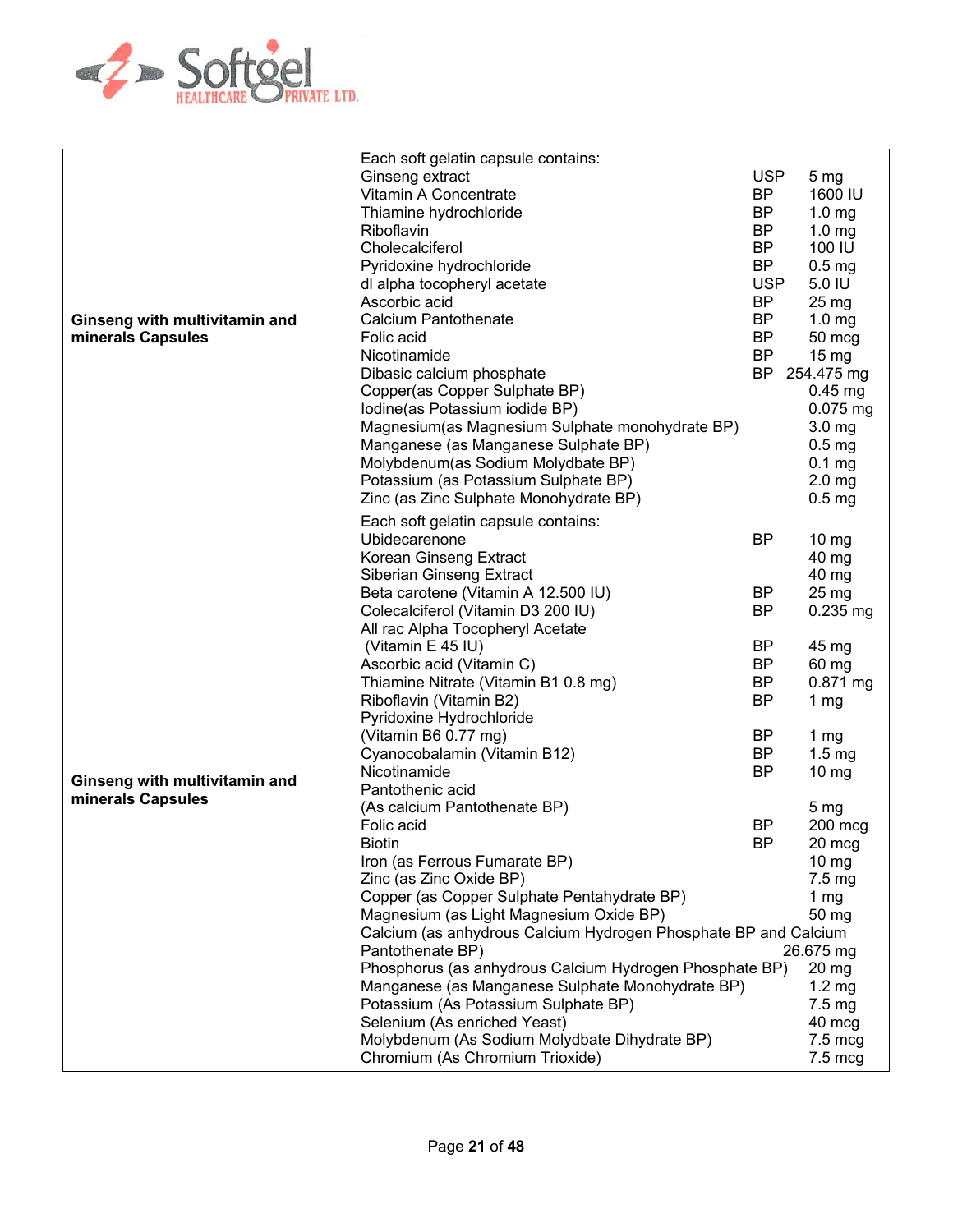

| Ginseng with multivitamin and<br>minerals Capsules | Each soft gelatin capsule contains:<br>Vitamin A Concentrate<br>Thiamine Hydrochloride<br>Riboflavin<br>Cholecalciferol<br>Pyridoxine hydrochloride<br>dl -Alpha-Tocopheryl Acetate<br>Ascorbic Acid<br>Calcium Pantothenate<br>Folic acid<br>Nicotinamide<br>Calcium (as Dibasic Calcium Phosphate)<br>Phosphorus (as Dibasic Calcium Phosphate)<br>Copper (as copper Sulphate)<br>Iodine (as Potassium Iodide)<br>Ginseng extract<br>Magnesium (as Magnesium Sulphate monohydrate)<br>Manganese (as Manganese Sulphate)<br>Molybdenum (as Sodium Molydbate)<br>Potassium (as Potassium Sulphate)<br>Zinc (as Zinc Sulphate Monohydrate)<br>Gingko Biloba Extract | <b>BP</b><br><b>BP</b><br><b>BP</b><br><b>BP</b><br><b>BP</b><br><b>USP</b><br><b>BP</b><br><b>BP</b><br><b>BP</b><br><b>BP</b><br><b>BP</b><br><b>BP</b><br><b>BP</b><br><b>BP</b><br><b>USP</b><br><b>BP</b><br><b>BP</b><br><b>BP</b><br><b>BP</b><br><b>BP</b> | 1600 IU<br>1.0 <sub>mg</sub><br>1.0 <sub>mg</sub><br>100 IU<br>0.5 <sub>mg</sub><br>5.0 IU<br>25 mg<br>1.0 <sub>mg</sub><br>50 mcg<br>$15 \text{ mg}$<br>75 mg<br>58 mg<br>$0.45$ mg<br>$0.075$ mg<br>5.0 <sub>mg</sub><br>3.0 <sub>mg</sub><br>0.5 <sub>mg</sub><br>$0.1$ mg<br>2.0mg<br>0.5 <sub>mg</sub><br>40 mg |
|----------------------------------------------------|--------------------------------------------------------------------------------------------------------------------------------------------------------------------------------------------------------------------------------------------------------------------------------------------------------------------------------------------------------------------------------------------------------------------------------------------------------------------------------------------------------------------------------------------------------------------------------------------------------------------------------------------------------------------|--------------------------------------------------------------------------------------------------------------------------------------------------------------------------------------------------------------------------------------------------------------------|----------------------------------------------------------------------------------------------------------------------------------------------------------------------------------------------------------------------------------------------------------------------------------------------------------------------|
| Ginseng with multivitamin and<br>minerals Capsules | Each soft gelatin capsule contains:<br>Vitamin A (as Palmitate)<br><b>Thiamine Nitrate</b><br>Riboflavin<br>Pyridoxine Hydrochloride<br>Nicotinamide<br><b>Calcium Pantothenate</b><br>Cyanocobalamin<br>Colecalciferol<br>Calcium (From Dibasic Calcium Phosphate USP)<br>Phosphorus(from Dibasic Calcium Phosphate USP)<br>Iron(from Dried Ferrous Sulphate BP)<br>Copper (from Cupric sulfate USP)<br>Iodine (From Potassium Iodide BP)<br>Magnesium(from Magnesium Sulfate USP)<br>Manganese(From Manganese Sulfate USP)<br>Potassium(from Potassium Iodide BP)<br>Zinc (from Zinc Sulfate USP)<br>Ginseng extract                                             | <b>USP</b><br><b>BP</b><br><b>BP</b><br><b>BP</b><br><b>BP</b><br><b>USP</b><br><b>BP</b><br><b>USP</b><br><b>BP</b>                                                                                                                                               | 2000 IU<br>1.0 <sub>mg</sub><br>1.0 <sub>mg</sub><br>1.34mg<br>8.0 <sub>mg</sub><br>1.0 <sub>mg</sub><br>$1.0$ mcg<br>270 IU<br>190 <sub>mg</sub><br>150 <sub>mg</sub><br>5 <sub>mg</sub><br>0.01mg<br>0.0015mg<br>1 $mg$<br>0.01mg<br>1 <sub>mg</sub><br>0.15mg<br>999mcg                                           |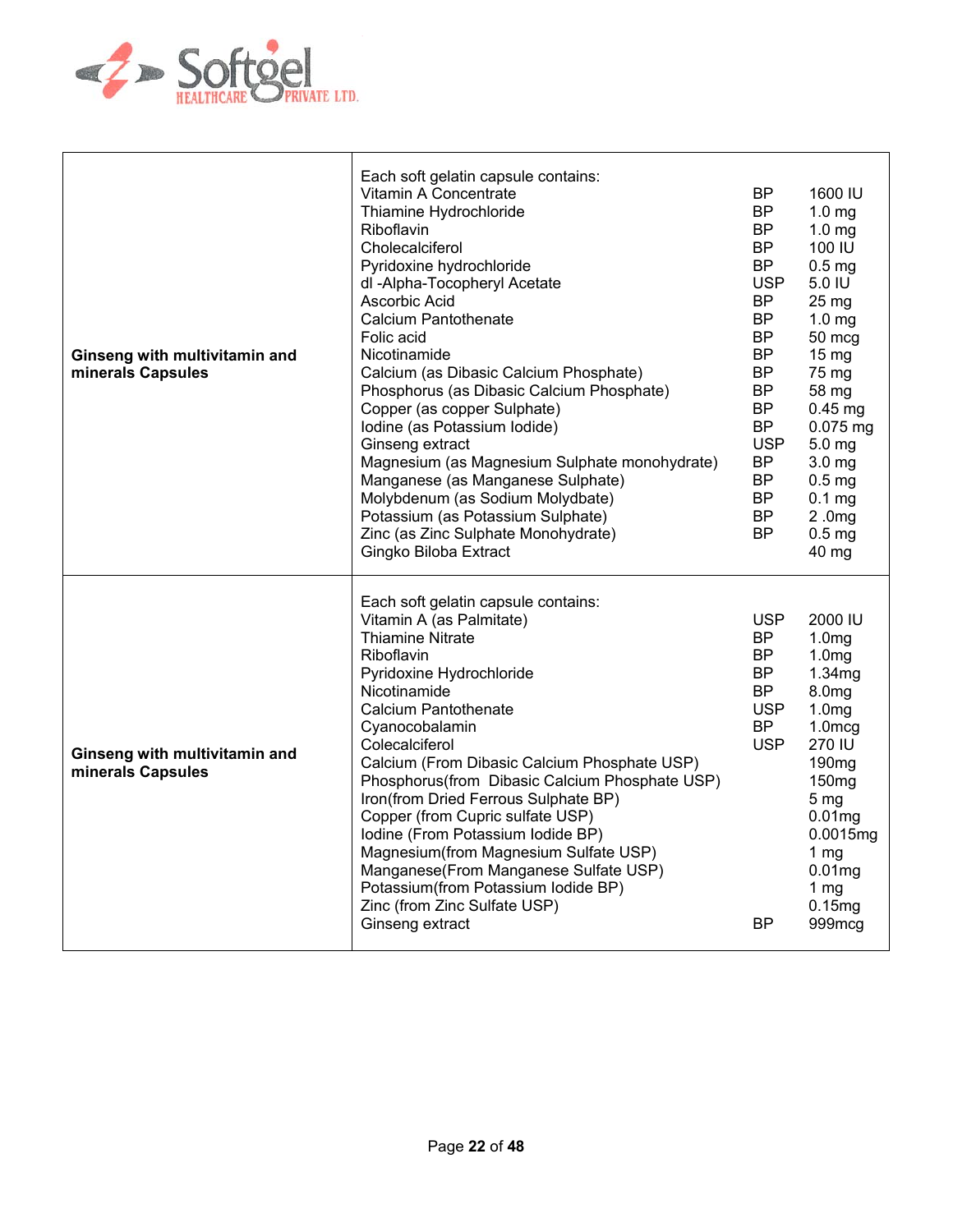

| Ginseng with multivitamins and<br>minerals Capsules   | Each soft gelatin capsule contains:<br>Vitamin A Concentrate<br>Thiamine Hydrochloride<br>Riboflavin<br>Cholecalciferol<br>Pyridoxine hydrochloride<br>dl -Alpha-Tocopheryl Acetate<br>Ascorbic Acid<br><b>Calcium Pantothenate</b><br>Folic acid<br>Nicotinamide<br>Calcium (as Dibasic Calcium Phosphate)<br>Phosphorus (as Dibasic Calcium Phosphate)<br>Copper (as copper Sulphate)<br>Iodine (as Potassium Iodide)<br>Ginseng extract<br>Magnesium (as Magnesium Sulphate monohydrate)<br>Manganese (as Manganese Sulphate)<br>Molybdenum (as Sodium Molydbate)<br>Potassium (as Potassium Sulphate)<br>Zinc (as Zinc Sulphate Monohydrate) | <b>BP</b><br><b>BP</b><br><b>BP</b><br><b>BP</b><br><b>BP</b><br><b>USP</b><br><b>BP</b><br><b>BP</b><br><b>BP</b><br><b>BP</b><br><b>BP</b><br><b>BP</b><br><b>BP</b><br><b>BP</b><br><b>USP</b><br><b>BP</b><br><b>BP</b><br><b>BP</b><br><b>BP</b><br><b>BP</b> | 1600 IU<br>1.0 <sub>mg</sub><br>1.0 <sub>mg</sub><br>100 IU<br>$0.5$ mg<br>5.0 IU<br>$25 \text{ mg}$<br>1.0 <sub>mg</sub><br>50 mcg<br>15 <sub>mg</sub><br>75 mg<br>58 mg<br>$0.45$ mg<br>$0.075$ mg<br>5.0 mg<br>3.0 <sub>mg</sub><br>0.5 <sub>mg</sub><br>0.1 <sub>mg</sub><br>2.0 <sub>mg</sub><br>0.5 <sub>mg</sub> |
|-------------------------------------------------------|--------------------------------------------------------------------------------------------------------------------------------------------------------------------------------------------------------------------------------------------------------------------------------------------------------------------------------------------------------------------------------------------------------------------------------------------------------------------------------------------------------------------------------------------------------------------------------------------------------------------------------------------------|--------------------------------------------------------------------------------------------------------------------------------------------------------------------------------------------------------------------------------------------------------------------|-------------------------------------------------------------------------------------------------------------------------------------------------------------------------------------------------------------------------------------------------------------------------------------------------------------------------|
| Ginseng, amino acids with vitamins<br><b>Capsules</b> | Each soft gelatin capsule contains:<br>Ginseng extract<br>Leucine<br>Isoleucine<br>Lysine hcl<br>Phenylalanine<br>Threonine<br>Valine<br>Tryptophan<br>dl-methionine<br>5-hydroxy anthranilic acid<br>Vitamin A as palmitate<br>Colecalceferol<br>DI alpha tocopheryl acetate                                                                                                                                                                                                                                                                                                                                                                    | <b>BP</b><br><b>BP</b><br><b>BP</b><br><b>BP</b><br><b>BP</b><br><b>BP</b><br><b>BP</b><br><b>BP</b><br><b>BP</b><br><b>BP</b><br><b>BP</b>                                                                                                                        | 200 <sub>mg</sub><br>18.3mg<br>5.9mg<br>25.0mg<br>5.0mg<br>4.2mg<br>6.7mg<br>5.0 <sub>mg</sub><br>18.4mg<br>0.2mg<br>2500 IU<br>200 IU<br>7.5 IU                                                                                                                                                                        |
| Ginseng, amino acids with vitamins<br><b>Capsules</b> | Each soft gelatin capsule contains<br>Ginseng extract<br>Leucine<br>Isoleucine<br>Lysine hydrochloride<br>Phenylalanine<br>Threonine<br>Valine<br>Tryptophan<br>dl-Methionine<br>5-hydroxy anthranilic acid<br>Vitamin A(as Palmitate BP)<br>Cholecalciferol<br>All-rac alphatocopheryl Acetate<br>Zinc (as Zinc Sulphate monohydrate BP)                                                                                                                                                                                                                                                                                                        | <b>BP</b><br>BP<br><b>BP</b><br>BP<br>BP<br><b>BP</b><br><b>BP</b><br><b>BP</b><br><b>BP</b><br><b>BP</b><br><b>BP</b>                                                                                                                                             | 200 <sub>mg</sub><br>18.3mg<br>5.9mg<br>25.0mg<br>5.0 <sub>mg</sub><br>4.2mg<br>6.7mg<br>5.0 <sub>mg</sub><br>18.4mg<br>0.2mg<br>25000IU<br>200IU<br>$7.5$ IU<br>40 <sub>mg</sub>                                                                                                                                       |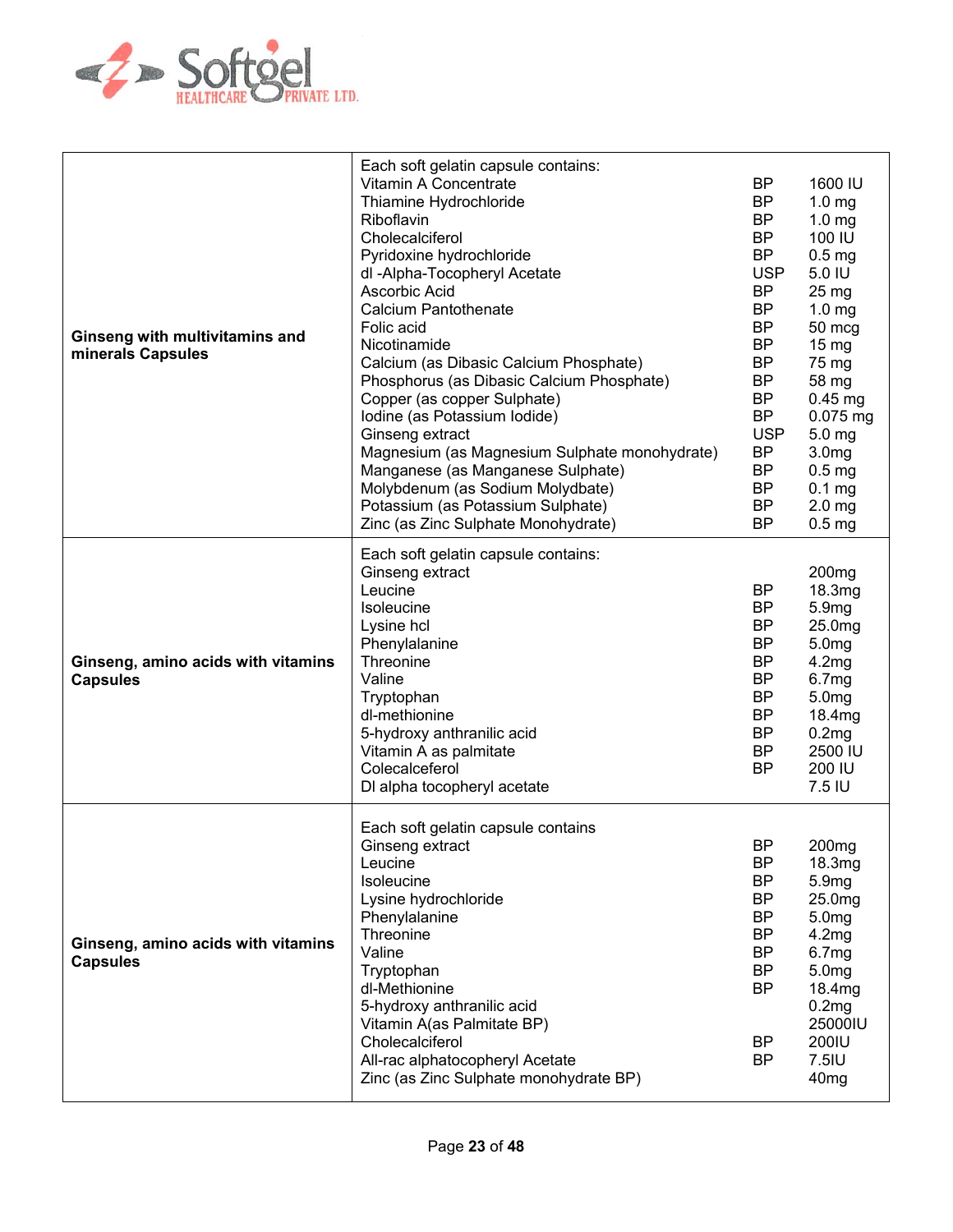

| Ginseng, Ginkgo biloba,<br><b>Multivitamin with minerals Capsules</b> | Each soft gelatin capsule contains:<br>Vitamin A Concentrate<br>Thiamine Hydrochloride<br>Riboflavin<br>Cholecalciferol<br>Pyridoxine hydrochloride<br>dl -Alpha-Tocopheryl Acetate<br>Ascorbic Acid<br><b>Calcium Pantothenate</b><br>Folic acid<br>Nicotinamide<br>Calcium (as Dibasic Calcium Phosphate)<br>Phosphorus (as Dibasic Calcium Phosphate)<br>Copper (as copper Sulphate)<br>Iodine (as Potassium Iodide)<br>Ginseng extract<br>Magnesium (as Magnesium Sulphate monohydrate)<br>Manganese (as Manganese Sulphate)<br>Molybdenum (as Sodium Molydbate)<br>Potassium (as Potassium Sulphate)<br>Zinc (as Zinc Sulphate Monohydrate)<br>Gingko Biloba Extract | <b>BP</b><br><b>BP</b><br>BP<br><b>BP</b><br><b>BP</b><br><b>USP</b><br><b>BP</b><br><b>BP</b><br><b>BP</b><br><b>BP</b><br>BP<br>BP<br><b>BP</b><br><b>BP</b><br><b>USP</b><br><b>BP</b><br><b>BP</b><br><b>BP</b><br><b>BP</b><br><b>BP</b> | 1600 IU<br>1.0 <sub>mg</sub><br>1.0 <sub>mg</sub><br>100 IU<br>0.5 <sub>mg</sub><br>5.0 IU<br>25 <sub>mg</sub><br>1.0 <sub>mg</sub><br>50 mcg<br>$15 \text{ mg}$<br>75 mg<br>58 mg<br>$0.45$ mg<br>0.075 mg<br>$5.0$ mg<br>3.0 <sub>mg</sub><br>0.5 <sub>mg</sub><br>$0.1$ mg<br>2.0mg<br>0.5 <sub>mg</sub><br>60 mg |
|-----------------------------------------------------------------------|---------------------------------------------------------------------------------------------------------------------------------------------------------------------------------------------------------------------------------------------------------------------------------------------------------------------------------------------------------------------------------------------------------------------------------------------------------------------------------------------------------------------------------------------------------------------------------------------------------------------------------------------------------------------------|-----------------------------------------------------------------------------------------------------------------------------------------------------------------------------------------------------------------------------------------------|----------------------------------------------------------------------------------------------------------------------------------------------------------------------------------------------------------------------------------------------------------------------------------------------------------------------|
| Vitamins, minerals with pine bark<br>extract Capsules                 | Each soft gelatin capsule contains:<br>Vitamin C<br>Vitamin E acetate<br>Alpha lipoic acid<br><b>Calcium Pantothenate</b><br>Selenium<br>Acetyl cysteine<br><b>Biotin</b><br>Zinc oxide<br>Niacinamide<br>Para amino benzoic acid<br>Pine bark extract                                                                                                                                                                                                                                                                                                                                                                                                                    |                                                                                                                                                                                                                                               | 50 <sub>mg</sub><br>200 <sub>mg</sub><br>100 <sub>mg</sub><br>20 <sub>mg</sub><br>75mcg<br>10 <sub>mg</sub><br>10 <sub>mg</sub><br>25mg<br>30 <sub>mg</sub><br>10 <sub>mg</sub><br>50 <sub>mg</sub>                                                                                                                  |
|                                                                       | <b>Dietary Supplement for the treatment of Osteoarthritis</b>                                                                                                                                                                                                                                                                                                                                                                                                                                                                                                                                                                                                             |                                                                                                                                                                                                                                               |                                                                                                                                                                                                                                                                                                                      |
| <b>Glucosamine sulphate Capsules</b><br>500mg / 1000mg                | Each soft gelatin capsule contains:<br>Glucosamine Sulphate Potassium Chloride<br><b>USP</b>                                                                                                                                                                                                                                                                                                                                                                                                                                                                                                                                                                              |                                                                                                                                                                                                                                               | 500mg / 1000mg                                                                                                                                                                                                                                                                                                       |
| Glucosamine with chondroitn<br><b>Capsules</b>                        | Each soft gelatin capsule contains:<br>Glucosamine Sulphate Potassium Chloride<br>Chondroitin Sulphate Sodium                                                                                                                                                                                                                                                                                                                                                                                                                                                                                                                                                             | <b>USP</b><br><b>USP</b>                                                                                                                                                                                                                      | 500 <sub>mg</sub><br>400 <sub>mg</sub>                                                                                                                                                                                                                                                                               |
| Glucosamine, Chondroitin with<br>black seed oil Capsules              | Each soft gelatin capsule contains:<br>Glucosamine sulphate potassium chloride<br>Chondroitin sulphate sodium<br>Black seed oil                                                                                                                                                                                                                                                                                                                                                                                                                                                                                                                                           |                                                                                                                                                                                                                                               | 300 <sub>mg</sub><br>100 <sub>mg</sub><br>200 <sub>mg</sub>                                                                                                                                                                                                                                                          |
|                                                                       | <b>Fish oil, Fish oil with Herbal / Nutritional Supplement</b>                                                                                                                                                                                                                                                                                                                                                                                                                                                                                                                                                                                                            |                                                                                                                                                                                                                                               |                                                                                                                                                                                                                                                                                                                      |
| <b>DHA Capsules 200mg</b>                                             | Each soft gelatin capsule contains;<br>Docosahexaenoic acid                                                                                                                                                                                                                                                                                                                                                                                                                                                                                                                                                                                                               |                                                                                                                                                                                                                                               | 200 <sub>mg</sub>                                                                                                                                                                                                                                                                                                    |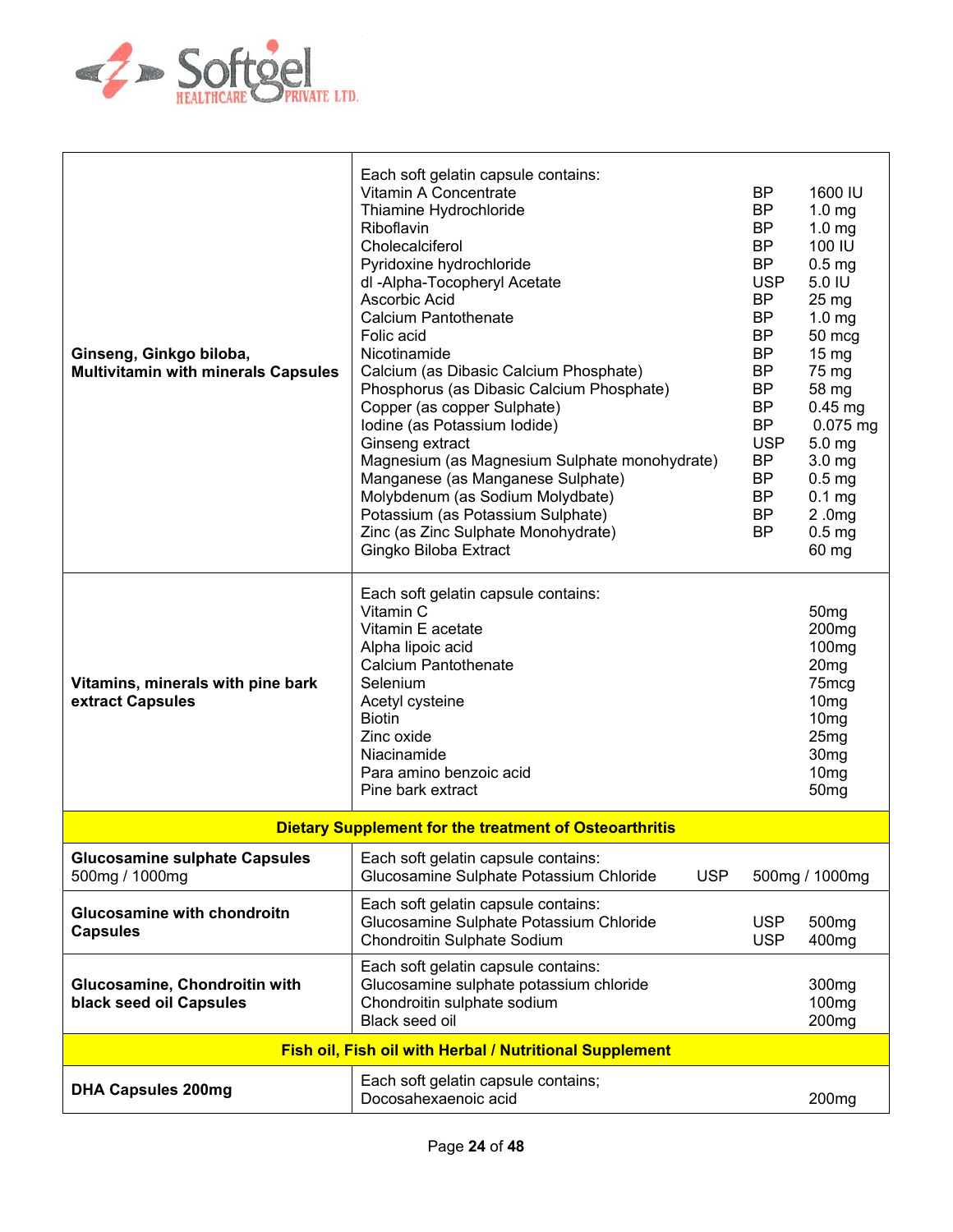

| <b>Chewable fish oil Capsules</b>         | Each soft gelatin capsule contains:<br>Fish oil Natural<br>Eq. to Omega-3 marine Triglycerides approx.170mg<br>Containing<br>Docosahexaenoic acid (DHA)<br>Eicosapentaenoic acid (EPA)  | 133mg<br>28mg                          |
|-------------------------------------------|-----------------------------------------------------------------------------------------------------------------------------------------------------------------------------------------|----------------------------------------|
| <b>Fish oil Capsules (Enteric Coated)</b> | Each soft gelatin Capsules contains:<br><b>BP</b><br>Fish oil, rich in omega-3 acids<br>Containing<br>Eicosapentaenoic acid<br>Docosahexaenoic acid                                     | 165mg<br>110mg                         |
| Fish oil Capsules 1000 mg                 | Each soft gelatin capsule contains:<br>Fish Oil, Rich In Omega-3-Acids BP containing<br>Eicosapentaenoic Acid<br>Docosahexaenoic Acid                                                   | 180 <sub>mg</sub><br>120mg             |
| <b>Fish oil Capsules 1000mg</b>           | Each soft gelatin capsule contains:<br>Fish Oil, Rich In Omega-3-Acids BP containing<br>Eicosapentaenoic Acid<br>Docosahexaenoic Acid                                                   | 460mg<br>380mg                         |
| Fish oil Capsules 1000mg 30/20            | Each soft gelatin capsule contains:<br>Fish Oil, Rich In Omega-3-Acids BP containing<br>Eicosapentaenoic Acid<br>Docosahexaenoic Acid                                                   | 300 <sub>mg</sub><br>1200mg            |
| <b>Fish oil Capsules 300mg</b>            | Each soft gelatin capsule contains:<br>Marine n-3 PUFA Ester to provide Docosahexaenoic acid                                                                                            | 300 mg                                 |
| Fish oil Capsules 35/25                   | Each soft gelatin capsule contains:<br>Fish Oil, Rich In Omega-3-Acids BP containing<br>Eicosapentaenoic Acid<br>Docosahexaenoic Acid                                                   | 350 <sub>mg</sub><br>1250mg            |
| Fish oil Capsules 500 mg                  | Each soft gelatin capsule contains:<br>Eicosapentaenoic Acid<br>Docosahexaenoic Acid<br>(derived from approximately 1 g of Omega 3 oil)                                                 | 280 mg<br>230 mg                       |
| Fish oil Capsules 500 mg                  | Each soft gelatin capsule contains:<br>Fish Oil, Rich In Omega-3-Acids BP containing<br>Eicosapentaenoic Acid<br>Docosahexaenoic Acid                                                   | 180 <sub>mg</sub><br>120mg             |
| <b>Fish oil Capsules 500mg</b>            | Each Soft gelatin capsule contains:<br><b>BP</b><br>Fish oil, Rich in Omega 3 acids<br>Containing<br>Eicosapentaenoic acid<br>Docosahexaenoic acid<br>(Total omega-3 fatty acids 500mg) | 300 <sub>mg</sub><br>200 <sub>mg</sub> |
| Fish oil Capsules 600 mg                  | Each soft gelatin capsule contains:<br>Fish Oil, Rich In Omega-3-Acids BP containing<br>Eicosapentaenoic Acid<br>Docosahexaenoic Acid                                                   | 600 <sub>mg</sub>                      |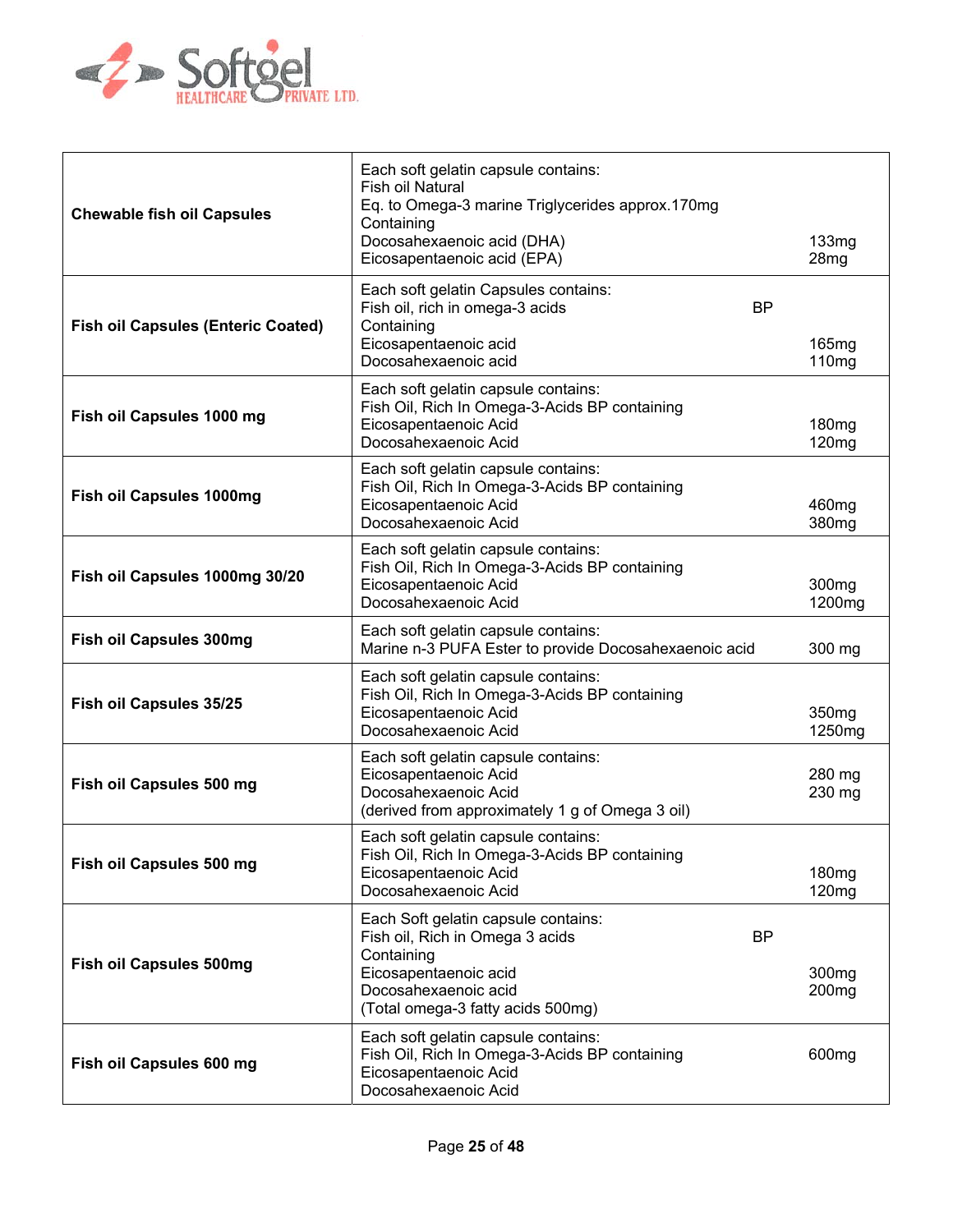

| <b>DHA with multivitamin Capsules</b>                            | Each soft gelatin capsule contains:<br>Docosahexaenoic acid<br>Vitamin A<br>Ascorbic acid<br>Colecalciferol<br>d alphatocopheryl acetate<br>Thiamine (as Thiamine Nitrate BP)<br>Riboflavin<br>Nicotinamide<br>Pyridoxine Hydrochloride<br>Folic acid<br>Cyanocobalamin<br>Calcium (As Calcium carbonate BP)<br>Iron (Ferrous Fumarate BP)<br>Magnesium (Light Magnesium oxide BP)<br>Zinc- (as Zinc oxide BP)<br>Copper (as Copper oxide BP)<br>Iodine (as Potassium Iodide BP) | <b>BP</b><br><b>BP</b><br><b>BP</b><br><b>USP</b><br>BP<br><b>BP</b><br><b>BP</b><br>BP.<br><b>BP</b>              | 200 mg<br>4000 IU<br>120 mg<br>400 IU<br>30 IU<br>2 <sub>mg</sub><br>4 mg<br>20 <sub>mg</sub><br>5.2mg<br>975 mcg<br>12 mcg<br>200 mg<br>29 mg<br>$25 \text{ mg}$<br>25 mg<br>2 <sub>mg</sub><br>150 mcg |
|------------------------------------------------------------------|----------------------------------------------------------------------------------------------------------------------------------------------------------------------------------------------------------------------------------------------------------------------------------------------------------------------------------------------------------------------------------------------------------------------------------------------------------------------------------|--------------------------------------------------------------------------------------------------------------------|----------------------------------------------------------------------------------------------------------------------------------------------------------------------------------------------------------|
| DHA, multivitamin and minerals<br><b>Capsules</b>                | Each soft gelatin capsule contains:<br>Docosahexaenoic acid<br>Vitamin A<br>Ascorbic acid<br>Colecalciferol<br>d alphatocopheryl acetate<br>Thiamine (as Thiamine Nitrate BP)<br>Riboflavin<br>Nicotinamide<br>Pyridoxine Hydrochloride<br>Folic acid<br>Cyanocobalamin<br>Calcium (as Tri calcium phosphate)<br>Iron (Ferrous fumarate BP)<br>Magnesium (Light Magnesium oxide BP)<br>Zinc- (as Zinc oxide BP)<br>Copper (as Copper oxide)<br>Iodine (as Potassium Iodide BP)   | BP<br>BP.<br><b>BP</b><br><b>USP</b><br><b>BP</b><br><b>BP</b><br><b>BP</b><br><b>BP</b><br><b>BP</b><br><b>BP</b> | 200 mg<br>4000 IU<br>120 mg<br>400 IU<br>30 IU<br>2mg<br>4 <sub>mg</sub><br>20 <sub>mg</sub><br>5.2mg<br>975 mcg<br>12 mcg<br>200 mg<br>29 mg<br>25 mg<br>25 <sub>mg</sub><br>2 <sub>mg</sub><br>150 mcg |
| Docosahexaenoic acid, folic acid<br>and methylcobalamin Capsules | Each soft gelatin capsule contains:<br>Fish oil, rich in omega - 3 acids containing<br>Docosahexaenoic acid<br>Methylcobalamin<br>Folic acid                                                                                                                                                                                                                                                                                                                                     |                                                                                                                    | 300 mg<br>750 mcg<br>5 <sub>mg</sub>                                                                                                                                                                     |
| <b>Fish oil and policosanol Capsules</b>                         | Each soft gelatin capsule contains:<br>Fish oil rich in omega-3-fatty acids<br>(containing Eicosapentaenoic acid<br>and Docosahexaenoic acid 20 mg)<br>Policosanol                                                                                                                                                                                                                                                                                                               | BP                                                                                                                 | 30 mg<br>1000 mg<br>5.0 mg                                                                                                                                                                               |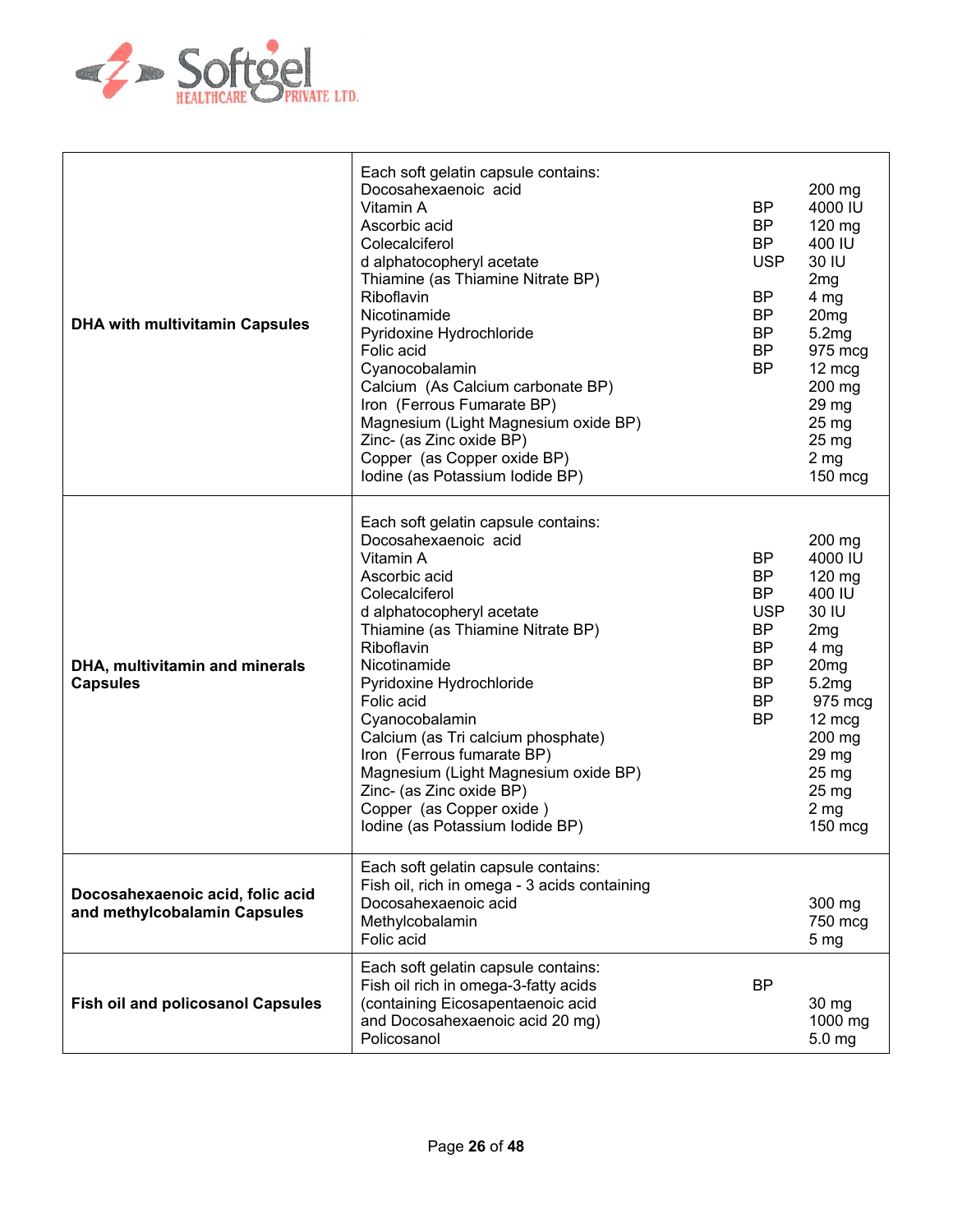

| Fish oil, Multivitamin, minerals with<br>natural extracts Capsules   | Each soft gelatin capsule contains:<br>Beta carotene<br>Vitamin A(as palmitate)<br>Vitamin D3<br>Vitamin E<br>Vitamin B1 (as Thiamine nitrate)<br>Vitamin B2<br>Vitamin B6<br>Vitamin B12<br><b>Calcium Pantothenate</b><br>Nicotinamide<br>Vitamin C<br>Folic acid<br><b>Biotin</b><br>Para amino benzoic acid<br>Pollen extract Sweden<br>Soya lecithin<br>Wheat germ oil<br>Cod liver oil<br>Fish oil, rich in omega 3 acids Containing<br>Eicosapentaenoic acid<br>Docosahexaenoic acid<br>Ginseng 5:1 extract<br>Lysine hydrochloride<br>dl-Methionine<br>Zinc (as zinc Sulphate monohydrate USP)<br>Manganese (as manganese Sulphate monohydrate BP)<br>Inositol<br>Iron (as Ferrous Fumarate USP)<br>Iodine (as Potassium Iodide BP)<br>Copper (as Copper Sulphate pentahydrate BP)<br>Magnesium oxide<br>Selenium (as Selenium dioxide monohydrate)<br>Chromium (as chromium polynicotinate USP)<br>Molybdenum (as Sodium Molydbate dehydrate BP)<br>Garlic oil concentrate<br>Rutin | <b>BP</b><br><b>BP</b><br><b>BP</b><br><b>USP</b><br>BP<br><b>BP</b><br><b>BP</b><br><b>BP</b><br><b>BP</b><br><b>BP</b><br><b>BP</b><br><b>BP</b><br><b>BP</b><br><b>USP</b><br><b>BP</b><br><b>BP</b><br><b>BP</b><br><b>BP</b><br><b>USP</b><br><b>BP</b><br><b>BP</b><br><b>BP</b><br><b>USP</b><br><b>USP</b> | 5.0 <sub>mg</sub><br>5000 IU<br>5.0 mcg<br>$20$ mg<br>$10 \text{ mg}$<br>5.0 mg<br>3.0 <sub>mg</sub><br>9.0 mcg<br>10.0 mg<br>25.0 mg<br>60.0 mg<br>1000 mcg<br>30 mcg<br>30 mg<br>2.0 <sub>mg</sub><br>40 mg<br>100 mg<br>50 mg<br>$15 \text{ mg}$<br>10 mg<br>$4.0$ mg<br>40 mg<br>60 mg<br>$15 \text{ mg}$<br>2.0 <sub>mg</sub><br>30 mg<br>15 <sub>mg</sub><br>150 mcg<br>2.0 <sub>mg</sub><br>30 mg<br>100 mcg<br>50 mcg<br>50 mcg<br>20 mcg<br>10 mg |
|----------------------------------------------------------------------|----------------------------------------------------------------------------------------------------------------------------------------------------------------------------------------------------------------------------------------------------------------------------------------------------------------------------------------------------------------------------------------------------------------------------------------------------------------------------------------------------------------------------------------------------------------------------------------------------------------------------------------------------------------------------------------------------------------------------------------------------------------------------------------------------------------------------------------------------------------------------------------------------------------------------------------------------------------------------------------------|--------------------------------------------------------------------------------------------------------------------------------------------------------------------------------------------------------------------------------------------------------------------------------------------------------------------|------------------------------------------------------------------------------------------------------------------------------------------------------------------------------------------------------------------------------------------------------------------------------------------------------------------------------------------------------------------------------------------------------------------------------------------------------------|
| Multivitamins, minerals with omega-<br><b>3-fatty acids Capsules</b> | Each soft gelatin capsule contains:<br><b>EPA</b><br><b>DHA</b><br>Vitamin A<br>Vitamin C<br>Folic acid<br>Pyridoxine hydrochloride<br>Zinc sulphate mono<br>Selenium<br>Manganese sulphate<br>Copper<br>Chromium                                                                                                                                                                                                                                                                                                                                                                                                                                                                                                                                                                                                                                                                                                                                                                            |                                                                                                                                                                                                                                                                                                                    | 150 mg<br>100 mg<br>2500 IU<br>50 mg<br>300 mcg<br>1.0 <sub>mg</sub><br>7.5 mg<br>40 mcg<br>2 <sub>mg</sub><br>1 mg<br>$100$ mcg                                                                                                                                                                                                                                                                                                                           |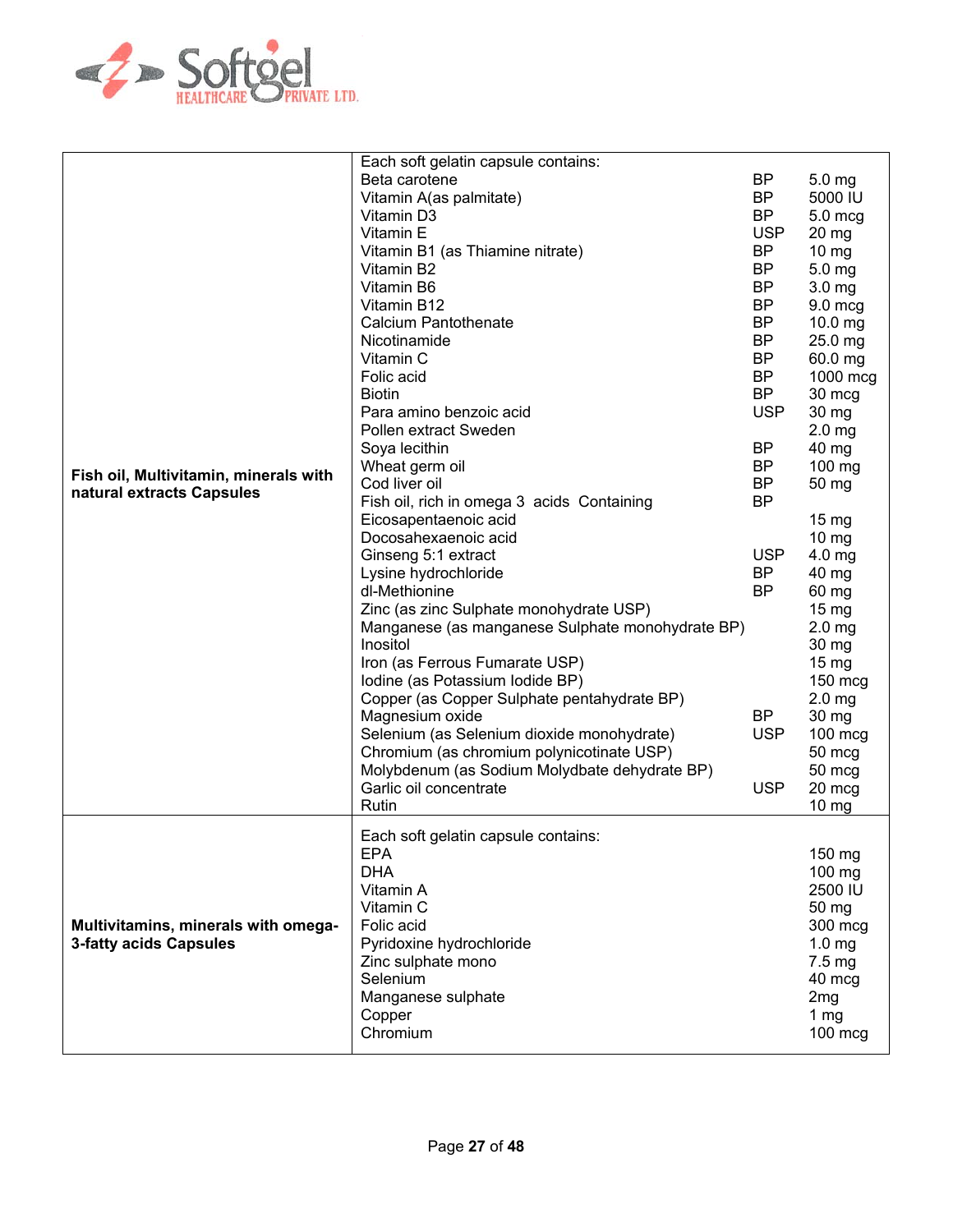

| Fish oil (EPA & DHA), methylfolate,<br>methylcobalamin & B6 Capsules | Each soft gelatin capsule contains:<br>Fish oil rich in omega -3-acids<br>Containing Eicosapentaenoic acid and<br>Docosahexaenoic acid<br>L-Methyl folate<br>Methylcobalamin                                                                                                                                                                                                                                                                                                                                                                                                                                                             | <b>BP</b>                                                                                            | 300 <sub>mg</sub><br>1 <sub>mg</sub><br>1500mcg                                                                                                                                                                                           |
|----------------------------------------------------------------------|------------------------------------------------------------------------------------------------------------------------------------------------------------------------------------------------------------------------------------------------------------------------------------------------------------------------------------------------------------------------------------------------------------------------------------------------------------------------------------------------------------------------------------------------------------------------------------------------------------------------------------------|------------------------------------------------------------------------------------------------------|-------------------------------------------------------------------------------------------------------------------------------------------------------------------------------------------------------------------------------------------|
|                                                                      | Pyridoxine hydrochloride                                                                                                                                                                                                                                                                                                                                                                                                                                                                                                                                                                                                                 | <b>BP</b>                                                                                            | 5 <sub>mg</sub>                                                                                                                                                                                                                           |
| DHA 300mg with multivitamin<br><b>Capsules</b>                       | Each soft gelatin capsule contains:<br>Docosahexaenoic acid<br>Vitamin A<br>Ascorbic acid<br>Colecalciferol<br>d alphatocopheryl acetate<br>Thiamine (as Thiamine Nitrate BP)<br>Riboflavin<br>Nicotinamide<br>Pyridoxine Hydrochloride<br>Folic acid<br>Cyanocobalamin<br>Calcium (As Calcium carbonate BP)<br>Iron (Ferrous Fumarate BP)<br>Magnesium (Light Magnesium oxide BP)<br>Zinc- (as Zinc oxide BP)<br>Copper (as Copper oxide BP)<br>Iodine (as Potassium Iodide BP)                                                                                                                                                         | BP<br><b>BP</b><br><b>BP</b><br><b>USP</b><br><b>BP</b><br>BP<br><b>BP</b><br><b>BP</b><br><b>BP</b> | 300 mg<br>4000 IU<br>120 mg<br>400 IU<br>30 IU<br>2 <sub>mg</sub><br>4 <sub>mg</sub><br>20 <sub>mg</sub><br>5.2mg<br>975 mcg<br>12 mcg<br>200 mg<br>29 mg<br>25 mg<br>25 mg<br>2 <sub>mg</sub><br>150 mcg                                 |
| Evening primrose oil with EPA and<br><b>DHA Capsules</b>             | Each soft gelatin capsule contains:<br>Evening primrose oil<br>(Providing gamma linolenic acid 50 mg Linoleic acid 350 mg)<br>Eicosapentaenoic acid (EPA)<br>Docosahexaenoic acid                                                                                                                                                                                                                                                                                                                                                                                                                                                        |                                                                                                      | 500 mg<br>150 mg<br>100 mg                                                                                                                                                                                                                |
| Fish oil with multivitamin and<br>minerals Capsules                  | Each soft gelatin capsule contains:<br>Fish oil rich in omega 3 acids<br>Vitamin D3 (Cholecalciferol)<br>Vitamin E (d Alpha Tocopheryl acetate)<br>Natural mixed Carotenoids 30%<br>Garlic<br>Lecithin<br>Vitamin C (Ascorbic acid BP)<br>Vitamin B1 (Thiamine Mononitrate USP)<br>Vitamin B2 (Riboflavin BP)<br>Vitamin B9 (Folic acid BP)<br>Vitamin B12 (Cyanocobalamin BP)<br>Vitamin B6 (Pyridoxine Hydrochloride BP)<br>Zinc (As Zinc Sulphate Monohydrate BP)<br>Copper (As Copper Sulphate Pentahydrate BP)<br>Manganese (As Manganese Sulphate Monohydrate BP)<br>Chromium (Chromium trichloride)<br>Selenium (Sodium Selenate) | BP<br><b>BP</b><br><b>USP</b><br><b>USP</b>                                                          | 400 mg<br>$2.5 \text{ mcg}$<br>40 mg<br>2 <sub>mg</sub><br>100 mg<br>20 mg<br>30 mg<br>5 <sub>mg</sub><br>$0.8$ mg<br>250 mcg<br>10 mcg<br>5 <sub>mg</sub><br>5 <sub>mg</sub><br>1 <sub>mg</sub><br>1.5 <sub>mg</sub><br>50 mcg<br>80 mcg |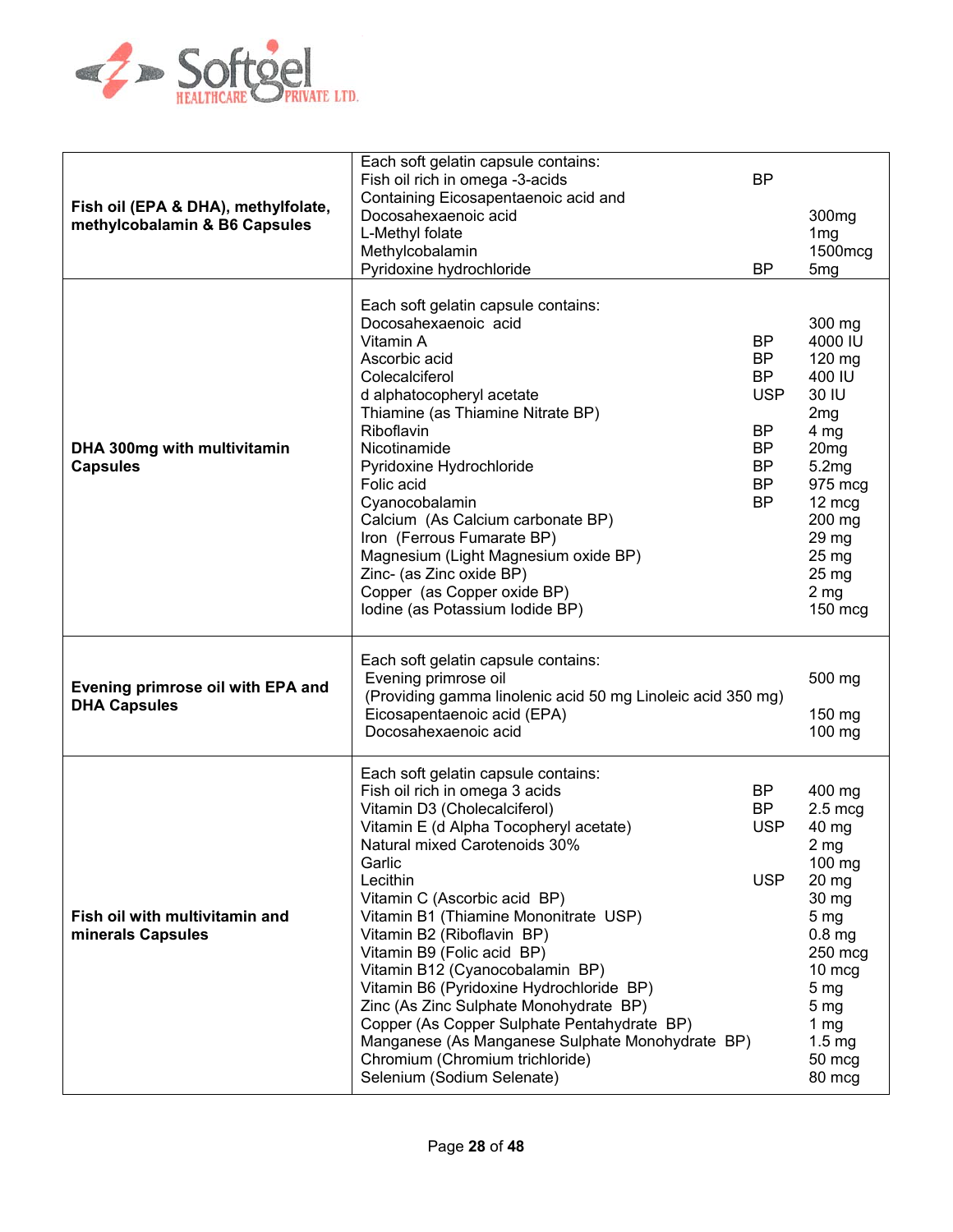

| Fish oil with multivitamin and<br>minerals Capsules            | Each soft gelatin capsule contains:<br>Eicosapentaenoic Acid<br>Docosahexaenoic Acid<br>(Derived from Fish Oil, Rich In Omega-3-Acids BP)<br>Alpha Lipoic Acid<br>Mixed Carotenoids (As 30% oily suspension)<br>Manganese (As Manganese Sulphate BP)<br>Methylcobalamin<br>Chromium (As Chromium Picolinate USP)<br>Selenium (As Selenious Acid USP) |                                                            | 45 <sub>mg</sub><br>30 <sub>mg</sub><br>50 <sub>mg</sub><br>5 <sub>mg</sub><br>1.5mg<br>750mcg<br>100mcg<br>40 <sub>mcg</sub> |
|----------------------------------------------------------------|------------------------------------------------------------------------------------------------------------------------------------------------------------------------------------------------------------------------------------------------------------------------------------------------------------------------------------------------------|------------------------------------------------------------|-------------------------------------------------------------------------------------------------------------------------------|
| Fish oil with multivitamin and<br>minerals Capsules            | Each soft gelatin capsule contains:<br>Eicosapentaenoic Acid<br>Docosahexaenoic Acid<br>Vitamin C<br>Vitamin A Concentrate (Oily form)<br>(As Vitamin A Palmitate)<br>Chromium (As Chromium Picolinate USP)                                                                                                                                          | IP<br>IP                                                   | 150 <sub>mg</sub><br>100 <sub>mg</sub><br>50 <sub>mg</sub><br>2500IU<br>0.10mg                                                |
|                                                                | Copper (As Cupric Sulfate USP)<br><b>Folic Acid</b><br>Manganese Sulphate Monohydrate<br>Pyridoxine Hydrochloride<br>Selenium (As Selenium Dioxide Monohydrate USP)<br>Vitamin E Acetate<br>Zinc Sulfate Monohydrate                                                                                                                                 |                                                            | 1.5mg<br>0.30mg<br>2.0 <sub>mg</sub><br>1.0 <sub>mg</sub><br>0.04mg<br>10 <sub>mg</sub><br>7.5mg                              |
| Fish oil with multivitamin and<br>minerals Capsules            | Each soft gelatin capsule contains:<br>Methylcobalamin<br>Fish Oil, Rich In Omega-3-Acids BP Containing<br>Eicosapentaenoic Acid<br>Docosahexaenoic Acid<br>Alpha Lipoic Acid<br><b>Zinc Gluconate</b><br>Equivalent to Zinc<br><b>Chromium Picolinate</b><br>Selenium Dioxide<br>Equivalent to elemental Selenium<br>Folic Acid                     | <b>USP</b><br><b>USP</b><br><b>USP</b><br><b>USP</b><br>IP | 1000mcg<br>90 <sub>mg</sub><br>60 <sub>mg</sub><br>50 <sub>mg</sub><br>7.5mg<br>200mcg<br>70mcg<br>1.5mg                      |
| Fish oil, methylcobalamin, Calcitriol<br>and minerals Capsules | Each soft gelatin capsule contains:<br>Calcitriol<br>Calcium Carbonate(eq. to elemental calcium 200 mg)<br>Boron as disodium tetraborate anhydrous<br>Folic acid<br>Methylcobalamin<br>Fish oil 30/20<br><b>EPA</b><br><b>DHA</b>                                                                                                                    |                                                            | $0.25$ mcg<br>500 mg<br>$1.5 \text{ mg}$<br>400 mcg<br>1500 mcg<br>180 mg<br>120 mg                                           |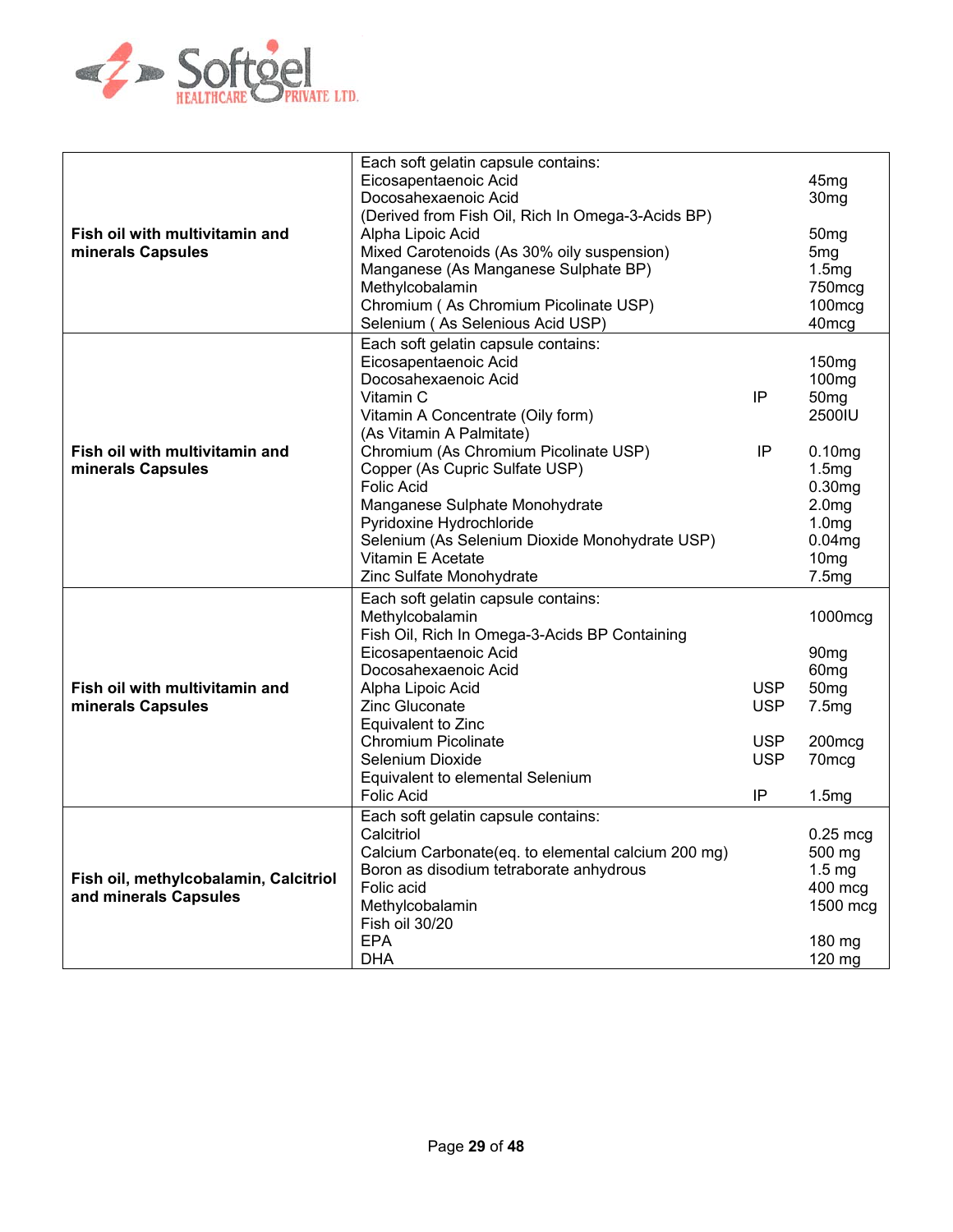

|                                            | Each soft gelatin capsule contains:                                 |            |                                     |
|--------------------------------------------|---------------------------------------------------------------------|------------|-------------------------------------|
|                                            |                                                                     |            |                                     |
|                                            | Zinc(as zinc Sulphate Monohydrate)                                  |            | $7.5 \text{ mg}$                    |
|                                            | DHA 80% oil (NLT 700 mg DHA/g) DHA                                  |            | 260 mg                              |
|                                            | EPA 90% oil (NLT 850 mg EPA/g) EPA                                  |            | 40 mg                               |
|                                            | Sunflower oil (NLT 55% linoleic acid) LA                            |            | 30.0 mg                             |
|                                            | 80% ALA (78%Alpha linolenic acid)                                   |            | 30.0 mg                             |
|                                            |                                                                     |            |                                     |
| Fish oil, multivitamins with minerals      | Vitamin C 25 mg (as Ester - C)                                      |            | 31.25 mg                            |
| <b>Capsules</b>                            | Vitamin D3                                                          |            | 170 IU                              |
|                                            | Vitamin E (dl alpha tocopheryl acetate)                             |            | 30 IU                               |
|                                            | Folic acid                                                          | <b>USP</b> | 1 $mg$                              |
|                                            | Vitamin B6 (Pyridoxine Hcl)                                         |            | $25 \text{ mg}$                     |
|                                            |                                                                     |            |                                     |
|                                            | Calcium 150 mg as tricalcium phosphate NF                           |            | 441.2 mg                            |
|                                            | Iron 20 mg as Carbonyl Iron                                         |            | $21 \text{ mg}$                     |
|                                            | Iron 7 mg as Sumalate                                               |            | 34 mg                               |
|                                            | Each soft gelatin Capsules contains                                 |            |                                     |
|                                            | Vitamin E Acetate                                                   | <b>BP</b>  | 200 <sub>mg</sub>                   |
|                                            | Vitamin C                                                           | BP         | 150 <sub>mg</sub>                   |
|                                            |                                                                     |            |                                     |
| Fish oil, Vitamin E, Vitamin C and         | Fish oil rich in Omega-3-fatty Acid Containing                      | BP         |                                     |
| minerals Capsules                          | Eicosapentaenoic acid                                               |            | 90 <sub>mg</sub>                    |
|                                            | Docosahexaenoic acid                                                |            | 60 <sub>mg</sub>                    |
|                                            | Zinc sulphate                                                       | <b>USP</b> | 15mg                                |
|                                            | Chromium picolinate                                                 | <b>USP</b> | 65 <sub>mcg</sub>                   |
|                                            | Selenium dioxide equivalent to elemental selenium                   | <b>USP</b> | 60 <sub>mcg</sub>                   |
|                                            |                                                                     |            |                                     |
|                                            | Each soft gelatin capsule contains:                                 |            |                                     |
|                                            | Folic acid                                                          | <b>BP</b>  | 0.4 <sub>mg</sub>                   |
| <b>Folic acid with fish oil Capsules</b>   | Omega-3 fatty acid containing                                       |            |                                     |
|                                            | Eicosapentaenoic acid                                               |            |                                     |
|                                            | Docosahexaenoic acid                                                |            |                                     |
|                                            |                                                                     |            |                                     |
|                                            |                                                                     |            | 200 <sub>mg</sub>                   |
|                                            | Each soft gelatin capsule contains:                                 |            |                                     |
|                                            | Vitamin E (Equivalent to 268.4mg of d-Alpha Tocopherol Derived from |            |                                     |
|                                            | Natural Vegetable Oil)                                              | <b>USP</b> | 400IU                               |
| Vitamin E with fish oil Capsules           | Fish Oil, Rich In Omega-3-Acids BP containing                       |            |                                     |
|                                            | Eicosapentaenoic Acid                                               |            | 90 <sub>mg</sub>                    |
|                                            | Docosahexaenoic Acid                                                |            |                                     |
|                                            |                                                                     |            | 60 <sub>mg</sub>                    |
|                                            | Each soft gelatin capsule contains:                                 |            |                                     |
|                                            | Vitamin A (As Palmitate)                                            | BP         | 5000IU                              |
|                                            | Vitamin C                                                           | <b>BP</b>  | 100 <sub>mg</sub>                   |
|                                            | Vitamin E Acetate                                                   | <b>BP</b>  | 25mg                                |
|                                            | Vitamin B1 (Thiamine Nitrate)                                       | ΒP         |                                     |
|                                            |                                                                     |            | 10mg                                |
|                                            | Vitamin B2                                                          | <b>BP</b>  | 10 <sub>mg</sub>                    |
|                                            | Folic Acid                                                          | <b>BP</b>  | 1 <sub>mg</sub>                     |
|                                            | Vitamin B12                                                         | <b>BP</b>  | 5 <sub>mcg</sub>                    |
|                                            | Zinc (As Zing Sulfate Monohydrate USP)                              |            | 15mg                                |
|                                            | Nicotinamide                                                        | BP         | 50 <sub>mg</sub>                    |
| <b>Multivitamin with minerals Capsules</b> | <b>Calcium Pantothenate</b>                                         | BP         | 12.5mg                              |
|                                            | Vitamin B6                                                          | <b>BP</b>  | 3.0 <sub>mg</sub>                   |
|                                            |                                                                     |            |                                     |
|                                            | Manganese (As Manganese Sulphate Monohydrate BP)                    |            | 2.0 <sub>mg</sub>                   |
|                                            | Chromium (As Chromium Picolinate USP)                               |            | 100mcg                              |
|                                            | Selenium (As Selenium Dioxide Monohydrate USP)                      |            | 70 <sub>mcg</sub>                   |
|                                            | Fish Oil, Rich In Omega-3-Acids BP containing                       |            |                                     |
|                                            | Eicosapentaenoic Acid                                               |            | 180 <sub>mg</sub>                   |
|                                            | Docosahexaenoic Acid                                                |            | 120mg                               |
|                                            |                                                                     |            |                                     |
|                                            | Lycopene<br>Silymarin                                               |            | 2 <sub>mg</sub><br>70 <sub>mg</sub> |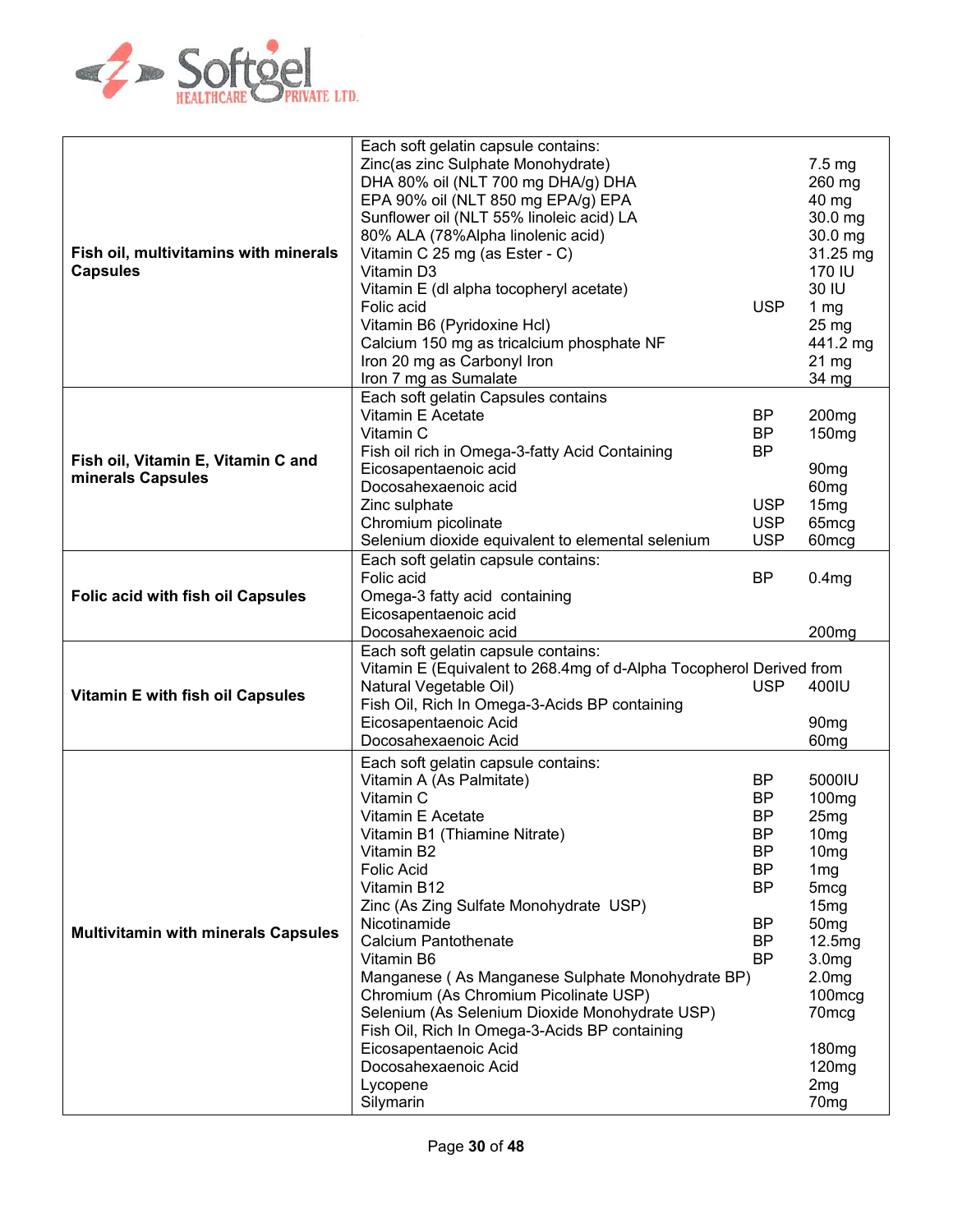

| Fish oil, Multivitamin with Mineral<br><b>Capsules</b> | Each soft gelatin capsule contains:<br>Beta carotene<br>Vitamin A (as palmitate)<br>Vitamin D3<br>Vitamin E Acetate<br>Vitamin B1 (as thiamine mononitrate BP)<br>Vitamin B2<br>Vitamin B6<br>Vitamin B12<br><b>Calcium Pantothenate</b><br>Nicotinamide<br>Vitamin C<br>Folic acid<br><b>Biotin</b><br>Para amino benzoic acid<br>Pollen extract Sweden<br>Soya lecithin NF<br>Wheat germ oil<br>Cod liver oil<br>Fish oil, omega -3 fatty acids containing<br>Eicosapentaenoic acid<br>Docosahexaenoic acid<br>Ginseng 5:1 Extract<br>Lysine hydrochloride<br>dl-Methionine<br>Zinc (as Zinc sulphate monohydrate USP)<br>Manganese (as Manganese sulphate monohydrate BP)<br>Inositol<br>Iron (as ferrous fumarate USP)<br>Iodine (as potassium iodide BP)<br>Copper (as copper sulphate pentahydrate BP)<br>Magnesium oxide<br>Selenium (as Selenium Dioxide Monohydrate USP)<br>Chromium (as chromium Picolinate USP) 50mcg<br>Molybdenum (as sodium Molydbate dihydrate BP)<br>Garlic oil concentrate<br>Rutin | <b>BP</b><br><b>BP</b><br><b>BP</b><br><b>USP</b><br><b>BP</b><br><b>BP</b><br><b>BP</b><br><b>BP</b><br><b>BP</b><br><b>BP</b><br><b>BP</b><br><b>BP</b><br><b>USP</b><br><b>BP</b><br><b>BP</b><br><b>BP</b><br><b>USP</b><br><b>BP</b><br><b>BP</b> | 5 <sub>mg</sub><br>5000 IU<br>5.0mcg<br>20mg<br>10 <sub>mg</sub><br>5.0mg<br>3.0 <sub>mg</sub><br>9.0mcg<br>10 <sub>mg</sub><br>25 <sub>mg</sub><br>60 <sub>mg</sub><br>1000mcg<br>30 <sub>mcg</sub><br>30 <sub>mg</sub><br>2.0 <sub>mg</sub><br>40 <sub>mg</sub><br>100 <sub>mg</sub><br>50 <sub>mg</sub><br>15mg<br>10 <sub>mg</sub><br>4.0 <sub>mg</sub><br>40 <sub>mg</sub><br>60 <sub>mg</sub><br>15 <sub>mg</sub><br>2.0 <sub>mg</sub><br>30 <sub>mg</sub><br>15mg<br>150 <sub>mg</sub><br>2.0 <sub>mg</sub><br>30 <sub>mg</sub><br>$100 \text{mcg}$<br>50 <sub>mcg</sub><br>20 <sub>mg</sub><br>10 <sub>mg</sub> |
|--------------------------------------------------------|----------------------------------------------------------------------------------------------------------------------------------------------------------------------------------------------------------------------------------------------------------------------------------------------------------------------------------------------------------------------------------------------------------------------------------------------------------------------------------------------------------------------------------------------------------------------------------------------------------------------------------------------------------------------------------------------------------------------------------------------------------------------------------------------------------------------------------------------------------------------------------------------------------------------------------------------------------------------------------------------------------------------|--------------------------------------------------------------------------------------------------------------------------------------------------------------------------------------------------------------------------------------------------------|-------------------------------------------------------------------------------------------------------------------------------------------------------------------------------------------------------------------------------------------------------------------------------------------------------------------------------------------------------------------------------------------------------------------------------------------------------------------------------------------------------------------------------------------------------------------------------------------------------------------------|
|                                                        |                                                                                                                                                                                                                                                                                                                                                                                                                                                                                                                                                                                                                                                                                                                                                                                                                                                                                                                                                                                                                      |                                                                                                                                                                                                                                                        |                                                                                                                                                                                                                                                                                                                                                                                                                                                                                                                                                                                                                         |
|                                                        |                                                                                                                                                                                                                                                                                                                                                                                                                                                                                                                                                                                                                                                                                                                                                                                                                                                                                                                                                                                                                      |                                                                                                                                                                                                                                                        |                                                                                                                                                                                                                                                                                                                                                                                                                                                                                                                                                                                                                         |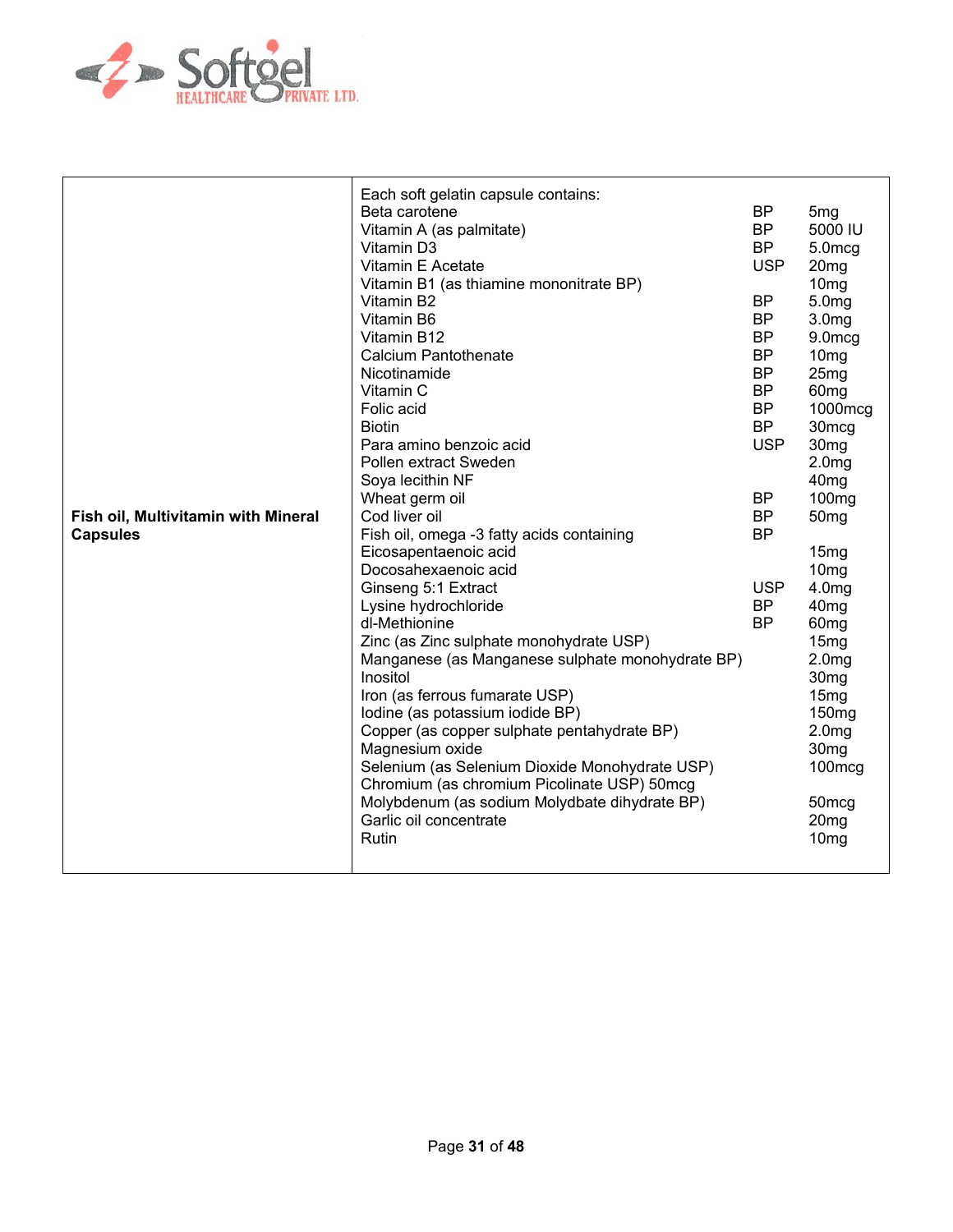

| <b>Multivitamin with minerals Capsules</b> | Each soft gelatin capsule contains:<br><b>BP</b><br>Vitamin A (As Palmitate)<br><b>BP</b><br>Vitamin C<br>Vitamin E Acetate<br><b>BP</b><br><b>BP</b><br>Vitamin B1 (Thiamine Nitrate)<br><b>BP</b><br>Vitamin B2<br><b>BP</b><br><b>Folic Acid</b><br><b>BP</b><br>Vitamin B12<br>Zinc (As Zing Sulfate Monohydrate USP)<br>Nicotinamide<br>BP<br><b>Calcium Pantothenate</b><br><b>BP</b><br><b>BP</b><br>Vitamin B6<br>Manganese (As Manganese Sulphate Monohydrate BP)<br>Chromium (As Chromium Picolinate USP)<br>Selenium (As Selenium Dioxide Monohydrate USP)<br>Fish Oil, Rich In Omega-3-Acids BP containing<br>Eicosapentaenoic Acid<br>Docosahexaenoic Acid<br>Lycopene<br>Silymarin | 5000IU<br>100 <sub>mg</sub><br>25 <sub>mg</sub><br>10 <sub>mg</sub><br>10 <sub>mg</sub><br>1 <sub>mg</sub><br>5 <sub>mcg</sub><br>15 <sub>mg</sub><br>50 <sub>mg</sub><br>12.5mg<br>3.0 <sub>mg</sub><br>2.0 <sub>mg</sub><br>100mcg<br>70mcg<br>180 <sub>mg</sub><br>120mg<br>2 <sub>mg</sub><br>70 <sub>mg</sub>             |
|--------------------------------------------|--------------------------------------------------------------------------------------------------------------------------------------------------------------------------------------------------------------------------------------------------------------------------------------------------------------------------------------------------------------------------------------------------------------------------------------------------------------------------------------------------------------------------------------------------------------------------------------------------------------------------------------------------------------------------------------------------|--------------------------------------------------------------------------------------------------------------------------------------------------------------------------------------------------------------------------------------------------------------------------------------------------------------------------------|
| <b>Multivitamin with minerals Capsules</b> | Each Soft gelatin Capsule Contains:<br><b>EPA</b><br><b>DHA</b><br>Methylcobalamin<br>Grape seed extract<br>Lycopene 6%<br>Ginseng extract<br>Resveratrol<br>Alpha lipoic acid<br>Vitamin A<br>Vitamin D3<br>Vitamin B1<br>Vitamin B2<br>Vitamin B6<br>Vitamin C<br>Vitamin E<br>Folic acid<br>Nicotinamide<br>Calcium<br>Phosphorous<br>Copper<br>Magnesium<br>Selenium<br>Zinc                                                                                                                                                                                                                                                                                                                 | 90 <sub>mg</sub><br>60 mg<br>500 mcg<br>$25 \,\mathrm{mg}$<br>2000 mcg<br>2.5 <sub>mg</sub><br>5 <sub>mg</sub><br>10 mg<br>1000 IU<br>200 IU<br>1 $mg$<br>$1.5 \text{ mg}$<br>1 <sub>mg</sub><br>$10 \, mg$<br>7.5 mg<br>0.4 <sub>mg</sub><br>5 <sub>mg</sub><br>21 mg<br>16 mg<br>20 mcg<br>3 mg<br>50 mcg<br>5 <sub>mg</sub> |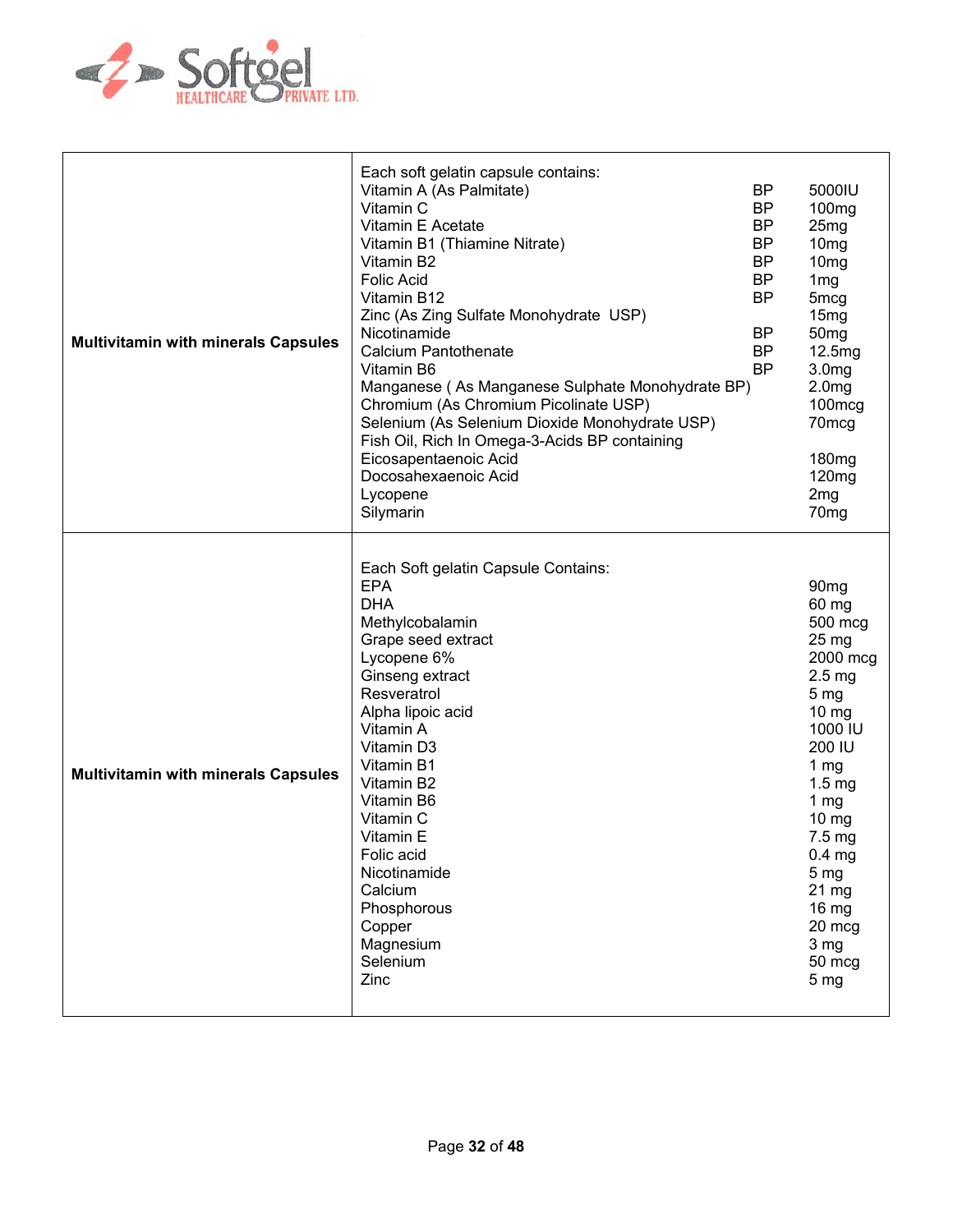

| Multivitamin, minerals with natural<br>extracts Capsules          | Each soft gelatin capsule contains:<br>Vitamin (As Palmitate)<br>Vitamin C<br>Vitamin E Acetate<br>Vitamin B1 Mononitrate<br>Vitamin B2<br><b>Folic Acid</b><br>Vitamin B12<br>Zinc (as Zinc Sulphate Monohydrate USP)<br>Niacinamide<br><b>Calcium Pantothenate</b><br>Vitamin B6<br>Manganese (Manganese Sulphate Monohydrate USP)<br>Chromium (as Chromium Picolinate USP)<br>Selenium (as Selenium Dioxide Monohydrate USP)<br>Fish Oil, Rich in Omega-3 Acids BP containing<br>Eicosapentaenoic Acid<br>Docosahexaenoic Acid<br>Lycopene<br>Silymarin | BP.<br><b>BP</b><br><b>BP</b><br>BP.<br><b>BP</b><br>BP.<br><b>BP</b><br>BP.<br><b>BP</b><br><b>BP</b> | 5000 IU<br>100 mg<br>25 <sub>mg</sub><br>10 <sub>mg</sub><br>10 <sub>mg</sub><br>1.0 <sub>mg</sub><br>5 <sub>mcg</sub><br>15mg<br>50 <sub>mg</sub><br>12.5mg<br>3mg<br>2 <sub>mg</sub><br>100mcg<br>70 <sub>mcg</sub><br>180 mg<br>120 mg<br>2 <sub>mg</sub><br>70 <sub>mg</sub> |
|-------------------------------------------------------------------|------------------------------------------------------------------------------------------------------------------------------------------------------------------------------------------------------------------------------------------------------------------------------------------------------------------------------------------------------------------------------------------------------------------------------------------------------------------------------------------------------------------------------------------------------------|--------------------------------------------------------------------------------------------------------|----------------------------------------------------------------------------------------------------------------------------------------------------------------------------------------------------------------------------------------------------------------------------------|
| Silymarin with fish oil and<br>multivitamin and minerals Capsules | Each soft gelatin capsule contains:<br>Vitamin (As Palmitate)<br>Vitamin C<br>Vitamin E Acetate<br>Vitamin B1 Mononitrate<br>Vitamin B2<br><b>Folic Acid</b><br>Vitamin B12<br>Zinc (as Zinc Sulphate Monohydrate USP)<br>Niacinamide<br>Calcium Pantothenate<br>Vitamin B6<br>Manganese (Manganese Sulphate Monohydrate USP)<br>Chromium (as Chromium Picolinate USP)<br>Selenium (as Selenium Dioxide Monohydrate USP)<br>Fish Oil, Rich in Omega-3 Acids containing<br>Eicosapentaenoic Acid<br>Docosahexaenoic Acid<br>Lycopene<br>Silymarin           | ΒP<br>BP.<br><b>BP</b><br><b>BP</b><br>BP.<br><b>BP</b><br><b>BP</b><br>BP.<br><b>BP</b><br><b>BP</b>  | 5000IU<br>100 <sub>mg</sub><br>25mg<br>10 <sub>mg</sub><br>10 <sub>mg</sub><br>1 <sub>mg</sub><br>5 <sub>mcg</sub><br>15mg<br>50 <sub>mg</sub><br>12.5mg<br>3 <sub>mg</sub><br>2mg<br>100mcg<br>70mcg<br>180 <sub>mg</sub><br>120 <sub>mg</sub><br>2mg<br>70 <sub>mg</sub>       |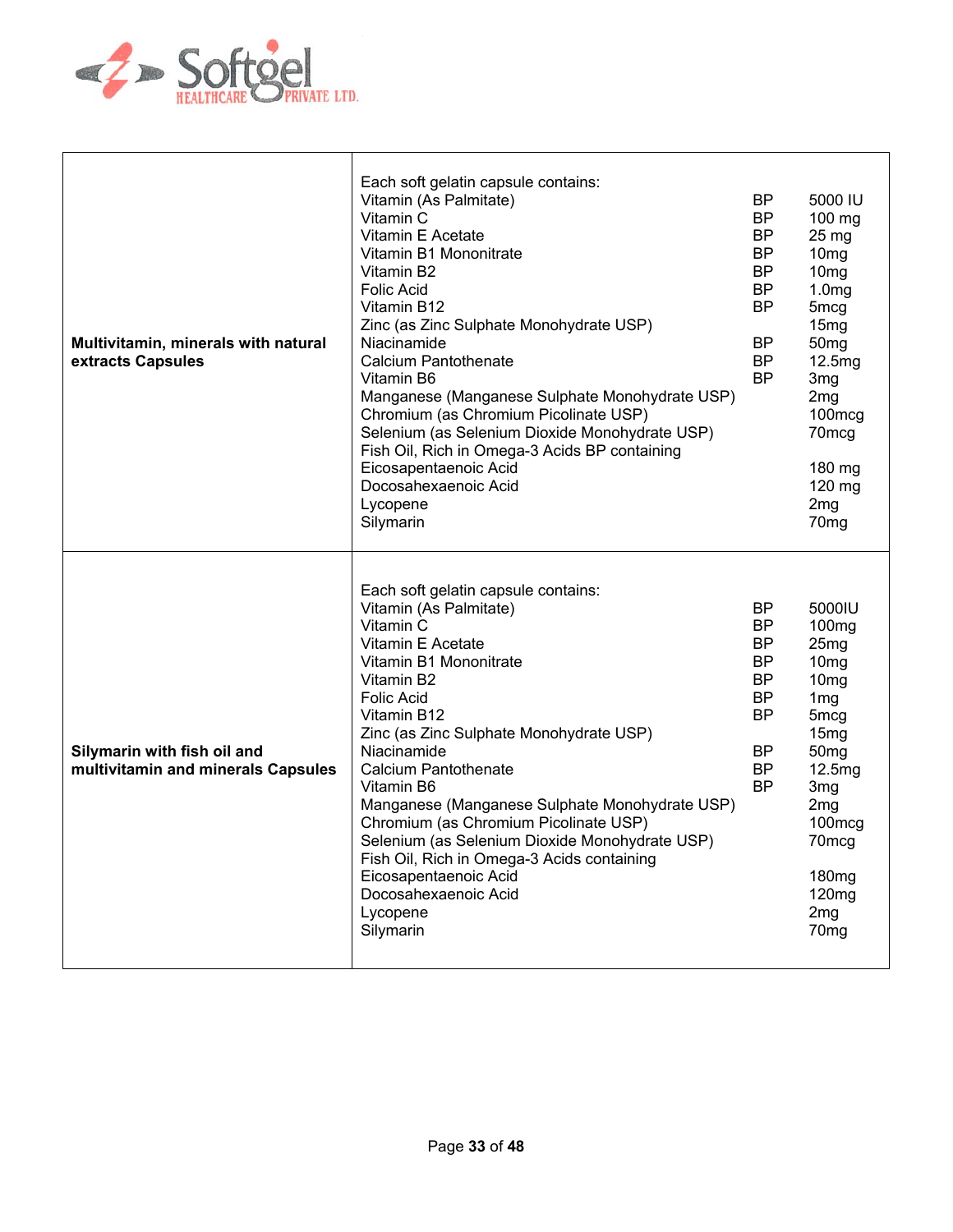

| Fish oil, ginseng, ginkgo,<br>multivitamin & minerals Capsules                                       | Each soft gelatin capsules contains:<br>Vitamin A<br>Vitamin D3<br>Calcium ascorbate<br>Vitamin K2<br>Thiamine mononitrate<br>Vitamin B2<br>Vitamin B6<br>Vitamin B12<br><b>Biotin</b><br>folic acid<br>calcium Pantothenate<br>Anhydrous calcium hydrogen phosphate (equivalent to elemental calcium<br>75 mg & Phosphorus 58 mg)<br>Iron (as ferrous Fumarate)<br>Magnesium (as magnesium oxide heavy)<br>Niacinamide<br>Potassium chloride<br>Iodine (as potassium iodide)<br>Manganese (as Manganese sulphate monohydrate)<br>chromium Picolinate<br>sodium molybdenum (sodium Molydbate dihydrate)<br>selenium (as selenium dioxide monohydrate)<br>colloidal anhydrous silica<br>Zinc (as Zinc sulphate monohydrate)<br>lutein (input as 20 %)<br>ginseng extract powder<br>ginkgo biloba<br>copper (as copper sulphate pentahydrate)<br>vanadium sulphate<br>omega 3 fatty acids to provide EPA & DHA |                             | 2500 IU<br>200 IU<br>$100$ mg<br>30 mcg<br>$1.4 \text{ mg}$<br>1.6 <sub>mg</sub><br>2 <sub>mg</sub><br>1 mcg<br>2 <sub>mg</sub><br>1000 mcg<br>6 mg<br>$255 \text{ mg}$<br>$14 \text{ mg}$<br>5 <sub>mg</sub><br>18 <sub>mg</sub><br>5 <sub>mg</sub><br>$0.15$ mg<br>1 $mg$<br>600 mcg<br>25 mcg<br>30 mcg<br>2 mcg<br>$15 \text{ mg}$<br>$0.10$ mg<br>$20 \, mg$<br>5 <sub>mg</sub><br>2 <sub>mg</sub><br>20 mcg<br>150 mg |
|------------------------------------------------------------------------------------------------------|--------------------------------------------------------------------------------------------------------------------------------------------------------------------------------------------------------------------------------------------------------------------------------------------------------------------------------------------------------------------------------------------------------------------------------------------------------------------------------------------------------------------------------------------------------------------------------------------------------------------------------------------------------------------------------------------------------------------------------------------------------------------------------------------------------------------------------------------------------------------------------------------------------------|-----------------------------|-----------------------------------------------------------------------------------------------------------------------------------------------------------------------------------------------------------------------------------------------------------------------------------------------------------------------------------------------------------------------------------------------------------------------------|
|                                                                                                      | <b>Vitamin A Supplement</b>                                                                                                                                                                                                                                                                                                                                                                                                                                                                                                                                                                                                                                                                                                                                                                                                                                                                                  |                             |                                                                                                                                                                                                                                                                                                                                                                                                                             |
| <b>Vitamin A Capsules USP</b><br>1000 IU / 10000 IU / 25000 IU / 50000<br>IU / 100000 IU / 200000 IU | Each soft gelatin capsule contains:<br>Vitamin A Concentrate (as Palmitate)<br>1000 IU / 10000 IU / 25000 IU / 50000 IU / 100000 IU / 200000 IU                                                                                                                                                                                                                                                                                                                                                                                                                                                                                                                                                                                                                                                                                                                                                              |                             | <b>USP</b>                                                                                                                                                                                                                                                                                                                                                                                                                  |
| Vitamin A and vitamin E Capsules<br>2500 IU/100 IU & 200000 IU/40 IU                                 | Each soft gelatin capsule contains:<br>Vitamin A<br>Vitamin E (as all-rac Alpha Tocopheryl acetate)                                                                                                                                                                                                                                                                                                                                                                                                                                                                                                                                                                                                                                                                                                                                                                                                          | BP.<br>BP                   | 2500 IU / 200000 IU<br>100 IU / 40 IU                                                                                                                                                                                                                                                                                                                                                                                       |
|                                                                                                      | <b>Vitamin A &amp; D Supplement</b>                                                                                                                                                                                                                                                                                                                                                                                                                                                                                                                                                                                                                                                                                                                                                                                                                                                                          |                             |                                                                                                                                                                                                                                                                                                                                                                                                                             |
| <b>Vitamin A and D3 Capsules</b><br>4000 IU / 400 IU & 5000 IU / 500 IU                              | Each soft gelatin capsule contains:<br>Vitamin A<br>Vitamin D3                                                                                                                                                                                                                                                                                                                                                                                                                                                                                                                                                                                                                                                                                                                                                                                                                                               | BP<br><b>BP</b>             | 4000 IU / 5000 IU<br>400 IU / 500 IU                                                                                                                                                                                                                                                                                                                                                                                        |
| Vitamin A, vitamin D3 with calcium<br><b>Capsules</b>                                                | Each soft gelatin capsule contains:<br>Vitamin A Palmitate(1.7mlU/g)<br>Vitamin D3 (40000/mg)<br>Calcium carbonate<br>Di calcium phosphate anhydrous                                                                                                                                                                                                                                                                                                                                                                                                                                                                                                                                                                                                                                                                                                                                                         | BP<br>BP<br>ΒP<br><b>BP</b> | 2500 IU<br>400 IU<br>50 mg<br>150 mg                                                                                                                                                                                                                                                                                                                                                                                        |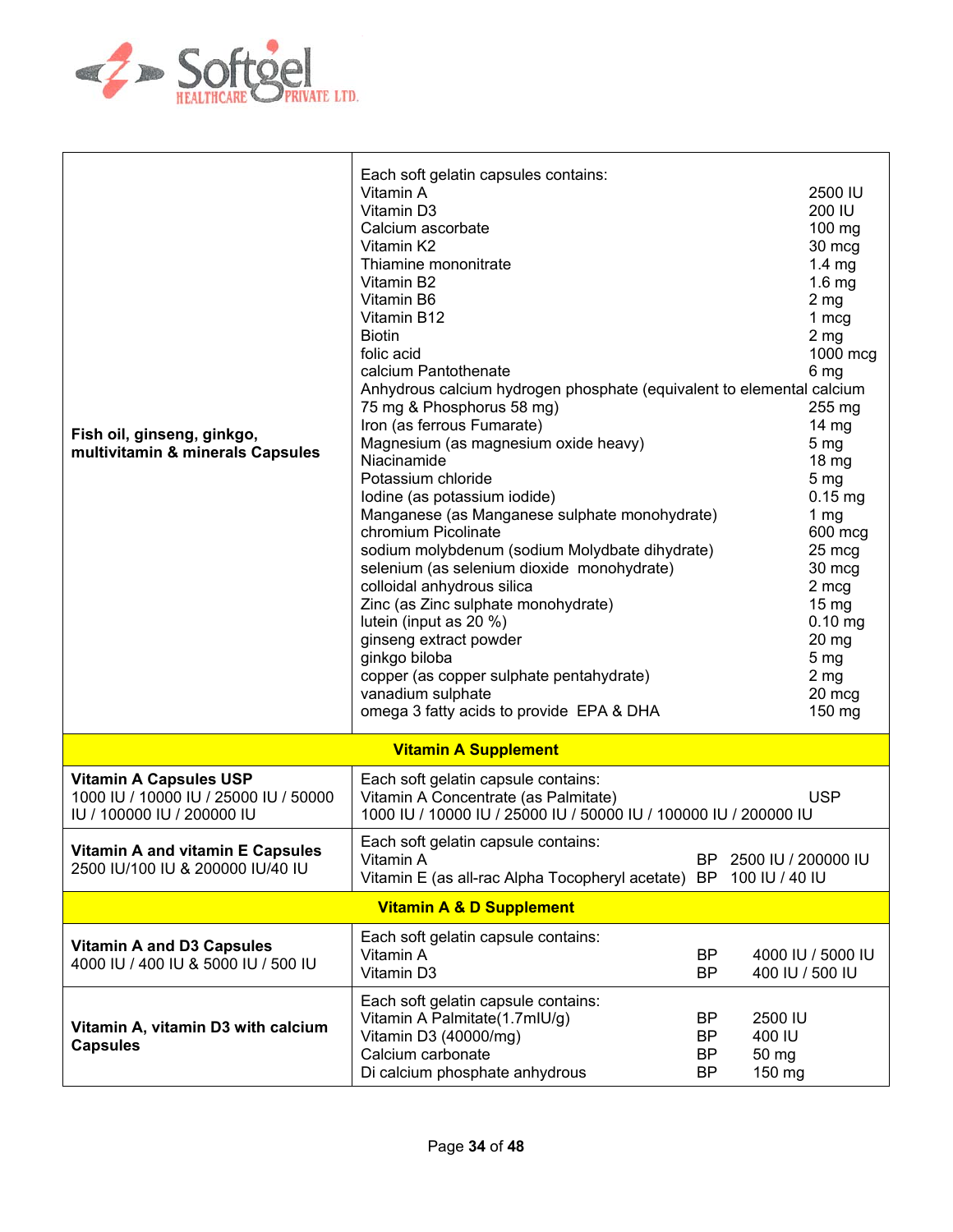

| <b>Cod liver oil Capsules</b><br>300mg / 500mg / 1000mg                   | Each soft gelatin capsule contains:<br>Cod liver oil<br><b>BP</b>                                                                                                                                                                                        | 300mg / 500mg / 1000mg                            |
|---------------------------------------------------------------------------|----------------------------------------------------------------------------------------------------------------------------------------------------------------------------------------------------------------------------------------------------------|---------------------------------------------------|
| Cod liver oil 300 mg and garlic oil<br>0.25 % Capsules                    | Each soft gelatin capsule contains:<br>Cod Liver oil<br>Garlic Oil (Steam distilled) 0.25%w/w<br>In edible oil                                                                                                                                           | BP<br>300 mg<br>250 mg                            |
| Cod liver oil 250mg with odourless<br>garlic oil 3mg Capsules             | Each soft gelatin capsule contains:<br>Cod Liver Oil<br>(Providing a Min. of Vitamin A 250 IU, Vitamin D 25 IU,<br>EPA 20mg, DHA 22.2mg &<br>Polyunsaturated Fatty Acids (PUFA) 50mg<br><b>Odourless Garlic Oil</b><br>(Providing a Min. of 35% Allicin) | <b>BP</b><br>250 <sub>mg</sub><br>3 <sub>mg</sub> |
| Cod liver oil 800mg with odourless<br>garlic oil 6mg Capsules             | Each soft gelatin capsule contains:<br>Cod liver oil<br>(providing a Min. of vitamin A 800 IU, Vitamin D 80 IU,<br>EPA 64mg, DHA 72mg &<br>Polyunsaturated fatty Acids (PUFA) 160mg.<br>Odourless garlic oil<br>(providing a Min. of 35% Allicin)        | BP<br>800 <sub>mg</sub><br>6 <sub>mg</sub>        |
|                                                                           | <b>Vitamin C deficiency</b>                                                                                                                                                                                                                              |                                                   |
| <b>Ascorbic acid chewable Capsules</b>                                    | Each soft gelatin capsule contains:<br>Ascorbic acid                                                                                                                                                                                                     | 125 mg                                            |
| <b>Grape seed extract Capsules</b><br>150mg / 500mg                       | Each soft gelatin capsule contains:<br>Grape seed extract (NLT 80% OPC)                                                                                                                                                                                  | 150mg / 500mg                                     |
| <b>Natural extract Capsules</b>                                           | Each soft gelatin capsule contains<br>Grape Seed Extract (90% OPC)<br>Pine Bark Extract (90% OPC)<br>Bilberry Extract 5:1 (3% OPC)<br>Citrus Bioflavonoids 1.5% OPC                                                                                      | 30 mg<br>30 mg<br>50 mg<br>100 mg                 |
| Grape seed, Beta carotene,<br>Lycopene, Lutein and Vitamin E<br>Capsules. | Each soft gelatin capsule contains:<br>Grape seed extract<br>Natural beta carotene<br>D-alpha tocopherol<br>Mineral ascorbate<br>Lycopene<br>Lutein                                                                                                      | 50 mg<br>6 mg<br>20 mg<br>50 mg<br>10 mg<br>6 mg  |
|                                                                           | <b>Vitamin E Supplement</b>                                                                                                                                                                                                                              |                                                   |
| D-alpha tocopheryl acetate Capsules<br>200 IU / 400 IU / 500 IU           | Each soft gelatin Capsules contains:<br>d-Alpha Tocopheryl acetate<br><b>USP</b><br>200 IU / 400 IU / 500 IU                                                                                                                                             |                                                   |
|                                                                           |                                                                                                                                                                                                                                                          |                                                   |
| <b>Vitamin E Capsules USP</b><br>100 IU / 200 IU / 400 IU / 1000 IU       | Each soft gelatin capsule contains:<br>Vitamin E<br><b>USP</b><br>100 IU / 200 IU / 400 IU / 1000 IU<br>(as dl alphatocopheryl acetate)                                                                                                                  |                                                   |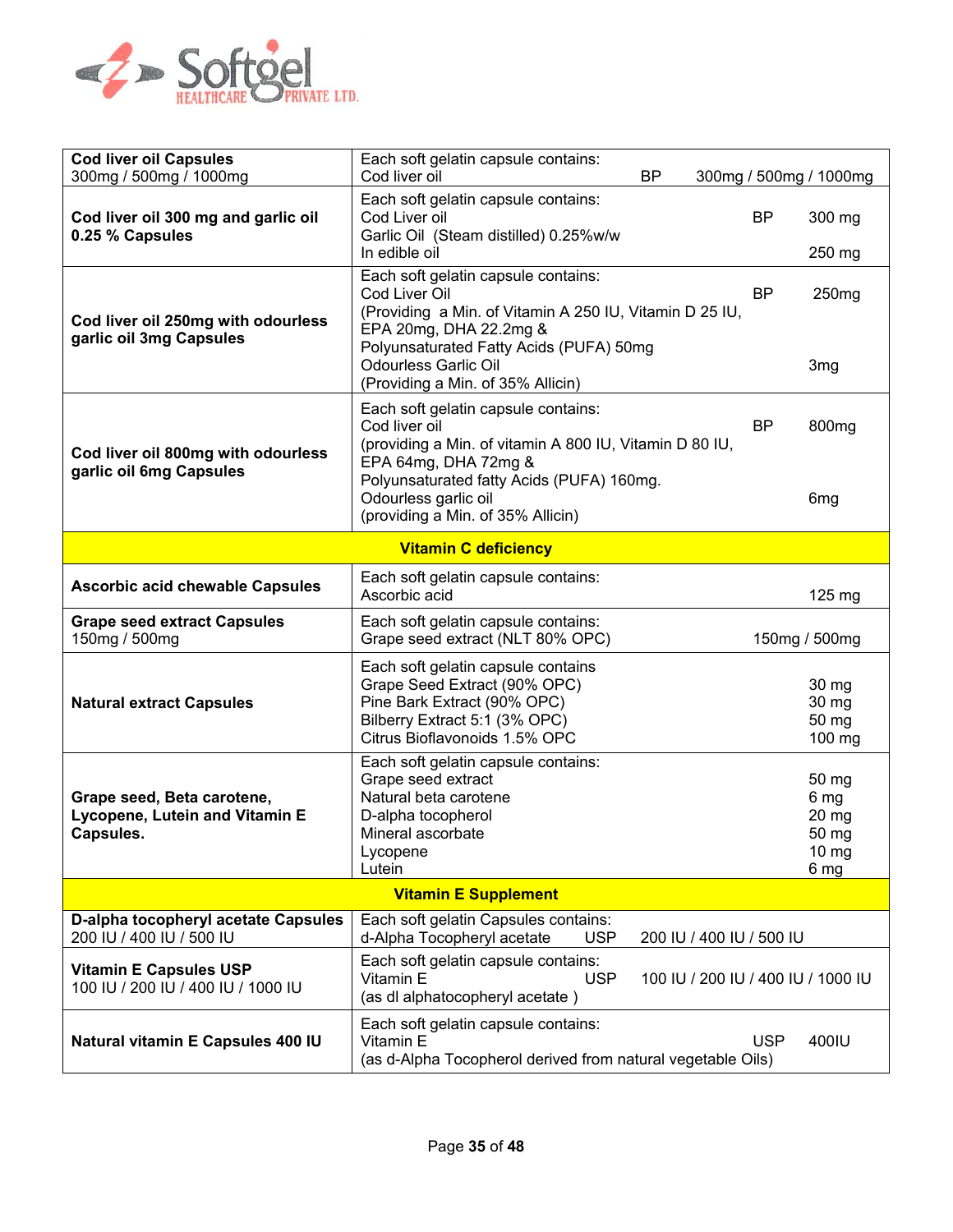

| <b>Nutritional Supplement</b>              |                                                                                                                                                                                                                                                                                                                                                                                                                                                                                                                                                                                                                                                                                                                                                          |                                                                                                 |                                                                                                                                                                                                                                                                                                             |
|--------------------------------------------|----------------------------------------------------------------------------------------------------------------------------------------------------------------------------------------------------------------------------------------------------------------------------------------------------------------------------------------------------------------------------------------------------------------------------------------------------------------------------------------------------------------------------------------------------------------------------------------------------------------------------------------------------------------------------------------------------------------------------------------------------------|-------------------------------------------------------------------------------------------------|-------------------------------------------------------------------------------------------------------------------------------------------------------------------------------------------------------------------------------------------------------------------------------------------------------------|
| <b>Vitamin B complex Capsules</b>          | Each soft gelatin capsule contains:<br>Nicotinamide<br><b>Calcium Pantothenate</b><br>Vitamin B1<br>Vitamin B2<br>Vitamin B6<br>Vitamin B12                                                                                                                                                                                                                                                                                                                                                                                                                                                                                                                                                                                                              | BP.<br>ΒP<br>ΒP<br><b>BP</b><br><b>BP</b><br><b>BP</b>                                          | $10 \text{ mg}$<br>5 <sub>mg</sub><br>2 <sub>mg</sub><br>2 <sub>mg</sub><br>2 <sub>mg</sub><br>1 mcg                                                                                                                                                                                                        |
| <b>Multivitamin Capsules</b>               | Each soft gelatin capsule contains:<br><b>Thiamine Mononitrate</b><br>Riboflavin<br>Pyridoxine hydrochloride<br>Cyanocobalamin<br>Niacinamide<br><b>Calcium Pantothenate</b><br><b>Folic Acid</b><br>Ascorbic Acid                                                                                                                                                                                                                                                                                                                                                                                                                                                                                                                                       | BP<br><b>BP</b><br><b>USP</b><br><b>BP</b><br><b>BP</b><br><b>BP</b><br><b>USP</b><br><b>BP</b> | 50 <sub>mg</sub><br>25mg<br>10 <sub>mg</sub><br>15 <sub>mcg</sub><br>100 <sub>mg</sub><br>25 <sub>mg</sub><br>1.0 <sub>mg</sub><br>150 <sub>mg</sub>                                                                                                                                                        |
| <b>Multivitamin Capsules</b>               | Each Soft gelatin capsule contains:<br>Vitamin A palmitate 1.7 M IU/g<br>Cholecalciferol 1Miu/g<br>Ascorbic acid<br>Nicotinamide<br><b>Thiamin Hcl</b><br>Riboflavin                                                                                                                                                                                                                                                                                                                                                                                                                                                                                                                                                                                     |                                                                                                 | 2500 IU<br>300 IU<br>15 <sub>mg</sub><br>$7.5 \text{ mg}$<br>1 <sub>mg</sub><br>0.5 <sub>mg</sub>                                                                                                                                                                                                           |
| <b>Multivitamin with minerals Capsules</b> | Each soft gelatin capsule contains:<br>Vitamin A (as Palmitate)<br>Thiamine Hydrochloride<br>Riboflavin<br>Cholecalciferol<br>Pyridoxine Hydrochloride<br>Cyanocobalamin<br>Vitamin E (as dl-alpha Tocopheryl Acetate USP)<br><b>Calcium Pantothenate</b><br>Nicotinamide<br>Calcium Phosphate (as Dibasic Calcium Phosphate anhydrous BP) 75 mg<br>Phosphorus (as Dibasic Calcium Phosphate anhydrous BP)<br>Copper (as Copper Sulphate Pentahydrate BP)<br>Iron (as Dried Ferrous Sulphate BP)<br>Iodine (as Potassium Iodide BP)<br>Magnesium (as Magnesium Sulphate Monohydrate BP)<br>Manganese (as Manganese Sulphate BP)<br>Molybdenum (as Sodium Molydbate BP)<br>Potassium (as Potassium Sulphate BP)<br>Zinc (as Zinc Sulphate Monohydrate BP) | <b>BP</b><br><b>BP</b><br><b>BP</b><br>ΒP<br><b>BP</b><br><b>BP</b><br>BP<br><b>BP</b>          | 2500 IU<br>1.0 <sub>mg</sub><br>1.0 <sub>mg</sub><br>100 IU<br>0.5mg<br>$0.5 \text{ mcg}$<br>5.0 IU<br>1.0 <sub>mg</sub><br>15 <sub>mg</sub><br>58 mg<br>$0.45$ mg<br>10 <sub>mg</sub><br>0.075 mg<br>3.0 <sub>mg</sub><br>0.5 <sub>mg</sub><br>0.1 <sub>mg</sub><br>2.0 <sub>mg</sub><br>0.5 <sub>mg</sub> |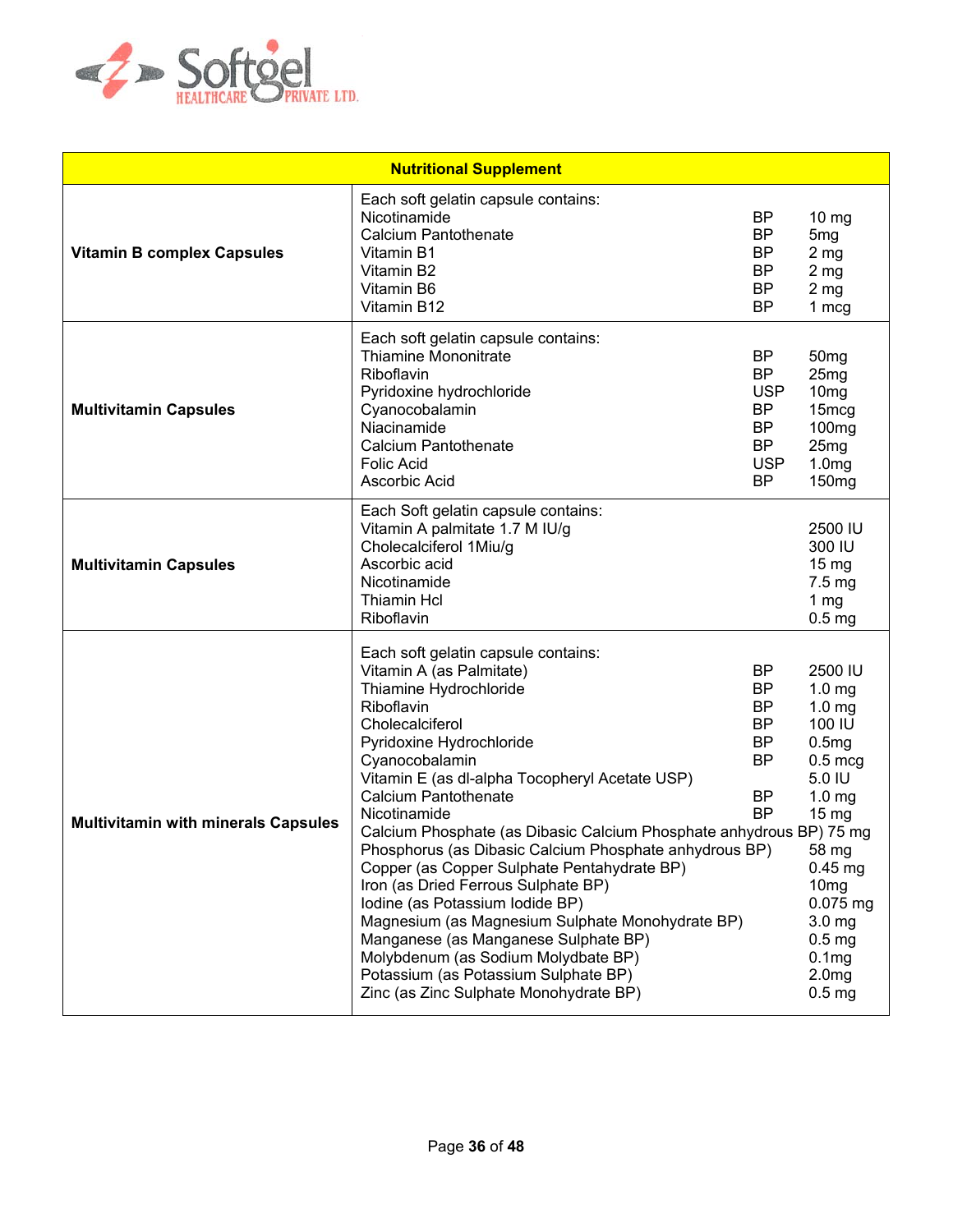

|                                            | Each soft gelatin capsule contains:              |           |                      |
|--------------------------------------------|--------------------------------------------------|-----------|----------------------|
|                                            | <b>Essential Minerals</b>                        |           |                      |
|                                            | Iron                                             |           | 18 mg                |
|                                            | Zinc                                             |           | 15 mg                |
|                                            | Potassium                                        |           | $10 \, mg$           |
|                                            | Chloride                                         |           | 9.07 mg              |
|                                            | Manganese                                        |           | 5 <sub>mg</sub>      |
|                                            | Calcium                                          |           | 5 <sub>mg</sub>      |
|                                            | Phosphorus                                       |           | 3.86 mg              |
|                                            | Copper                                           |           | 2.2 <sub>mg</sub>    |
|                                            | Silicon                                          |           |                      |
|                                            |                                                  |           | 2 <sub>mg</sub>      |
|                                            | <b>Boron</b>                                     |           | 1 $mg$               |
|                                            | Molybdenum                                       |           | 0.5 <sub>mg</sub>    |
|                                            | Chromium                                         |           | 200 mcg              |
|                                            | Nickel                                           |           | 30 mcg               |
|                                            | Selenium                                         |           | 70 mcg               |
|                                            | lodine                                           |           | 50 mcg               |
|                                            | Vanadium                                         |           | 10 mcg               |
|                                            | Tin                                              |           | 2 mcg                |
| <b>Multivitamin with minerals Capsules</b> | <b>Essential Vitamins</b>                        |           |                      |
|                                            | Niacinamide                                      |           | 15 mg                |
|                                            | Vitamin C                                        |           | 12.5 mg              |
|                                            | Vitamin E                                        |           | 12.5 IU              |
|                                            | <b>Choline Bitartrate</b>                        |           | $10 \, mg$           |
|                                            | Inositol                                         |           | $10 \, mg$           |
|                                            | Pantothenic acid                                 |           | 5 <sub>mg</sub>      |
|                                            | Vitamin B1                                       |           | 1 $mg$               |
|                                            | Vitamin B2                                       |           | 1 $mg$               |
|                                            | Vitamin A                                        |           | 1600 IU              |
|                                            | Vitamin B6                                       |           | 0.5 <sub>mg</sub>    |
|                                            | Vitamin K3                                       |           | 80 mcg               |
|                                            | <b>Folic Acid</b>                                |           | 50 mcg               |
|                                            | <b>Biotin</b>                                    |           | 30 mcg               |
|                                            | Vitamin D3                                       |           | 200 IU               |
|                                            | Vitamin B12                                      |           | $0.5$ mcg            |
|                                            | Amino-Acids                                      |           |                      |
|                                            | Methionine                                       |           | 22 <sub>mg</sub>     |
|                                            | Glutamic Acid                                    |           | 20 mg                |
|                                            | Lysine                                           |           | $10 \text{ mg}$      |
|                                            | Cysteine                                         |           | 2.5 <sub>mg</sub>    |
|                                            | Each soft gelatin capsule contains:              |           |                      |
|                                            | Vitamin A palmitate                              | BP        | 2500 IU              |
|                                            | Thiamine mononitrate                             | <b>BP</b> | 1 $mg$               |
|                                            | Riboflavin                                       | <b>BP</b> | 1 <sub>mg</sub>      |
|                                            | Cholecalciferol                                  | <b>BP</b> | 200 IU               |
|                                            | Pyridoxine hydrochloride                         | <b>BP</b> | 1.34 mg              |
|                                            | Cyanocobalamin                                   | <b>BP</b> | 100 mcg              |
| <b>Multivitamin with minerals Capsules</b> | Calcium Pantothenate                             | <b>BP</b> | 1 $mg$               |
|                                            | Nicotinamide                                     | <b>BP</b> |                      |
|                                            |                                                  | <b>BP</b> | $15 \text{ mg}$      |
|                                            | Dibasic calcium phosphate                        |           | 170 mg               |
|                                            | Copper(as Copper Sulphate BP)                    |           | $0.01$ mg            |
|                                            | Magnesium (as magnesium Sulphate monohydrate BP) |           | 0.5 <sub>mg</sub>    |
|                                            | Manganese (as Manganese Sulphate BP)             |           | $0.01$ mg            |
|                                            | Potassium (as Potassium Sulphate BP)             |           | 1 <sub>mg</sub>      |
|                                            | Zinc (as Zinc Sulphate Monohydrate BP)           |           | $0.15 \,\mathrm{ma}$ |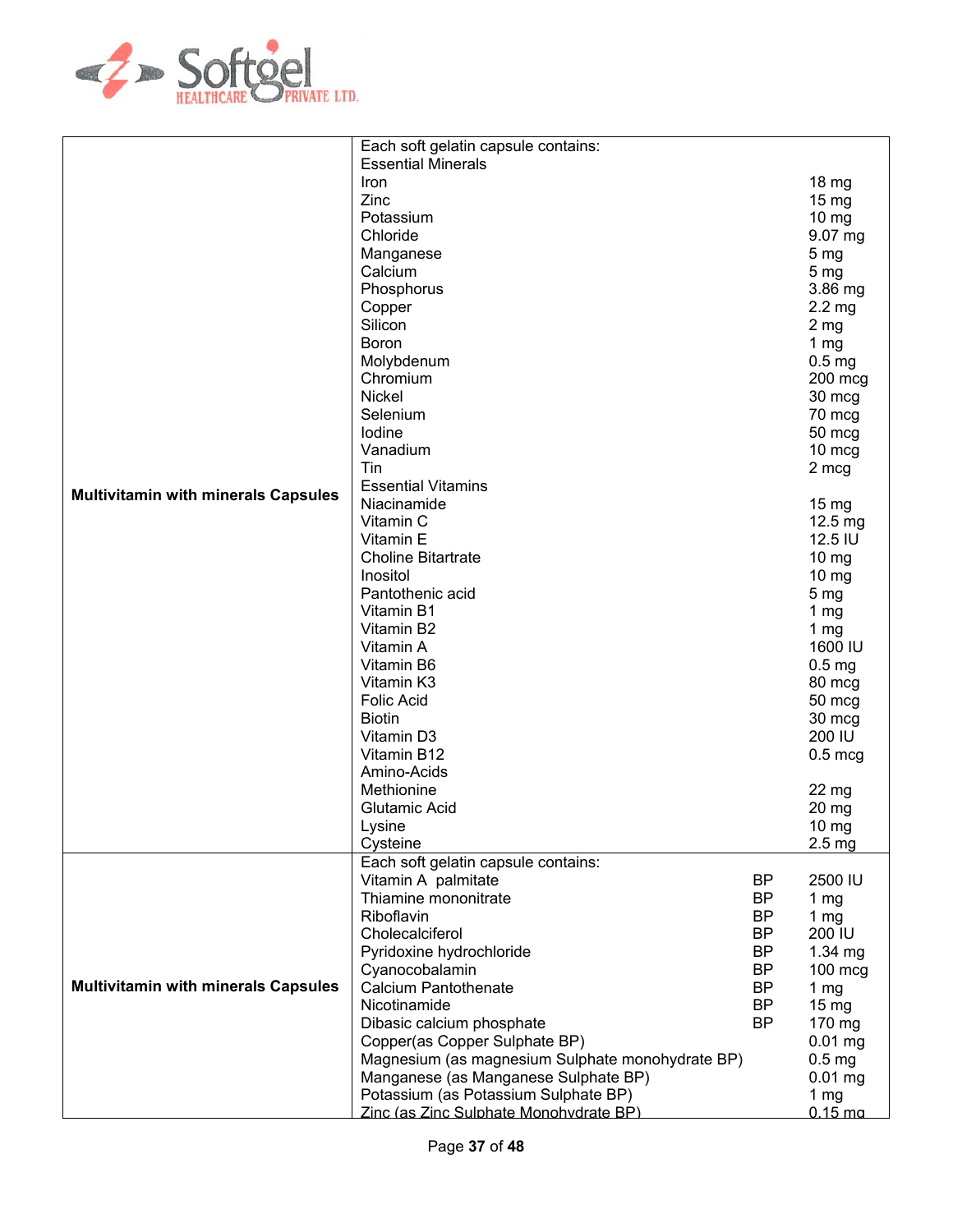

| <b>Multivitamin with minerals Capsules</b> | Each soft gelatin capsule contains:<br>Vitamin A as palmitate<br>Vitamin D3<br>Vitamin B1<br>Vitamin B2<br>Vitamin B3 (Niacinamide)<br>Vitamin B6<br>Vitamin B12 (Cyanocobalamin)<br>Calcium D Pantothenate<br>Vitamin C<br>Vitamin E Acetate<br><b>Folic Acid</b><br>Iron (As Ferrous Fumarate)<br>Copper (As copper sulphate)<br><b>Magnesium Sulphate</b><br>Zinc (As Zinc sulphate)<br>Selenium (As selenium dioxide)<br>Nickel (As Nickel Sulphate)<br>Iodine (As Potassium iodide)<br>Manganese (As Manganese Sulphate)                                                                   |                                                                                                               | 1500 IU<br>200 IU<br>10 <sub>mg</sub><br>3 <sub>mg</sub><br>25 <sub>mg</sub><br>1.5 <sub>mg</sub><br>750 mcg<br>5 <sub>mg</sub><br>30 mg<br>10 mg<br>0.5mg<br>$10 \text{ mg}$<br>1 <sub>mg</sub><br>2mg<br>5 <sub>mg</sub><br>60 mcg<br>50 mcg<br>50 mcg<br>1 <sub>mg</sub>                                         |
|--------------------------------------------|-------------------------------------------------------------------------------------------------------------------------------------------------------------------------------------------------------------------------------------------------------------------------------------------------------------------------------------------------------------------------------------------------------------------------------------------------------------------------------------------------------------------------------------------------------------------------------------------------|---------------------------------------------------------------------------------------------------------------|---------------------------------------------------------------------------------------------------------------------------------------------------------------------------------------------------------------------------------------------------------------------------------------------------------------------|
| <b>Multivitamin with minerals Capsules</b> | Each soft gelatin capsule contains:<br>Vitamin A (As Palmitate)<br>Vitamin B1 (Thiamine Nitrate)<br>Vitamin B2 (Riboflavin)<br>Vitamin B6<br>Calcium Pantothenate<br>Vitamin B12<br>Vitamin E<br>Vitamin D3<br><b>Biotin</b><br>Calcium (From Dicalcium Phosphate BP)<br>Phosphorus (From Dicalcium Phosphate BP)<br>Iron (From Ferrous Sulphate BP)<br>Magnesium (From Magnesium Sulphate BP)<br>Zinc (From Zinc Sulphate BP)<br>Potassium (From Potassium Sulphate BP)<br>Selenium (From Selenium Dioxide USP)<br>Molybdenum (From Sodium Molydbate)<br><b>Choline Bitartrate</b><br>Inositol | <b>BP</b><br><b>BP</b><br><b>BP</b><br><b>BP</b><br><b>BP</b><br>BP.<br><b>USP</b><br><b>BP</b><br><b>USP</b> | 2000IU<br>1.0 <sub>mg</sub><br>1.0 <sub>mg</sub><br>1.34mg<br>1.0 <sub>mg</sub><br>$1.0$ mcg<br>5.0 <sub>mg</sub><br>200IU<br>0.03mg<br>190 <sub>mg</sub><br>150 <sub>mg</sub><br>5.0 <sub>mg</sub><br>1.0 <sub>mg</sub><br>0.15mg<br>1.0 <sub>mg</sub><br>70mcg<br>0.1mg<br>3.0 <sub>mg</sub><br>1.0 <sub>mg</sub> |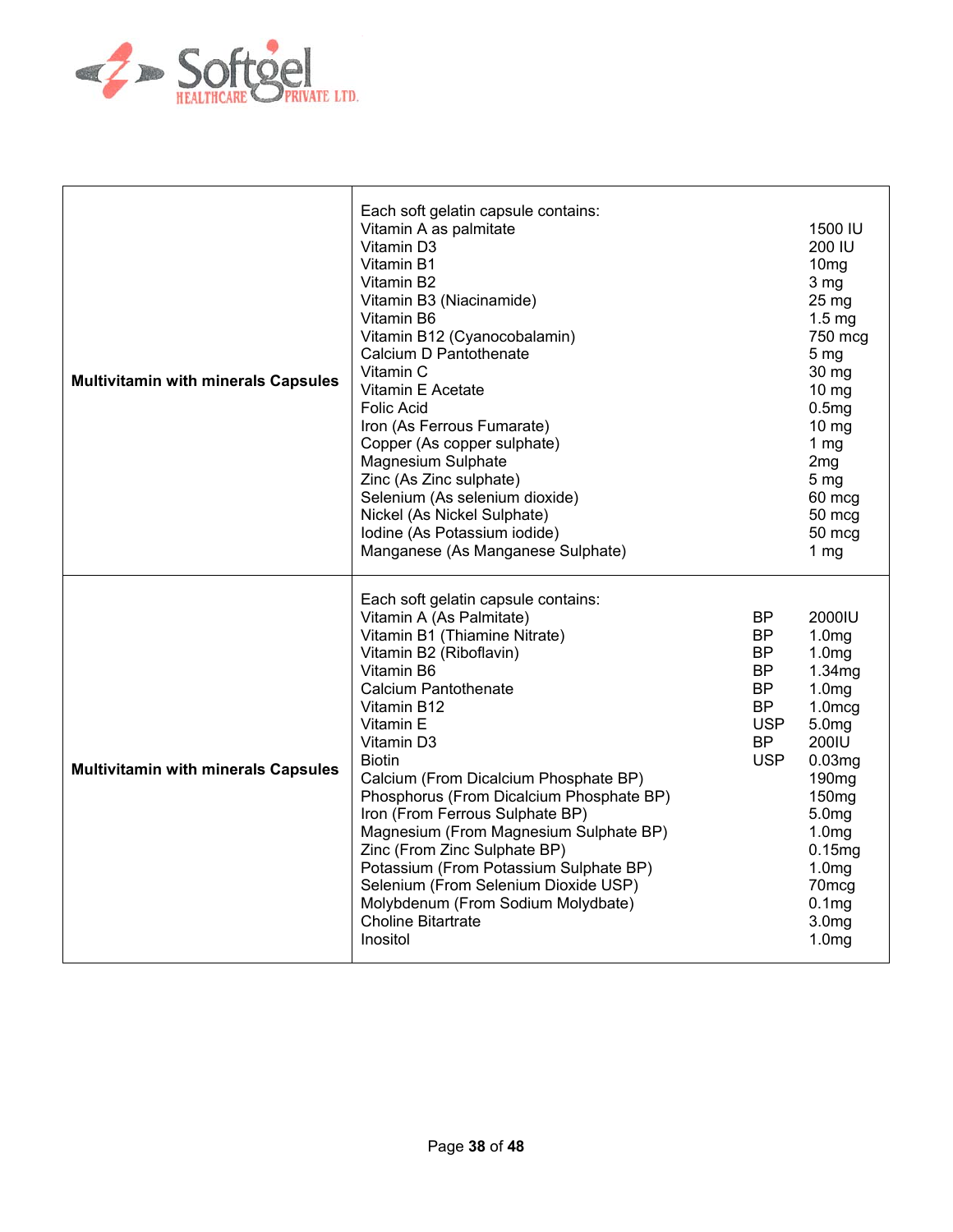

| <b>Multivitamin with minerals Capsules</b> | Each soft gelatin capsule contains:<br>Vitamin A<br>Vitamin D<br>Vitamin E<br>Vitamin C<br>Vitamin B1<br>Vitamin B2<br>Nicotinamide<br>Vitamin B6<br>Folic acid<br>Vitamin B12<br><b>Biotin</b><br>Pantothenic acid as D Calcium Pantothenate<br>Calcium as Dicalcium phosphate anhydrous<br>Phosphorus as Dicalcium phosphate anhydrous<br>Magnesium as Magnesium Oxide<br>Zinc as Zinc sulphate monohydrate<br>Iodine as Potassium iodide<br>Choline as Choline Bitartrate<br>Copper as Copper Sulfate pentahydrate<br>Inositol<br>Manganese as Manganese Sulfate monohydrate<br>Potassium as Potassium Dihydrogen Phosphate<br>Molybdenum as sodium molybdenum | 2,666,66 IU<br>100 IU<br>20 IU<br>$40 \text{ mg}$<br>$2.3 \text{ mg}$<br>2 <sub>mg</sub><br>$20 \text{ mg}$<br>8 mg<br>400 mcg<br>2 mcg<br>5 mcg<br>5 <sub>mg</sub><br>$20 \, mg$<br>$15 \text{ mg}$<br>0.5 <sub>mg</sub><br>4 mg<br>140 mcg<br>5 <sub>mg</sub><br>$200$ mcg<br>1 $mg$<br>5 mcg<br>.5 <sub>mg</sub><br>50 mcg |
|--------------------------------------------|-------------------------------------------------------------------------------------------------------------------------------------------------------------------------------------------------------------------------------------------------------------------------------------------------------------------------------------------------------------------------------------------------------------------------------------------------------------------------------------------------------------------------------------------------------------------------------------------------------------------------------------------------------------------|-------------------------------------------------------------------------------------------------------------------------------------------------------------------------------------------------------------------------------------------------------------------------------------------------------------------------------|
| <b>Multivitamin with minerals Capsules</b> | Each soft gelatin capsule contains:<br>Vitamin A<br>Vitamin D3<br>Vitamin B1<br>Vitamin B2<br>Vitamin B6<br>Vitamin B12<br>Vitamin C<br>Vitamin E<br><b>Calcium Pantothenate</b><br>Folic acid<br>Nicotinamide<br>Dibasic Calcium phosphate anhydrous equivalent to Calcium<br>Dibasic Calcium phosphate anhydrous equivalent to Phosphorous 58 mg<br>Copper (Copper sulphate pentahydrate)<br>Iodine (as Potassium Iodide)<br>Potassium (as potassium lodide)<br>Magnesium (as Magnesium sulphate monohydrate)<br>Manganese (as Manganese sulphate monohydrate)<br>Molybdenum(as Sodium Molydbate)<br>Zinc (as Zinc sulphate monohydrate)                        | 1600IU<br>100IU<br>1 $mg$<br>1 $mg$<br>$0.5$ mg<br>$0.5 \text{ mcg}$<br>25 mg<br>5 IU<br>1 $mg$<br>50 mcg<br>$15 \text{ mg}$<br>75 mg<br>$0.45$ mg<br>0.075 mg<br>2 <sub>mg</sub><br>3 <sub>mg</sub><br>0.5 <sub>mg</sub><br>0.1 <sub>mg</sub><br>0.5 <sub>mg</sub>                                                           |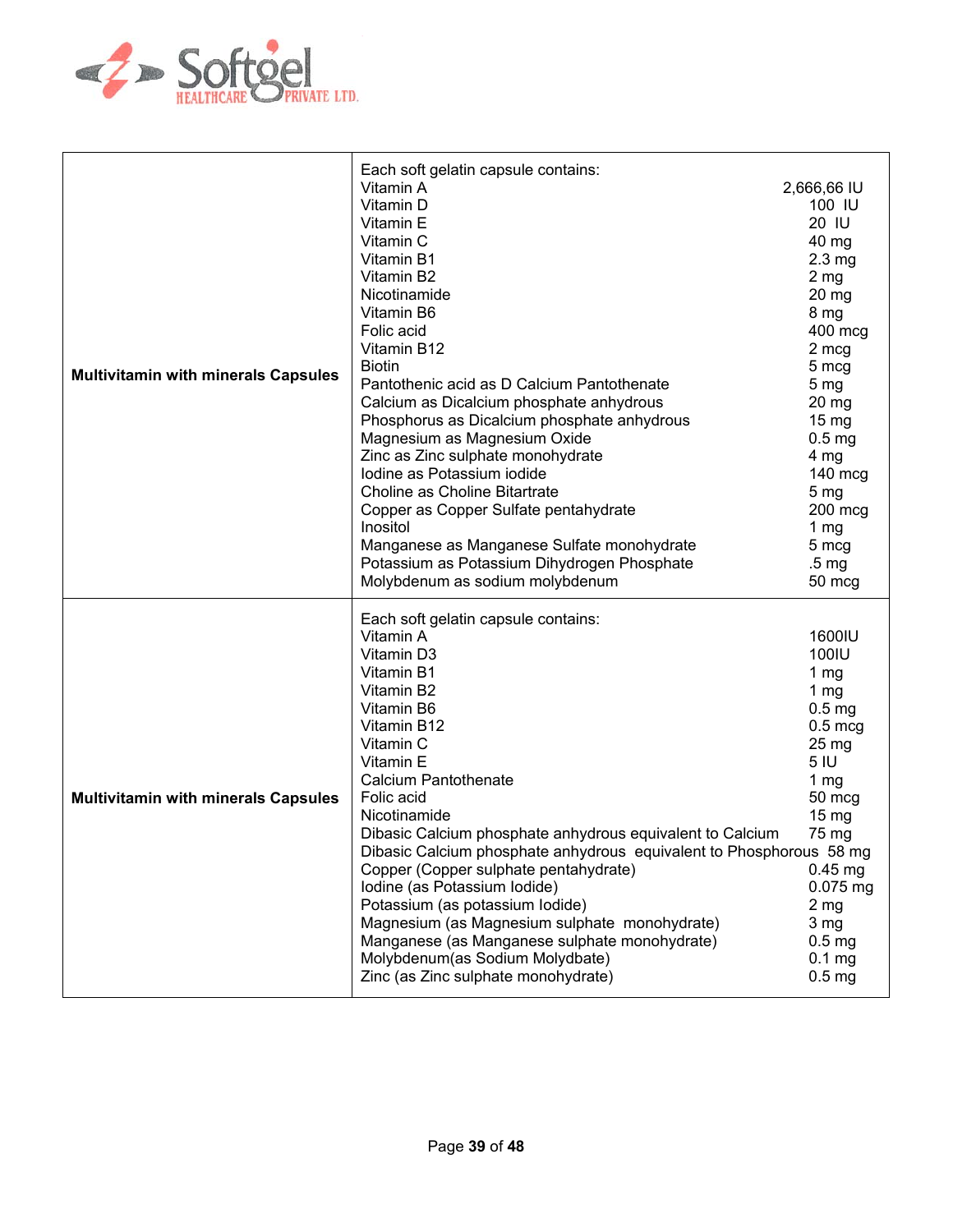

| <b>Multivitamin with minerals Capsules</b> | Each soft gelatin capsule contains:<br>Vitamin D3 (Cholecalciferol BP)<br>Vitamin E (dl Alpha Tocopheryl acetate USP)<br>Vitamin C (Ascorbic acid BP)<br>Vitamin B1 (Thiamine Mononitrate USP)<br>Vitamin B2 (Riboflavin BP)<br>Vitamin B3 (Nicotinamide BP)<br>Vitamin B9 (Folic acid BP)<br>Vitamin B12 (Cyanocobalamin BP)<br>Vitamin B7 (Biotin BP)<br>Pantothenic acid (As Calcium Pantothenate BP)<br>Vitamin K3 (Menadione BP)<br>Vitamin B6 (Pyridoxine Hydrochloride BP)<br>Iron (As Ferrous Fumarate BP)<br>Magnesium (As Magnesium Oxide BP)<br>Zinc (As Zinc Sulphate Monohydrate BP)<br>Iodine (As Potassium Iodide BP)<br>Copper (As Copper Sulphate Pentahydrate BP)<br>Selenium (as Sodium Selenate)<br><b>Natural mixed Carotenoids</b> |                                                                                                                                             | 10 mcg<br>4 <sub>mg</sub><br>70 mg<br>3 mg<br>2 <sub>mg</sub><br>$20$ mg<br>400 mcg<br>6 mcg<br>$150$ mcg<br>6 mg<br>70 mcg<br>$10 \text{ mg}$<br>$20$ mg<br>150 mg<br>15 <sub>mg</sub><br>140 mcg<br>1 <sub>mg</sub><br>30 mcg<br>2 <sub>mg</sub>                                                         |
|--------------------------------------------|----------------------------------------------------------------------------------------------------------------------------------------------------------------------------------------------------------------------------------------------------------------------------------------------------------------------------------------------------------------------------------------------------------------------------------------------------------------------------------------------------------------------------------------------------------------------------------------------------------------------------------------------------------------------------------------------------------------------------------------------------------|---------------------------------------------------------------------------------------------------------------------------------------------|------------------------------------------------------------------------------------------------------------------------------------------------------------------------------------------------------------------------------------------------------------------------------------------------------------|
| <b>Multivitamin with minerals Capsules</b> | Each soft gelatin capsule contains:<br>Vitamin A(as palmitate)<br><b>Thiamine Nitrate</b><br>Riboflavin<br>Pyridoxine hydrochloride<br>Cyanocobalamin<br>Cholecalciferol<br>all-rac -Alpha-Tocopheryl Acetate<br><b>Calcium Pantothenate</b><br>Nicotinamide<br>Folic acid<br>Calcium (From Calcium Hydrogen Phosphate BP)<br>Phosphorus(from Calcium Hydrogen Phosphate BP)<br>Iron(From Dried Ferrous Sulphate BP)<br>Copper(from Anhydrous Copper Sulphate BP)<br>Iodine(from Potassium Iodide BP)<br>Magnesium (from Dried Magnesium Sulphate BP)<br>Manganese (from Manganese Sulphate BP)<br>Potassium (from Potassium Sulphate BP & Potassium lodide BP) 2 mg<br>Zinc (from Zinc Sulphate Monohydrate BP)<br>Ginseng                              | <b>BP</b><br><b>BP</b><br><b>BP</b><br><b>BP</b><br><b>BP</b><br><b>BP</b><br><b>BP</b><br><b>BP</b><br><b>BP</b><br><b>BP</b><br><b>BP</b> | 2500IU<br>1.0 <sub>mg</sub><br>1.0 <sub>mg</sub><br>0.5mg<br>1 <sub>mcg</sub><br>200IU<br>5 <sub>mg</sub><br>1 <sub>mg</sub><br>15mg<br>50 <sub>mcg</sub><br>190 <sub>mg</sub><br>150 <sub>mg</sub><br>5 <sub>mg</sub><br>0.45mg<br>0.075mg<br>3.0 <sub>mg</sub><br>0.05 <sub>mg</sub><br>0.15mg<br>990mcg |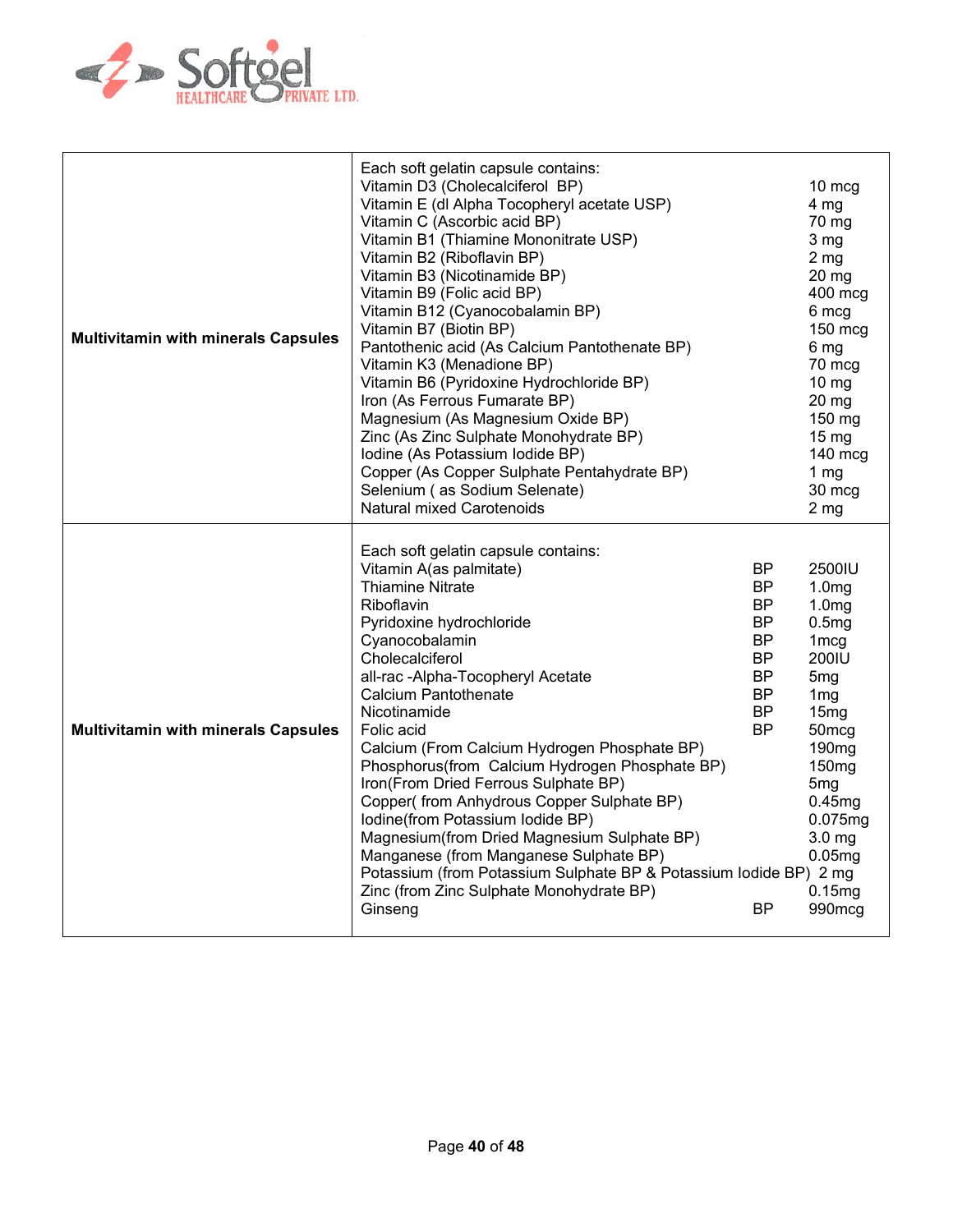

| <b>Multivitamin with minerals Capsules</b> | Each soft gelatin capsule contains:<br>Vitamin A (As Palmitate)<br>Vitamin B1<br>Vitamin B2<br>Vitamin B6<br>Nicotinamide<br><b>Calcium Pantothenate</b><br>Vitamin B12<br>Ascorbic Acid<br>Vitamin D3<br>Calcium (From Calcium Hydrogen Phosphate BP)<br>Phosphorus (From Calcium Hydrogen Phosphate BP)<br>Iron (from Dried Ferrous Sulphate BP)<br>Copper (from Copper Sulphate BP)<br>Iodine (from Potassium Iodide BP)<br>Magnesium (from Magnesium Sulphate BP)<br>Potassium (from Potassium Sulphate BP)<br>Zinc (from Zinc Sulphate BP)                                                                                                                                                                                                                                                                                                                                                                                                                         | <b>BP</b><br><b>BP</b><br><b>BP</b><br><b>BP</b><br><b>BP</b><br><b>USP</b><br><b>BP</b><br><b>BP</b><br><b>USP</b>                                                                               | 2000 IU<br>1.0 <sub>mg</sub><br>1.0 <sub>mg</sub><br>1.34 mg<br>8.0 <sub>mg</sub><br>$1.0 \text{ mg}$<br>$1.0$ mcg<br>33.30 mg<br>270 IU<br>190 mg<br>140 mg<br>$5.0$ mg<br>$0.01$ mg<br>$0.0015$ mg<br>$0.01$ mg<br>$1.0 \text{ mg}$<br>$0.015$ mg                                                                                                                 |
|--------------------------------------------|-------------------------------------------------------------------------------------------------------------------------------------------------------------------------------------------------------------------------------------------------------------------------------------------------------------------------------------------------------------------------------------------------------------------------------------------------------------------------------------------------------------------------------------------------------------------------------------------------------------------------------------------------------------------------------------------------------------------------------------------------------------------------------------------------------------------------------------------------------------------------------------------------------------------------------------------------------------------------|---------------------------------------------------------------------------------------------------------------------------------------------------------------------------------------------------|---------------------------------------------------------------------------------------------------------------------------------------------------------------------------------------------------------------------------------------------------------------------------------------------------------------------------------------------------------------------|
| <b>Multivitamin with minerals Capsules</b> | Each Soft gelatin capsule contains:<br>Vitamin A as palmitate<br>Vitamin E (d alpha tocopheryl acetate)<br>Vitamin D3 (cholecalciferol)<br>Vitamin C (Ascorbic acid)<br>Vitamin B1 (Thiamine mononitrate)<br>Vitamin B2 (Riboflavin)<br>Vitamin B3 (Nicotinamide)<br>Vitamin B9 (Folic acid)<br>Vitamin B12 (Cyanocobalamin)<br>Vitamin B7 (Biotin)<br>Pantothenic acid (as Calcium Pantothenate BP)<br>L-carnitine<br>Vitamin B6 (Pyridoxine hydrochloride)<br>Ubidecarenone<br>Siberian Ginseng<br>Para amino benzoic acid<br>Beta carotene<br>DL-Methionine<br>Iron (as Ferrous Fumarate BP)<br>L-Arginine<br>Silicon (as Colloidal anhydrous silica BP)<br>Magnesium (as magnesium oxide BP)<br>Zinc (as Zinc Sulphate Monohydrate BP)<br>Iodine(as Potassium Iodide BP)<br>Copper (as Copper sulphate Pentahydrate BP)<br>Manganese (as Manganese sulphate monohydrate BP)<br>Chromium (as Chromium trichloride)<br>Selenium (as sodium Selenate)<br>Bioflavonoids | <b>BP</b><br><b>USP</b><br><b>BP</b><br><b>BP</b><br><b>USP</b><br><b>BP</b><br><b>BP</b><br><b>BP</b><br><b>BP</b><br><b>BP</b><br><b>BP</b><br><b>BP</b><br><b>BP</b><br><b>BP</b><br><b>BP</b> | 750 mcg<br>$20$ mg<br>5 mcg<br>60 mg<br>$12 \text{ mg}$<br>5 <sub>mg</sub><br>20 mg<br>500 mcg<br>9 mcg<br>50 mcg<br>10 mg<br>30 mg<br>9 <sub>mg</sub><br>$2 \, mg$<br>20 mg<br>20 mg<br>2 <sub>mg</sub><br>20 mg<br>6mg<br>$20$ mg<br>$10 \, mg$<br>50 mg<br>$15 \text{ mg}$<br>$150$ mcg<br>1 <sub>mg</sub><br>3 <sub>mg</sub><br>50 mcg<br>150 mcg<br>$10 \, mg$ |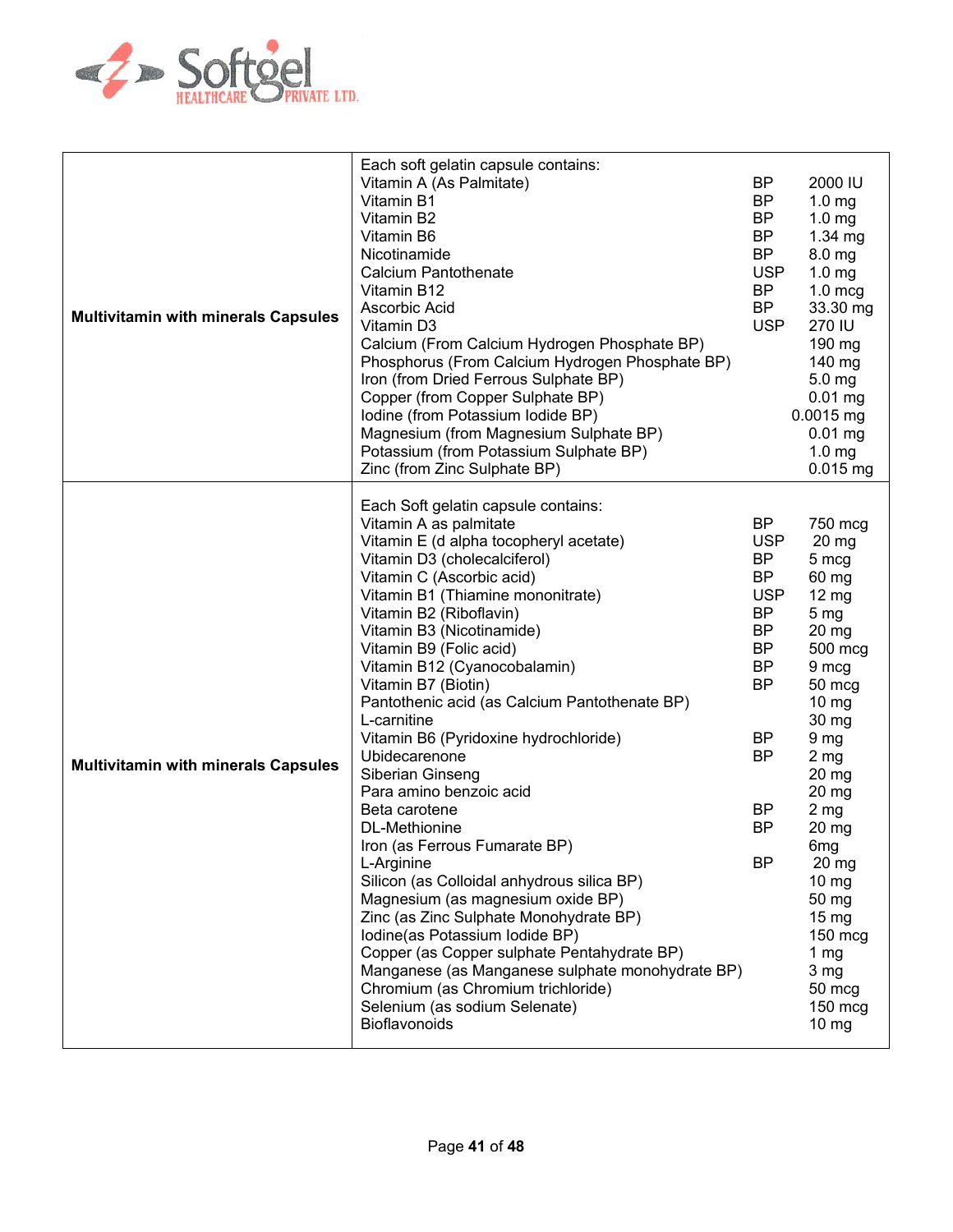

|                                            | Each soft gelatin capsule contains:                             |            |                      |
|--------------------------------------------|-----------------------------------------------------------------|------------|----------------------|
|                                            | Vitamin A palmitate                                             |            | 7000IU               |
|                                            | <b>Thiamine Nitrate</b>                                         |            | $10 \text{ mg}$      |
|                                            | Riboflavin                                                      |            | $10 \mathrm{mg}$     |
|                                            | Pyridoxine Hcl                                                  |            | 2 <sub>mg</sub>      |
|                                            | Nicotinamide                                                    |            | 25 mg                |
|                                            | Calcium Pantothenate                                            |            | 8 mg                 |
|                                            | Cyanocobalamin                                                  |            | 0.2 <sub>mg</sub>    |
|                                            | dl-alpha tocopheryl acetate                                     |            | 10 IU                |
|                                            | Colecalciferol                                                  |            | 400 IU               |
| <b>Multivitamin with minerals Capsules</b> | Ascorbic acid                                                   |            | 75 mg                |
|                                            | Folic acid                                                      |            | $2.5 \text{ mg}$     |
|                                            | Anhydrous calcium hydrogen phosphate                            |            | 84.9 mg              |
|                                            | <b>Dried Ferrous sulphate</b>                                   |            | 49.9 mg              |
|                                            | Anhydrous copper sulphate                                       |            | 3.9 <sub>mg</sub>    |
|                                            | Potassium iodide                                                |            | $0.2$ mg             |
|                                            |                                                                 |            |                      |
|                                            | Sodium Molydbate                                                |            | $0.43$ mg            |
|                                            | Magnesium sulphate monohydrate                                  |            | 60.6 mg              |
|                                            | Zinc sulphate monohydrate                                       |            | $6.6$ mg             |
|                                            | Potassium sulphate                                              |            | 11.1 mg              |
|                                            | Manganese sulphate                                              |            | 4.0 mg               |
|                                            | Each soft gelatin capsule contains:                             |            |                      |
|                                            | Vitamin A palmitate 1.7mlU/g                                    | <b>BP</b>  | 2500 IU              |
|                                            | Vitamin B1(Thiamine mononitrate)                                | BP         | 1.0 <sub>mg</sub>    |
|                                            | Vitamin B2(Riboflavin)                                          | <b>BP</b>  | 1.0 <sub>mg</sub>    |
|                                            | Vitamin B6                                                      | <b>BP</b>  | 1.34 mg              |
|                                            | Calcium Pantothenate                                            | BP         | 1.0 <sub>mg</sub>    |
|                                            | Vitamin B12 1 mcg (as 1%)                                       | <b>BP</b>  | 100 mcg              |
| <b>Multivitamin with minerals Capsules</b> | Vitamin D3                                                      | <b>BP</b>  | 200 IU               |
|                                            | Nicotinamide                                                    |            | 15 <sub>mg</sub>     |
|                                            | (Ca 50 mg, Ph 38.75 mg)                                         |            |                      |
|                                            | as Di basic calcium phosphate anhydrous                         | BP         | 170 mg               |
|                                            | Copper (0.01 mg) as copper sulphate                             | BP         | 0.0393 mg            |
|                                            | (Magnesium 0.5 mg) as Magnesium sulphate monohydrate            |            | 2.8465 mg            |
|                                            | (Manganese 0.01 mg) as manganese sulphate monohydrate 0.0308 mg |            |                      |
|                                            | (Zinc 0.15 mg) as Zinc sulphate monohydrate                     |            | 0.4118 mg            |
|                                            | Each soft gelatin capsule contains:                             |            |                      |
|                                            | <b>Ginseng Powder</b>                                           |            | 1.0MG                |
|                                            | Vitamin A                                                       | <b>USP</b> | 2000IU               |
|                                            | <b>Thiamine Mononitrate</b>                                     | <b>BP</b>  | 1.0 <sub>mg</sub>    |
|                                            | Riboflavin                                                      | <b>BP</b>  | 1.0 <sub>mg</sub>    |
|                                            |                                                                 |            |                      |
|                                            | Cholecalciferol                                                 | <b>BP</b>  | 250 I.U              |
|                                            | Pyridoxine Hcl                                                  | <b>BP</b>  | 1.34 mg              |
|                                            | Cyanocobalamin                                                  | <b>BP</b>  | 100 mcg              |
| <b>Multivitamin with minerals Capsules</b> | Vitamin E (as dl-alpha Tocopheryl Acetate USP)                  |            | 1.0 <sub>mg</sub>    |
|                                            | <b>Calcium Pantothenate</b>                                     |            | 1.0 <sub>mg</sub>    |
|                                            | Nicotinamide                                                    | <b>BP</b>  | 8 mg                 |
|                                            | Calcium Phosphate (as Dibasic)                                  |            | 351.17 mg            |
|                                            | Copper (as Copper Sulphate BP)                                  |            | $0.01$ mg            |
|                                            | Iodine (as Potassium Iodide BP)                                 |            | $0.0015$ mg          |
|                                            | Magnesium (as Magnesium Sulphate Monohydrate BP)                |            | 0.5 <sub>mg</sub>    |
|                                            | Manganese (as Manganese Sulphate BP)                            |            | $0.01$ mg            |
|                                            | Potassium (as Potassium Sulphate BP)                            |            | $1.0 \text{ mg}$     |
|                                            | Zinc (as Zinc Sulphate Monohydrate BP)                          |            | $0.15 \,\mathrm{mg}$ |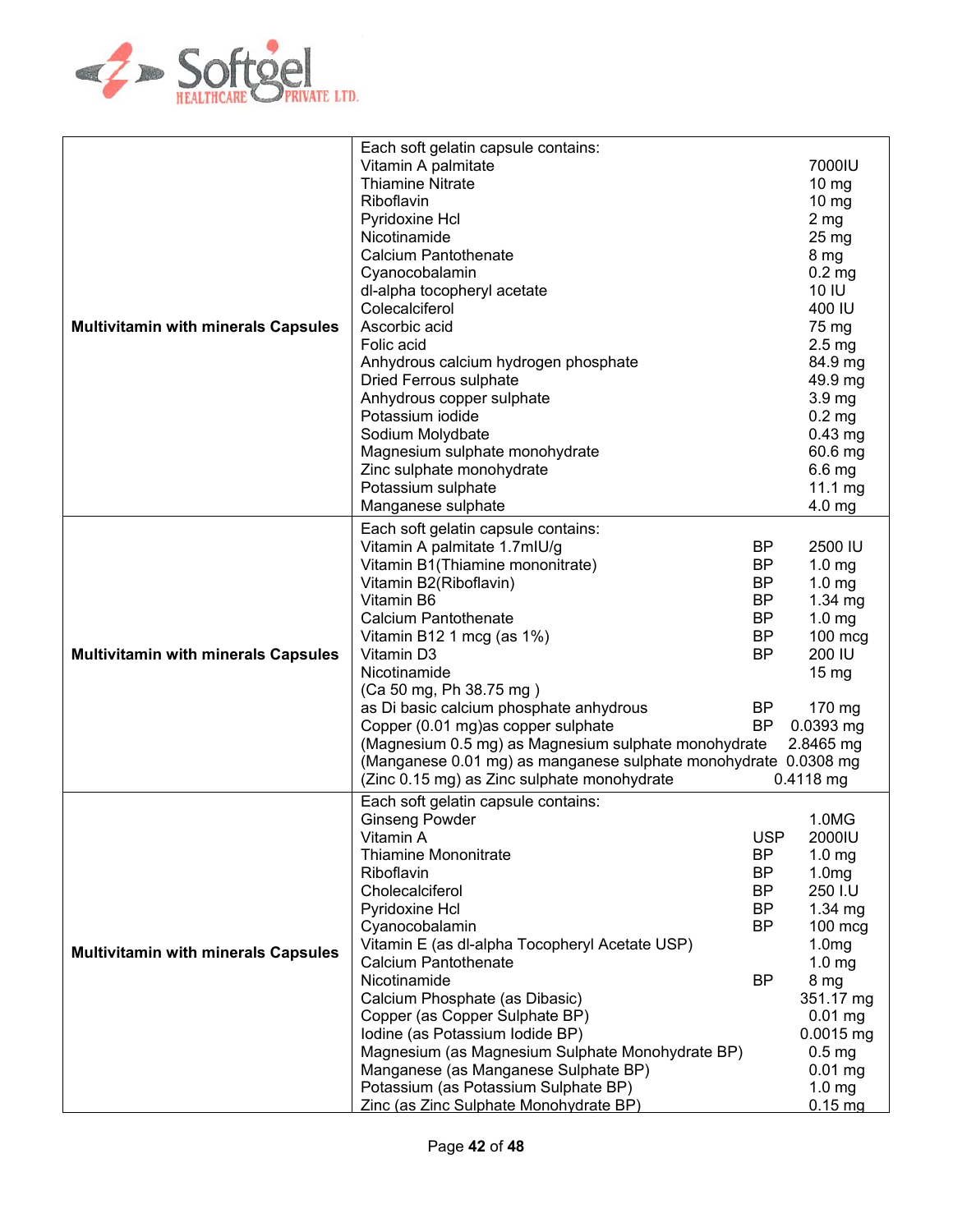

| <b>Multivitamin with minerals Capsules</b>                      | Each soft gelatin capsule contains:<br>Lycopene 6%<br>Vitamin A as palmitate<br>Vitamin C<br>Selenium (as Sodium selenate)<br>Chromium (as Chromium picolinate)<br>Vitamin E acetate<br>Vitamin D<br>Zinc(as Zinc sulphate monohydrate)<br>Vitamin B1<br>Vitamin B2<br>Vitamin B6<br>Vitamin B12<br>Folic acid<br>D Biotin<br>Vanadium (as Sodium meta venadate)<br>Molybdenum (as sodium Molydbate)<br>Magnesium Hydroxide<br>copper (as Cupric oxide)<br>Manganese (as Manganese chloride) |                                      | 10000 mcg<br>5000 IU<br>150 mg<br>70 mcg<br>100 mcg<br>25 IU<br>1000 IU<br>22.5mg<br>$10 \text{ mg}$<br>$10 \text{ mg}$<br>3 mg<br>15 mcg<br>$1.5 \text{ mg}$<br>260 mcg<br>10 mcg<br>25 mcg<br>100 mg<br>2 mcg<br>$2.4 \, mg$                                                          |
|-----------------------------------------------------------------|----------------------------------------------------------------------------------------------------------------------------------------------------------------------------------------------------------------------------------------------------------------------------------------------------------------------------------------------------------------------------------------------------------------------------------------------------------------------------------------------|--------------------------------------|-----------------------------------------------------------------------------------------------------------------------------------------------------------------------------------------------------------------------------------------------------------------------------------------|
| <b>Multivitamin and minerals with</b><br>antioxidant Capsules   | Each soft gelatin capsule contains:<br>Vitamin A<br>Vitamin D3<br>Vitamin E Acetate<br>Vitamin C<br>Nicotinamide<br>Vitamin B1<br>Vitamin B2<br>Vitamin B6<br>Folic acid<br>Vitamin B12<br><b>Calcium Pantothenate</b><br>Calcium<br>Phosphorous<br>Magnesium<br>Potassium<br>Manganese<br>Zinc<br>Copper<br>Molybdenum<br>Iodine                                                                                                                                                            |                                      | 1600 IU<br>100 IU<br>5IU<br>25mg<br>15 <sub>mg</sub><br>1 <sub>mg</sub><br>1 <sub>mg</sub><br>0.5mg<br>50 mcg<br>$0.5$ mcg<br>1 <sub>mg</sub><br>75 <sub>mg</sub><br>58 <sub>mg</sub><br>3 <sub>mg</sub><br>2 <sub>mg</sub><br>0.5mg<br>0.5mg<br>0.45mg<br>0.1 <sub>mg</sub><br>0.075mg |
| Multivitamin, Antioxidant with<br><b>Multimineral Capsules.</b> | Each soft gelatin capsule contains;<br>Benfotiamine<br>Mecobalamin<br>Alpha lipoic acid<br>Inositol<br>Folic acid<br>Chromium polynicotinate<br>Pyridoxine Hcl IP 3.0mg                                                                                                                                                                                                                                                                                                                      | JP<br><b>USP</b><br><b>USP</b><br>IP | 150 <sub>mq</sub><br>1500mcg<br>200 <sub>mg</sub><br>100 <sub>mg</sub><br>1.5mg<br>200mcg                                                                                                                                                                                               |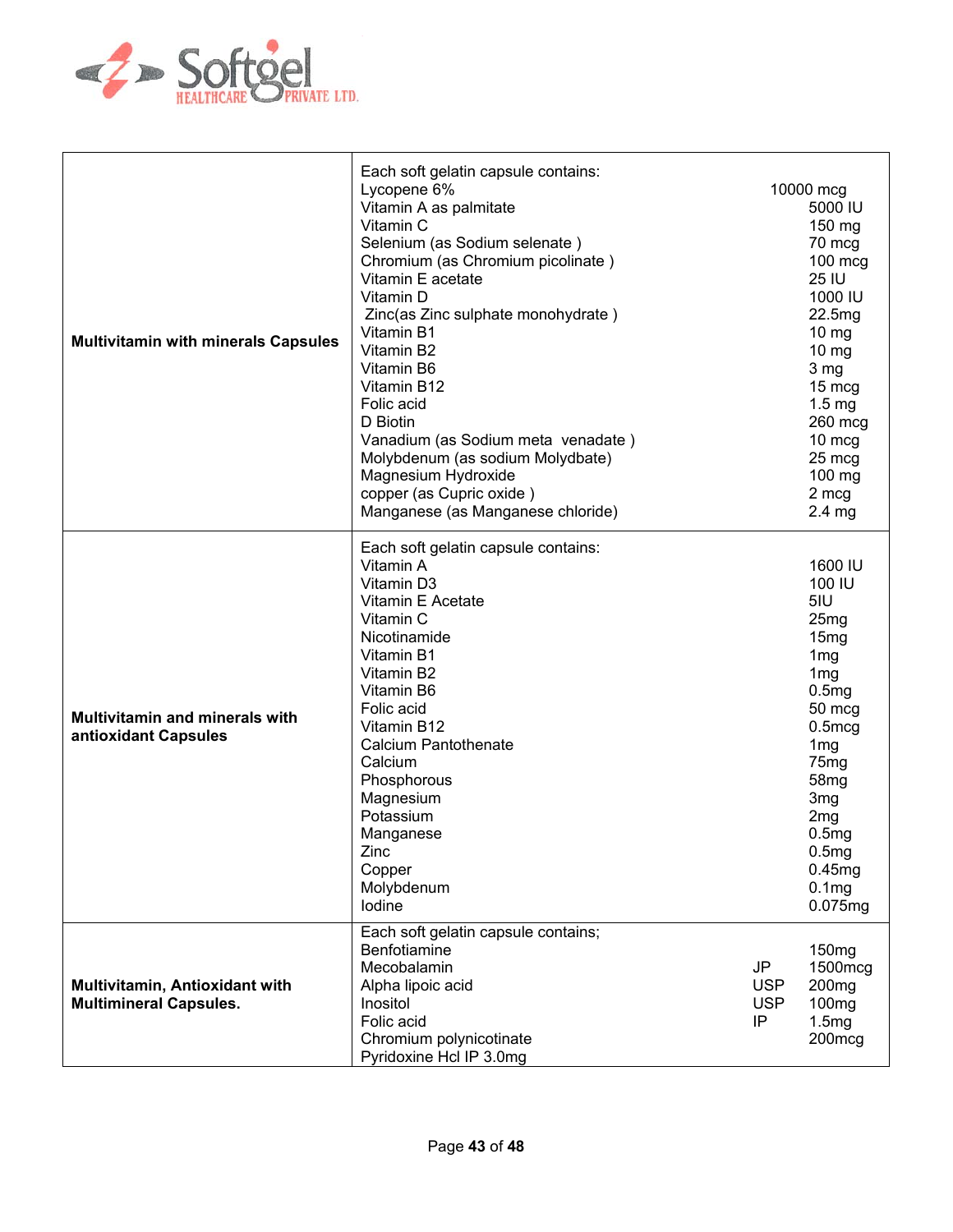

| <b>Natural mixed carotenoids</b><br><b>Multivitamin with minerals Capsules</b>             | Each soft gelatin capsule contains:<br>Vitamin D3 (Cholecalciferol)<br>Vitamin E (dl alpha tocopheryl acetate)<br>Vitamin C (Ascorbic acid)<br>Vitamin B1 (Thiamine mononitrate)<br>Vitamin B2 (Riboflavin)<br>Vitamin B3 (Nicotinamide)<br>Vitamin B9 (Folic acid)<br>Vitamin B12 (Cyanocobalamin)<br>Vitamin B7 (Biotin)<br>Pantothenic acid (as Calcium Pantothenate BP)<br>Vitamin K3 (Menadione)<br>Vitamin B6 (Pyridoxine hydrochloride)<br>Iron (as Ferrous Fumarate BP)<br>Magnesium (as Magnesium oxide BP)<br>Zinc (as Zinc sulphate monohydrate BP)<br>Iodine(as Potassium iodide BP)<br>Copper(as Copper sulphate penta hydrate BP)<br>Selenium (as sodium selenate)<br>Natural mixed carotenoids 30% | <b>BP</b><br><b>USP</b><br><b>BP</b><br><b>USP</b><br>BP<br><b>BP</b><br><b>BP</b><br><b>BP</b><br><b>BP</b><br><b>BP</b><br><b>BP</b> | 10 mcg<br>4 <sub>mg</sub><br>70 mg<br>3 <sub>mg</sub><br>$2 \, mg$<br>$20 \, mg$<br>400 mcg<br>6 mcg<br>150 mcg<br>6 mg<br>70 mcg<br>10 mg<br>$17 \text{ mg}$<br>150 mg<br>$15 \,\mathrm{mg}$<br>$140$ mcg<br>1 $mg$<br>30 mcg<br>2 <sub>mg</sub> |
|--------------------------------------------------------------------------------------------|-------------------------------------------------------------------------------------------------------------------------------------------------------------------------------------------------------------------------------------------------------------------------------------------------------------------------------------------------------------------------------------------------------------------------------------------------------------------------------------------------------------------------------------------------------------------------------------------------------------------------------------------------------------------------------------------------------------------|----------------------------------------------------------------------------------------------------------------------------------------|---------------------------------------------------------------------------------------------------------------------------------------------------------------------------------------------------------------------------------------------------|
| Beta carotene, lutein, vitamins and<br>minerals soft gelatin Capsules                      | Each soft gelatin capsule contains:<br>Natural beta Carotene<br><b>Lutein Esters</b><br>Folic acid<br>Cyanocobalamin<br>Pyridoxine hcl<br>Manganese as manganese sulphate mono<br>Copper (as copper sulphate penta hydrate)<br>Selenium (as selenium dioxide)<br>Zinc (as zinc sulphate monohydrate)<br>Chromium (as chromium picolinate)                                                                                                                                                                                                                                                                                                                                                                         |                                                                                                                                        | 4000 IU<br>6 <sub>mg</sub><br>2.5 <sub>mg</sub><br>500 mcg<br>50 mg<br>$1.5 \text{ mg}$<br>2 <sub>mg</sub><br>75 mcg<br>$15 \text{ mg}$<br>50 mcg                                                                                                 |
| Beta carotenoids, alpha lipoic acid,<br>methylcobalamin, vitamins and<br>minerals Capsules | Each soft gelatin Capsules contains:<br>Methylcobalamin<br>Beta carotene 15%<br>Alpha Lipoic acid<br>Thiamine nitrate<br>Pyridoxine hydrochloride<br>Chromium picolinate<br>Selenium dioxide monohydrate<br>Folic acid<br><b>Biotin</b>                                                                                                                                                                                                                                                                                                                                                                                                                                                                           | BP<br><b>USP</b><br><b>BP</b><br>BP<br><b>USP</b><br><b>USP</b><br><b>BP</b><br><b>BP</b>                                              | 500mcg<br>10.33mg<br>100 <sub>mg</sub><br>2.5mg<br>1.5mg<br>200mcg<br>75mcg<br>1.5mg<br>30 <sub>mcg</sub>                                                                                                                                         |
| Multi carotene & lycopene Capsules                                                         | Each soft gelatin Capsules contains:<br>Beta carotene 20% Olive Oil<br>Lycopene 6%<br>Lutein Esters 20% Soy Oil                                                                                                                                                                                                                                                                                                                                                                                                                                                                                                                                                                                                   |                                                                                                                                        | 1 $mg$<br>$0.6$ mg<br>0.5 <sub>mg</sub>                                                                                                                                                                                                           |
| Gastro-resistant peppermint oil<br>Capsules BP 180 mg                                      | Each soft gelatin capsule contains:<br>Peppermint oil BP 180 mg                                                                                                                                                                                                                                                                                                                                                                                                                                                                                                                                                                                                                                                   |                                                                                                                                        |                                                                                                                                                                                                                                                   |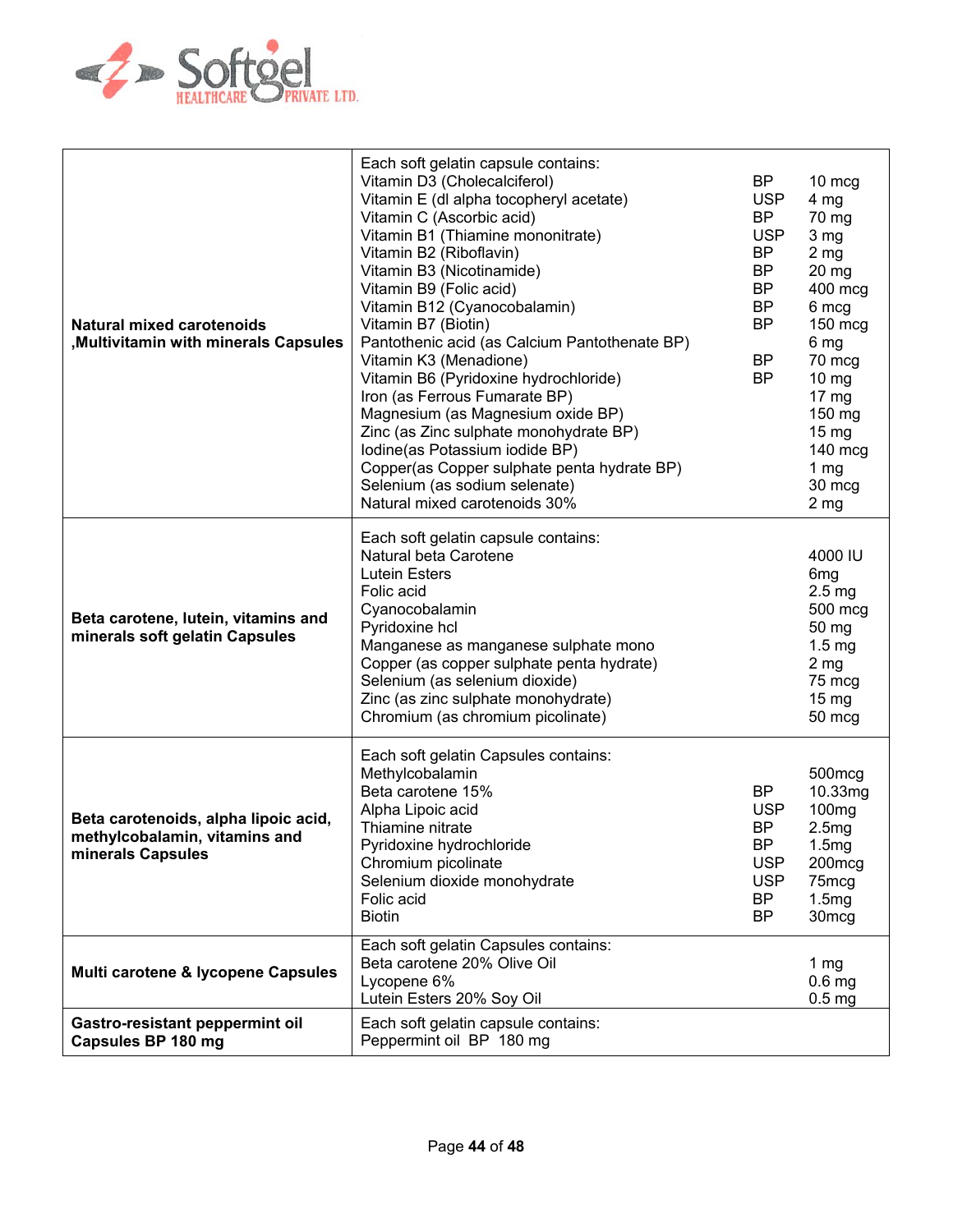

| <b>Natural vitamin E Capsules with</b><br>omega - 3 fatty acids Capsules 200<br>ΙU | Each soft gelatin capsule contains:<br>Fish Oil, Rich In Omega-3-Acids<br>Containing<br>Eicosapentaenoic Acid<br>Docosahexaenoic Acid<br>Vitamin E Acetate                                                                                                                                                                                                                                                                                                                                                                              | <b>BP</b><br>IP                                              | 90 <sub>mg</sub><br>60 <sub>mg</sub><br>200 <sub>mg</sub>                               |
|------------------------------------------------------------------------------------|-----------------------------------------------------------------------------------------------------------------------------------------------------------------------------------------------------------------------------------------------------------------------------------------------------------------------------------------------------------------------------------------------------------------------------------------------------------------------------------------------------------------------------------------|--------------------------------------------------------------|-----------------------------------------------------------------------------------------|
| Resveratol, grape seed extract, fish<br>oil, zinc with chromium Capsules           | Each soft gelatin capsule contains:<br>Resveratrol<br>Grape seed extract (95% OPC)<br>Eicosapentaenoic Acid (EPA) EPA<br>Docosahexaenoic Acid (DHA) DHA<br>Zinc<br>Chromium picolinate                                                                                                                                                                                                                                                                                                                                                  |                                                              | 5 <sub>mg</sub><br>60 mg<br>90 mg<br>60 <sub>mg</sub><br>200 mcg<br>$200$ mcg           |
| Silymarin 125 mg with vitamins<br><b>Capsules</b>                                  | Each soft gelatin capsule contains:<br>Silymarin<br>Thiamine nitrate<br>Riboflavin<br>Pyridoxine hydrochloride<br>Cyanocobalamin (1% Spray dried in gelatin)                                                                                                                                                                                                                                                                                                                                                                            | BP<br>BP<br>BP<br>BP<br>BP                                   | 125mg<br>1.2mg<br>1.3mg<br>1.3mg<br>240mcg                                              |
| <b>Silymarin 140mg with vitamins</b><br><b>Capsules</b>                            | Each soft gelatin capsule contains:<br>Silymarin 70%<br>Thiamine Hydrochloride<br>Riboflavin<br>Pyridoxine hydrochloride<br>Nicotinamide<br>Calcium d Pantothenate                                                                                                                                                                                                                                                                                                                                                                      | BP<br><b>BP</b><br>BP<br><b>BP</b><br><b>BP</b><br><b>BP</b> | 140.0 mg<br>8.0 <sub>mg</sub><br>8.0 <sub>mg</sub><br>8.0 mg<br>24.0mg<br>16.0 mg       |
| Silymarin with fish oil and<br>multivitamin and minerals Capsules                  | Each soft gelatin capsule contains:<br>Silymarin<br>Thiamine nitrate<br>Riboflavin<br>Pyridoxine Hydrochloride<br>Cyanocobalamin (1% spray dried in gelatin)                                                                                                                                                                                                                                                                                                                                                                            | BP<br><b>BP</b><br><b>BP</b><br>BP                           | $125 \text{ mg}$<br>$1.2 \text{ mg}$<br>$1.3 \text{ mg}$<br>$1.3 \text{ mg}$<br>240 mcg |
| Virgin coconut oil Capsules 1000 mg                                                | Each soft gelatin capsule contains:<br>Virgin Coconut oil                                                                                                                                                                                                                                                                                                                                                                                                                                                                               |                                                              | 1000mg                                                                                  |
| <b>Vitamin and Mineral Capsules</b>                                                | Each soft gelatin capsule contains:<br>Beta carotene 15% dispersion 10.33mg<br>(derived from Naturally occurring mixed Carotenoids of vitamin A activity<br>2500IU)<br>Lutein 8%<br>5 <sub>mg</sub><br>25 IU<br>Vitamin E Acetate<br>IP<br>Vitamin C<br>IP<br>60 <sub>mg</sub><br><b>BP</b><br>Copper sulphate<br>2 <sub>mg</sub><br>Manganese sulphate<br><b>BP</b><br>5 <sub>mg</sub><br>L-Selenium Monomethionine<br>60 mcg<br>Lycopene 6%<br>5 <sub>mg</sub><br>Alpha Lipoic acid<br>50 <sub>mg</sub><br>Methylcobalamin<br>500 mcg |                                                              |                                                                                         |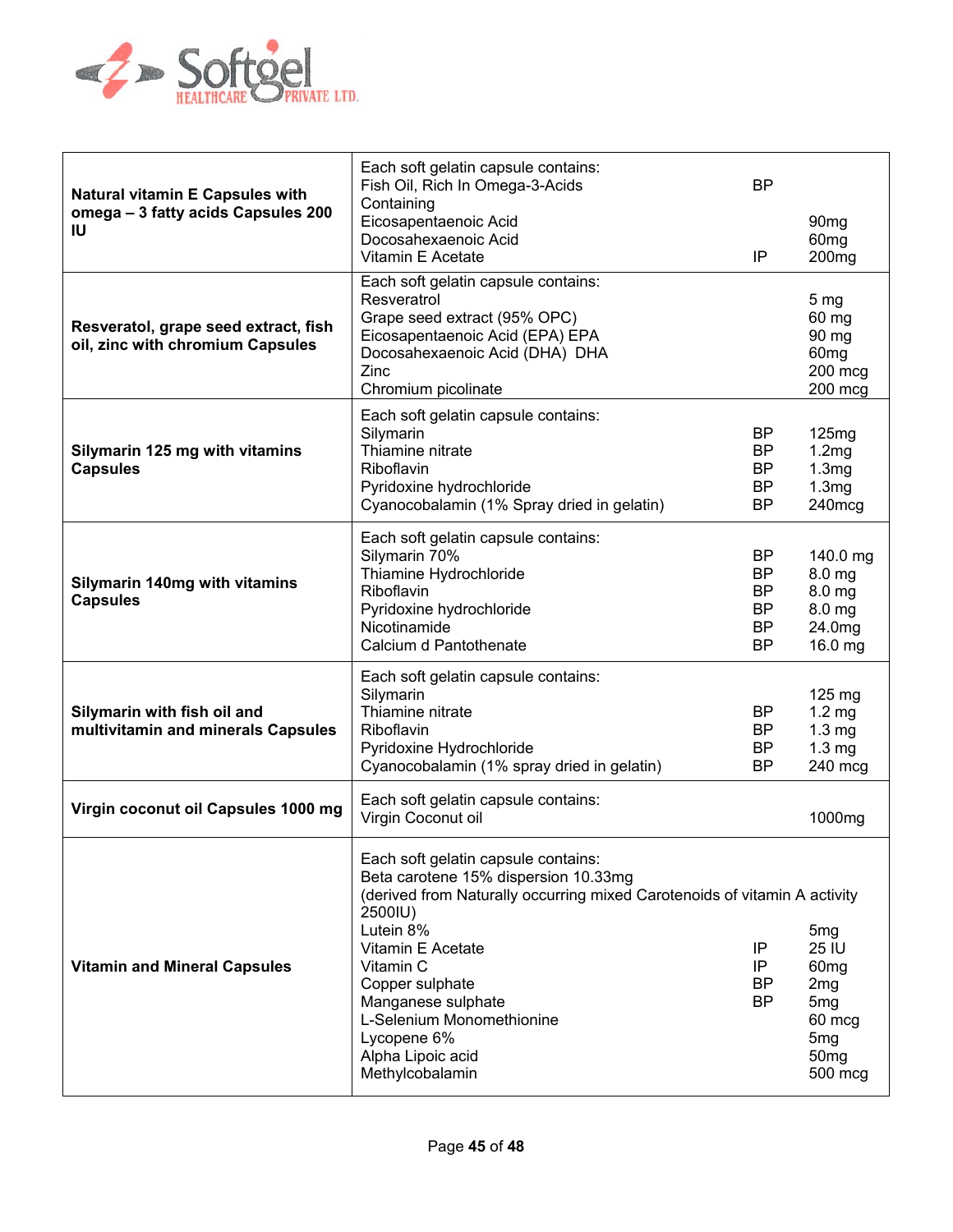

| Biotin with multivitamin and<br>minerals Capsules                     | Each soft gelatin capsule contains:<br><b>Biotin</b><br>Calcium D-Pantothenate<br>Nicotinamide<br>Inositol<br>N-Acetyl Cysteine<br>L-Lysine hydrochloride<br>Para amino benzoic acid<br>Sodium selenate<br>Cupric oxide<br>Zinc (as Zinc gluconate)<br>Iron(as ferrous fumarate)<br>Silica(colloidal anhydrous silica)<br>Manganese(as manganese sulphate monohydrate)<br>Sulphur(as methyl sulfonyl methane MSM)                                                                                                                                                                                                                                                                                                                                                                                                                                                                                                                                                       |                                                                                                                                                                                     | 5.0 <sub>mg</sub><br>50.0mg<br>20.0mg<br>5.0 <sub>mg</sub><br>20.0mg<br>25.0mg<br>20.0mg<br>65.0mcg<br>1.5mg<br>7.0 <sub>mg</sub><br>18 <sub>mg</sub><br>2.0 <sub>mg</sub><br>1.4mg<br>200 <sub>mg</sub>                                                                                                                                                                        |
|-----------------------------------------------------------------------|-------------------------------------------------------------------------------------------------------------------------------------------------------------------------------------------------------------------------------------------------------------------------------------------------------------------------------------------------------------------------------------------------------------------------------------------------------------------------------------------------------------------------------------------------------------------------------------------------------------------------------------------------------------------------------------------------------------------------------------------------------------------------------------------------------------------------------------------------------------------------------------------------------------------------------------------------------------------------|-------------------------------------------------------------------------------------------------------------------------------------------------------------------------------------|---------------------------------------------------------------------------------------------------------------------------------------------------------------------------------------------------------------------------------------------------------------------------------------------------------------------------------------------------------------------------------|
| Calcium ascorbate, lycopene, wheat<br>germ oil with minerals Capsules | Each soft gelatin capsule contains:<br>Calcium Ascorbate<br>Lycopene<br>10% Mix Carotene<br>Wheat Germ Oil<br>Zinc Sulphate Monohydrate<br>Selenium Dioxide Monohydrate                                                                                                                                                                                                                                                                                                                                                                                                                                                                                                                                                                                                                                                                                                                                                                                                 | BP<br><b>BP</b><br><b>USP</b><br><b>USP</b>                                                                                                                                         | 50 <sub>mg</sub><br>5000mcg<br>10.33mg<br>25.0mg<br>27.45mg<br>75mcg                                                                                                                                                                                                                                                                                                            |
| Evening primrose oil with<br>multivitamin and minerals Capsules       | Each soft gelatin capsule contains:<br>Vitamin A as palmitate<br>Vitamin E (d alpha tocopheryl acetate)<br>Vitamin D3 (cholecalciferol)<br>Vitamin C (Ascorbic acid)<br>Vitamin B1 (Thiamine mononitrate)<br>Vitamin B2 (Riboflavin)<br>Vitamin B3 (Nicotinamide)<br>Vitamin B9 (Folic acid)<br>Vitamin B12 (Cyanocobalamin)<br>Vitamin B7 (Biotin)<br>Pantothenic acid (as Calcium Pantothenate BP)<br>L-carnitine<br>Vitamin B6 (Pyridoxine hydrochloride)<br>Ubidecarenone<br>Siberian Ginseng<br>Para amino benzoic acid<br>Beta carotene<br>DL-Methionine<br>Iron (as Ferrous Fumarate BP)<br>L-Arginine<br>Silicon (as Colloidal anhydrous silica BP)<br>Magnesium (as magnesium oxide BP)<br>Zinc (as Zinc Sulphate Monohydrate BP)<br>Iodine(as Potassium Iodide BP)<br>Copper (as Copper sulphate Pentahydrate BP)<br>Manganese (as Manganese sulphate monohydrate BP)<br>Chromium (as Chromium trichloride)<br>Selenium (as sodium Selenate)<br>Bioflavonoids | <b>BP</b><br><b>USP</b><br><b>BP</b><br><b>BP</b><br><b>USP</b><br><b>BP</b><br><b>BP</b><br><b>BP</b><br><b>BP</b><br><b>BP</b><br>BP<br>BP<br><b>BP</b><br><b>BP</b><br><b>BP</b> | 750 mcg<br>$20$ mg<br>5 mcg<br>60 mg<br>$12 \text{ mg}$<br>5 <sub>mg</sub><br>$20$ mg<br>500 mcg<br>9 mcg<br>50 mcg<br>$10 \, mg$<br>30 mg<br>9 <sub>mg</sub><br>2 <sub>mg</sub><br>20 mg<br>20 mg<br>2 <sub>mg</sub><br>20 mg<br>6 <sub>mg</sub><br>20 mg<br>$10 \, mg$<br>50 mg<br>$15 \,\mathrm{mg}$<br>150 mcg<br>1 $mg$<br>3 <sub>mg</sub><br>50 mcg<br>$150$ mcg<br>10 mg |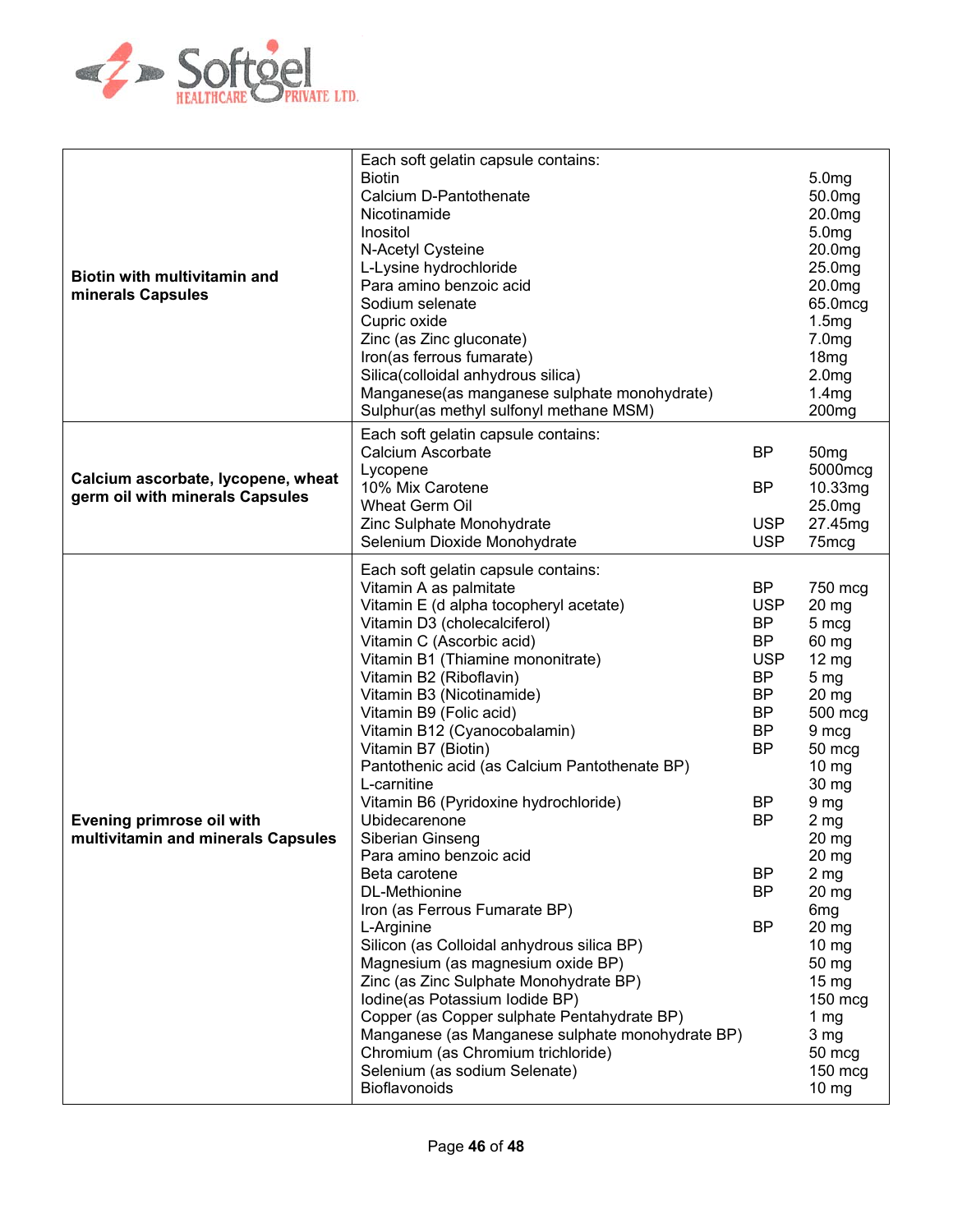

| Evening primrose oil with Vitamin E<br><b>Capsules</b><br>500mg / 25 IU & 1000 mg / 25 IU | Each soft gelatin capsule contains:<br>Evening primrose oil<br>Vitamin E acetate                                                                                                                                                                                                                                                                                                                                                                                                                                                                                                                                                                                                              | <b>BP</b><br>IP                                           | 500mg / 1000mg<br>25IU                                                                                                                                                                                                                                                                                                                   |
|-------------------------------------------------------------------------------------------|-----------------------------------------------------------------------------------------------------------------------------------------------------------------------------------------------------------------------------------------------------------------------------------------------------------------------------------------------------------------------------------------------------------------------------------------------------------------------------------------------------------------------------------------------------------------------------------------------------------------------------------------------------------------------------------------------|-----------------------------------------------------------|------------------------------------------------------------------------------------------------------------------------------------------------------------------------------------------------------------------------------------------------------------------------------------------------------------------------------------------|
| Iron, Multivitamin with minerals<br>Capsules.                                             | Each soft gelatin capsule contains:<br>Vitamin A<br>Vitamin D<br>Vitamin E<br>Vitamin C<br>Vitamin B1<br>Vitamin B2<br>Nicotinamide<br>Vitamin B6<br>Folic acid<br>Vitamin B12<br><b>Biotin</b><br>Pantothenic acid as D Calcium Pantothenate<br>Calcium as Dicalcium phosphate anhydrous<br>Phosphorus as Dicalcium phosphate anhydrous<br>Iron as ferrous fumarate<br>Magnesium as Magnesium Oxide<br>Zinc as Zinc sulphate monohydrate<br>Iodine as Potassium iodide<br>Choline as Choline Bitartrate<br>Copper as Copper Sulfate pentahydrate<br>Inositol<br>Manganese as Manganese Sulfate monohydrate<br>Potassium as Potassium Dihydrogen Phosphate<br>Molybdenum as sodium molybdenum |                                                           | 2,666,66 IU<br>100 IU<br>20 IU<br>40 mg<br>2.3 <sub>mg</sub><br>2 <sub>mg</sub><br>20 <sub>mg</sub><br>8 mg<br>400 mcg<br>2 mcg<br>5 mcg<br>5 <sub>mg</sub><br>$20 \, mg$<br>15mg<br>$12 \text{ mg}$<br>0.5 <sub>mg</sub><br>4 mg<br>$140$ mcg<br>5 <sub>mg</sub><br>$200$ mcg<br>1 <sub>mg</sub><br>5 mcg<br>.5 <sub>mg</sub><br>50 mcg |
| Lecithin with multivitamin and<br>minerals Capsules                                       | Each soft gelatin capsule contains:<br>Lecithin<br>(Equivalent to 250mg phospholipids:<br>Phosphatidyl Choline,<br>Phosphatidyl Ethanolamine, Phosphatidyl Serine,<br>Phosphatidyl Inositol,<br>Linoleic Acid content approx. 70%)<br>Silymarin<br>D-alpha Tocopherol<br>Vitamin B1<br>Vitamin B2<br>Vitamin B6<br>Methylcobalamin<br><b>Folic Acid</b><br>Vitamin K<br>Alfacalcidol<br>Zinc Sulphate Monohydrate<br>Equivalent to elemental Zinc<br>L-Selenium Monomethionine Equivalent to Selenium                                                                                                                                                                                         | USP NF<br>IP<br>IP<br>IP<br>IP<br><b>BP</b><br><b>USP</b> | 500 mg<br>35 mg<br>25 IU<br>1.5 <sub>mg</sub><br>1.5 <sub>mg</sub><br>0.5 <sub>mg</sub><br>250 mcg<br>250 mcg<br>10 mcg<br>$0.125$ mcg<br>2.5 <sub>mg</sub><br>35 mcg                                                                                                                                                                    |